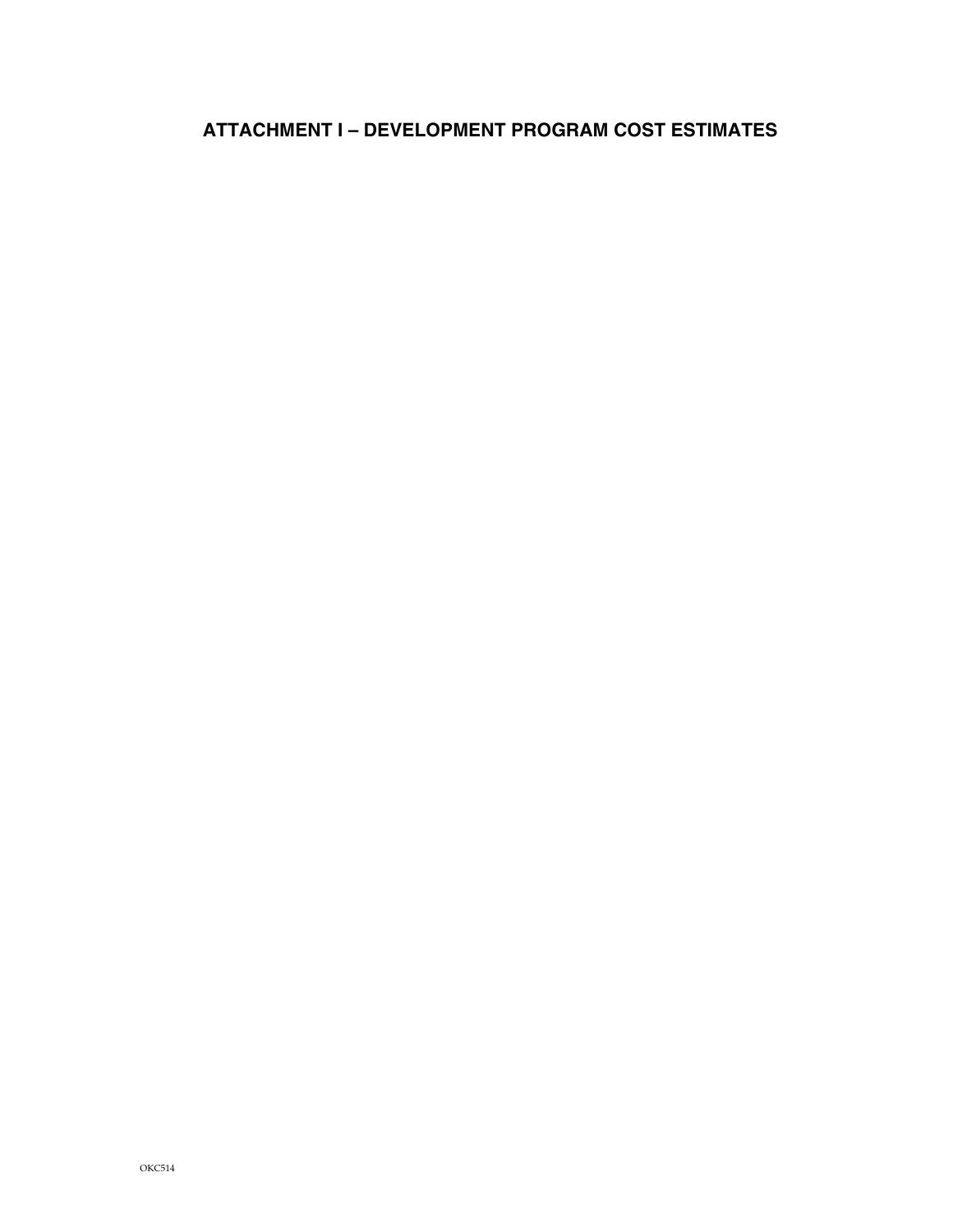# JACOBS Consultancy

### **SUMMARY Oklahoma City Statement of Probable Construction Costs WILL ROGERS WORLD AIRPORT - DEVELOPMENT PROGRAM**

|                                            | Probable<br><b>Construction</b><br>Cost |
|--------------------------------------------|-----------------------------------------|
|                                            | <b>CONCEPTUAL</b><br><b>DESIGN</b>      |
| <b>Road R1 - Relocated Portland Avenue</b> | \$<br>13,088,566                        |
| Road R3 - Improvements to 74th Street      | \$<br>550,180                           |
| Road R4 - Improvements to 89th Street      | \$<br>544,021                           |
| <b>Utilities - R1 Right-of-Way</b>         | $\mathbb{S}$<br>8,583,563               |
| Road R2 - Horseshoe Road (Phase 1)         | \$<br>1,473,346                         |
| Utilities - R2 Right-of-Way (Phase 1)      | $\mathbb{S}$<br>821,787                 |
| Road R2 - Horseshoe Road (Phase 2)         | \$<br>3,059,104                         |
| Utilities - R2 Right-of-Way (Phase 2)      | $\mathbf{\hat{S}}$<br>1,889,722         |
| Road R5 - Access to Parcels 1C & 4C        | \$<br>771,330                           |
| <b>Utilities - R5 Right-of-Way</b>         | \$<br>540,342                           |
| <b>Taxiway Extension G (a)</b>             | \$<br>2,680,208                         |
| Road R6 - Access to Parcels 5C & 8C        | \$<br>781,033                           |
| <b>Utilities - R6 Right-of-Way</b>         | \$<br>540,342                           |
| Taxiway Extension H2 (a)                   | \$<br>5,620,719                         |
|                                            | 40,944,263<br>\$                        |

(a) Probable construction costs represent the total cost of the taxiway extension projects. It Is assumed that the Airport will receive AIP funding for these projects. AIP funding will cover 75% of the total cost of the projects, local funds will cover the remaining 25%.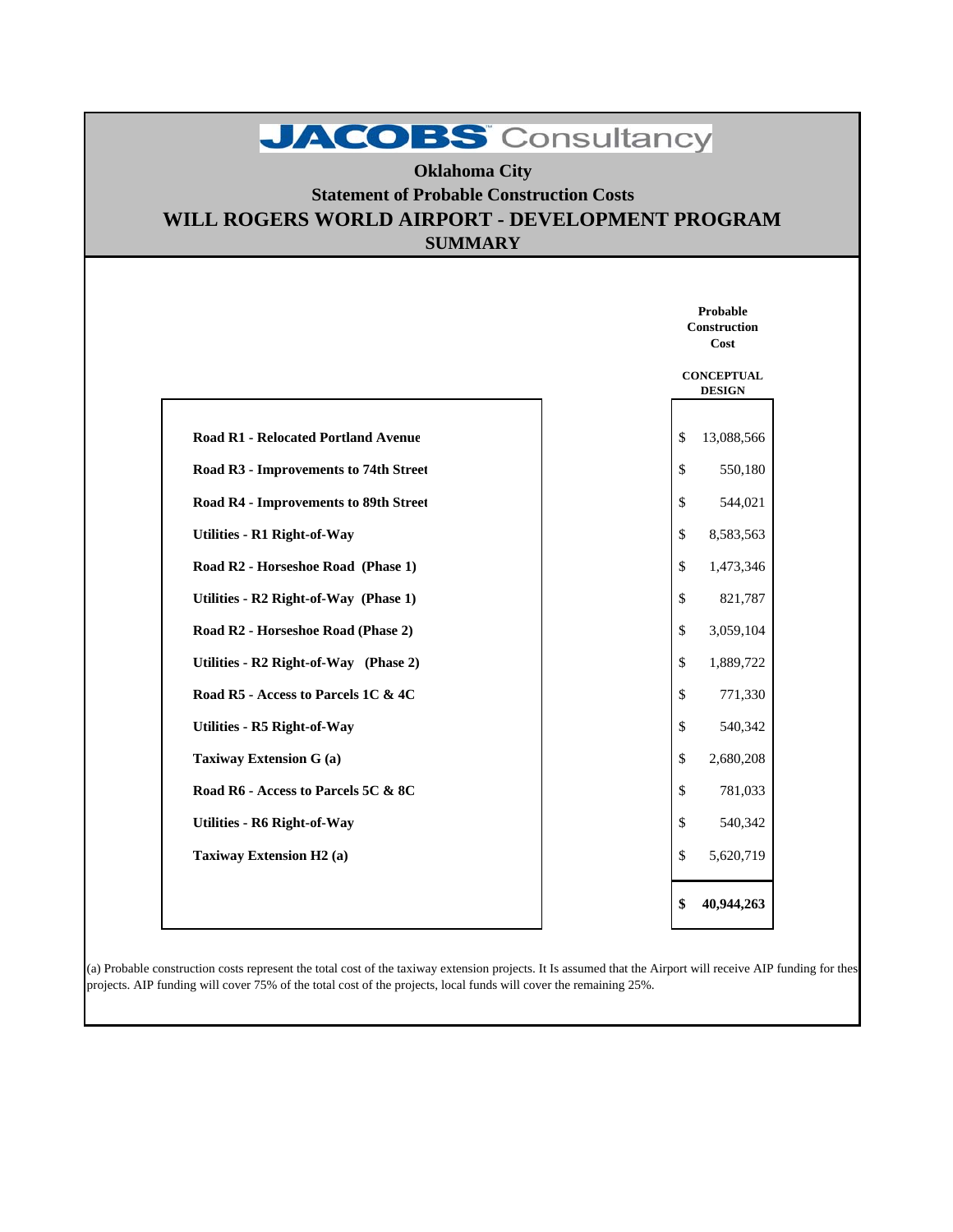|                                                                                                                |                |            | <b>Oklahoma City</b>                 | <b>Statement of Probable Construction Costs</b> |         |           |             |           |                  |
|----------------------------------------------------------------------------------------------------------------|----------------|------------|--------------------------------------|-------------------------------------------------|---------|-----------|-------------|-----------|------------------|
| WILL ROGERS WORLD AIRPORT - DEVELOPMENT PROGRAM                                                                |                |            |                                      |                                                 |         |           |             |           |                  |
|                                                                                                                |                |            |                                      | <b>Road R1 - Relocated Portland Avenue</b>      |         |           |             |           |                  |
|                                                                                                                |                |            | <b>Conceptual Design - June 2009</b> |                                                 |         |           |             |           |                  |
|                                                                                                                |                |            |                                      |                                                 |         | Bonds, OH | Estimator's |           |                  |
| <b>Description</b>                                                                                             | Qty            | <b>UM</b>  | Unit                                 | <b>Extended</b>                                 | GC's    | & Profit  | Contingency | Total     | Cost             |
| <b>Sitework</b>                                                                                                |                |            |                                      | ---                                             | 10.00%  | 12.00%    | 25.00%      |           | \$<br>13,088,566 |
| <b>Site preparation</b>                                                                                        |                |            |                                      |                                                 |         |           |             |           | 2,212,674        |
| Site clearing                                                                                                  |                |            |                                      | $\overline{a}$                                  |         |           |             |           | 108,958          |
| Clearing and grubbing, 3"                                                                                      | 17,688         | <b>CY</b>  | 4.00                                 | 70,752.00                                       | 7,075   | 9,339     | 21,792      | 108,958   |                  |
| Site demolition and relocation                                                                                 |                |            |                                      |                                                 |         |           |             |           | 951,720<br>\$    |
| Demo Asphalt pavement                                                                                          | 618,000        | SF         | 1.00                                 | 618,000.00                                      | 61,800  | 81,576    | 190,344     | 951,720   |                  |
| <b>Earthwork</b>                                                                                               |                |            |                                      |                                                 |         |           |             |           | \$<br>1,151,996  |
| Onsite cut / fill, grading & shaping; say 1.5" average                                                         | 106,128        | <b>CY</b>  | 5.00                                 | 530,640.00                                      | 53,064  | 70,044    | 163,437     | 817,186   |                  |
| Fine Grade Site                                                                                                | 191,858        | SY         | 0.35                                 | 67,150.30                                       | 6,715   | 8,864     | 20,682      | 103,411   |                  |
| <b>Construction Entrance</b>                                                                                   |                | LS         | 8,000.00                             | 8,000.00                                        | 800     | 1,056     | 2,464       | 12,320    |                  |
| Silt Fence                                                                                                     | 38,206         | LF         | 3.20                                 | 122,259.20                                      | 12,226  | 16,138    | 37,656      | 188,279   |                  |
| Sediment traps, rip rap, stone outlet structures                                                               | $\overline{1}$ | LS         | 20,000.00                            | 20,000.00                                       | 2.000   | 2,640     | 6,160       | 30,800    |                  |
| <b>Site improvements</b>                                                                                       |                |            |                                      | $---$                                           |         |           |             |           | 10,786,418       |
| Roads<br>- R1                                                                                                  |                |            |                                      | $\sim$                                          |         |           |             |           | 10,451,288       |
| Soil stabilization 6" Lime Treated: say 6% / 100% SD:                                                          | 117,108        | SY         |                                      | $\overline{\phantom{a}}$                        |         |           |             |           |                  |
| Process Lime Slurry                                                                                            | 117,108        | SY         | 2.80                                 | 327,902.40                                      | 32,790  | 43,283    | 100,994     | 504,970   |                  |
| Fine Grade for Pavement Prep                                                                                   | 117,108        | SY         | 0.35                                 | 40,987.80                                       | 4,099   | 5,410     | 12,624      | 63,121    |                  |
| Lime Slurry - 6" @ say 6% $(27\frac{H}{Sy})$                                                                   | 1,581          | <b>TON</b> | 118.00                               | 186,553.04                                      | 18,655  | 24,625    | 57,458      | 287,292   |                  |
| " Reinforced Concrete Pvt.                                                                                     | 117,108        | SY         | 52.23                                |                                                 |         |           |             |           |                  |
| Form Pavements, SFCA                                                                                           | 152,824        | <b>SF</b>  | 8.00                                 | 1,222,592.00                                    | 122,259 | 161,382   | 376,558     | 1,882,792 |                  |
| Reinforcing Steel, say #4 @ 24" oc, ew (5 % waste)                                                             | 554,442        | LB         | 1.15                                 | 637,608.27                                      | 63,761  | 84,164    | 196,383     | 981,917   |                  |
| Concrete, say 3000psi with 10% waste                                                                           | 21,470         | <b>CY</b>  | 110.00                               | 2,361,678.00                                    | 236,168 | 311,741   | 727,397     | 3,636,984 |                  |
| Place Concrete, direct Chute                                                                                   | 19,518         | <b>CY</b>  | 20.00                                | 390,360.00                                      | 39,036  | 51,528    | 120,231     | 601,154   |                  |
| <b>Finish Pavement</b>                                                                                         | 1,053,972      | <b>SF</b>  | 0.45                                 | 474,287.40                                      | 47,429  | 62,606    | 146,081     | 730,403   |                  |
| Sawcut & Seal Pavement                                                                                         | 109,666        | LF         | 2.20                                 | 241,264.73                                      | 24.126  | 31,847    | 74,310      | 371,548   |                  |
| Backfill pavement                                                                                              | 12,735         | <b>CY</b>  | 6.40                                 | 81,506.13                                       | 8,151   | 10,759    | 25,104      | 125,519   |                  |
| 6" Monolithic Curb                                                                                             | 76,412         | LF         | 7.00                                 | 534,884.00                                      | 53,488  | 70,605    | 164,744     | 823,721   |                  |
| Centerline & Shoulder Pavement Markings, say 4" stripe                                                         | 114,618        | LF         | 1.50                                 | 171,927.00                                      | 17,193  | 22,694    | 52,954      | 264,768   |                  |
| Misc. Roadway Signage                                                                                          | $\overline{1}$ | LS.        | 15,000.00                            | 15,000.00                                       | 1,500   | 1,980     | 4,620       | 23,100    |                  |
| Traffic Signal at R1 & 74th                                                                                    | $\overline{1}$ | LS         | 100,000.00                           | 100,000.00                                      | 10,000  | 13,200    | 30,800      | 154,000   |                  |
| Landscaping                                                                                                    |                |            |                                      |                                                 |         |           |             |           | \$<br>335,130    |
| Landscaping and Irrigation (Median) - Allowance                                                                | 31,346         | SY         | 4.20                                 | 131,653.20                                      | 13,165  | 17,378    | 40,549      | 202,746   |                  |
| Seeding                                                                                                        | 573,090        | SF         | 0.15                                 | 85,963.50                                       | 8,596   | 11,347    | 26,477      | 132,384   |                  |
| <b>Electrical utilities</b>                                                                                    |                |            |                                      | $- - -$                                         |         |           |             |           | 89,474<br>S      |
| <b>Site lighting</b>                                                                                           |                |            |                                      | ---                                             |         |           |             |           | 89,474<br>\$     |
| Area lighting, say 30' pole, single lamp, on conc. fnd. (At intersections)                                     | $\tau$         | EA         | 5,000.00                             | 35,000.00                                       | 3,500   | 4,620     | 10,780      | 53,900    |                  |
| Electrical Distribution for Lighting, say 2" schedule 40, #2 AWG Conductor.<br>Power from OH Distribution Pole | 1,400          | $\rm LF$   | 16.50                                | 23,100.00                                       | 2,310   | 3.049     | 7,115       | 35,574    |                  |
|                                                                                                                |                |            |                                      |                                                 |         |           |             |           |                  |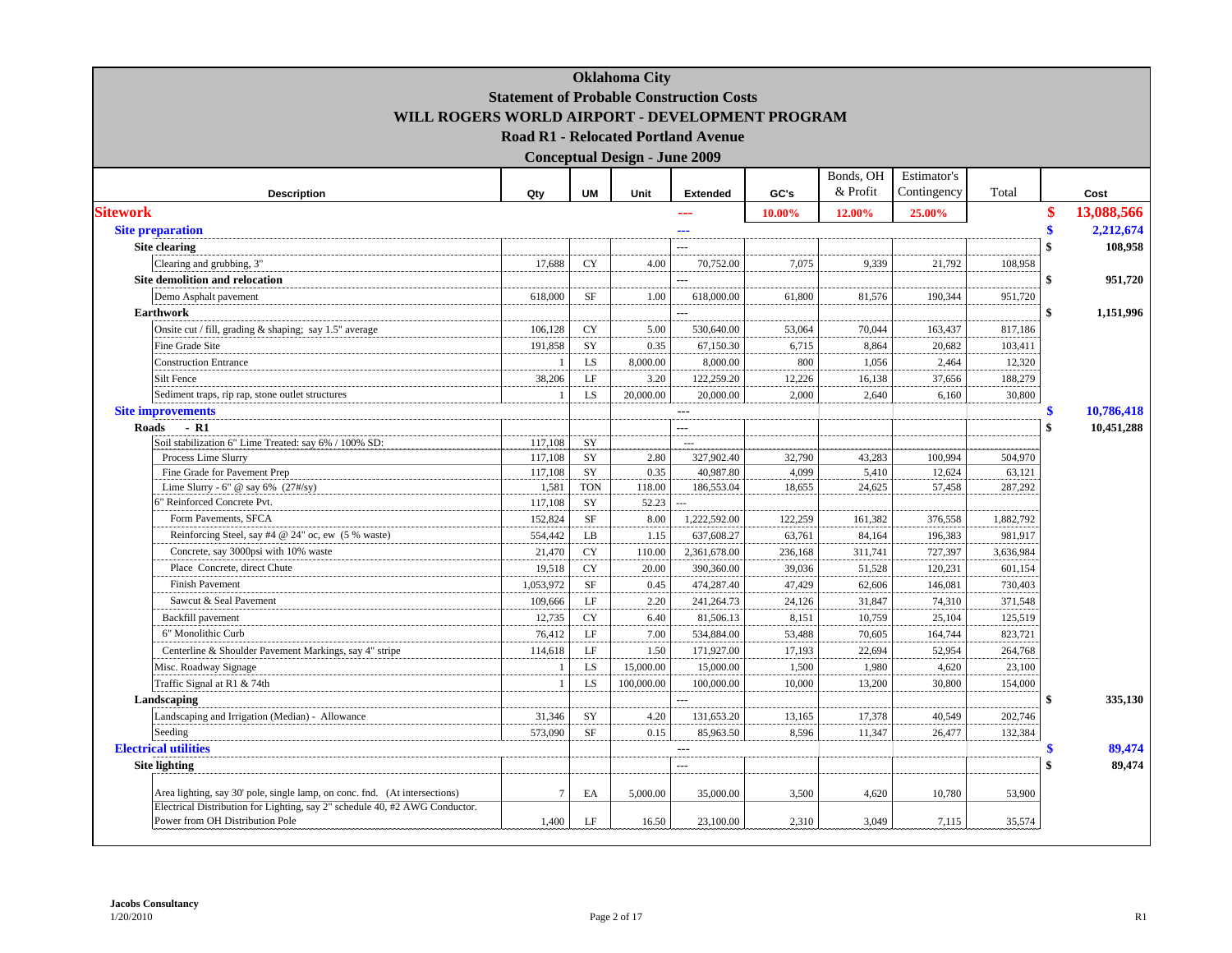| WILL ROGERS WORLD AIRPORT - DEVELOPMENT PROGRAM             |                 |                 | <b>Oklahoma City</b>                 | <b>Statement of Probable Construction Costs</b> |            |            |              |                          |                 |
|-------------------------------------------------------------|-----------------|-----------------|--------------------------------------|-------------------------------------------------|------------|------------|--------------|--------------------------|-----------------|
|                                                             |                 |                 |                                      | Road R3 - Improvements to 74th Street           |            |            |              |                          |                 |
|                                                             |                 |                 | <b>Conceptual Design - June 2009</b> |                                                 |            | Bonds, OH  | Estimator's  |                          |                 |
| <b>Description</b>                                          | Qty             | <b>UM</b>       | Unit                                 | <b>Extended</b>                                 | GC's       | & Profit   | Contingency  | Total                    | Cost            |
| <b>Sitework</b>                                             |                 |                 |                                      |                                                 |            | 12.00%     | 25.00%       |                          | \$<br>550,180   |
|                                                             |                 |                 |                                      |                                                 | 10.00%     |            |              |                          |                 |
| <b>Site preparation</b><br>Site clearing                    |                 |                 |                                      | ---<br>$\overline{a}$                           |            |            |              |                          | 54,208<br>3,955 |
|                                                             | 642             | <b>CY</b>       | 4.00                                 |                                                 |            |            | 791          |                          |                 |
| Clearing and grubbing, 3"<br>Site demolition and relocation |                 |                 |                                      | 2,568.00<br>$---$                               | 257        | 339        |              | 3,955<br>$\sim$          | \$<br>4,160     |
| Demo Asphalt pavement                                       | 2,701           | <b>SF</b>       | 1.00                                 | 2,701.00                                        | 270        | 357        | 832          | 4,160                    |                 |
| <b>Earthwork</b>                                            |                 |                 |                                      |                                                 |            |            |              |                          | \$<br>46,093    |
| Onsite cut / fill, grading & shaping; say 1.5" average      | 3,851           | <b>CY</b>       | 5.00                                 | 19,255.00                                       | 1,926      | 2,542      | 5,931        | 29.653                   |                 |
| Fine Grade Site                                             | 7,702           | SY              | 0.35                                 | 2,695.70                                        | 270        | 356        | 830          | 4,151                    |                 |
| <b>Construction Entrance</b>                                |                 | <b>LS</b>       | 2,000.00                             | 2,000.00                                        | 200        | 264        | 616          | 3,080                    |                 |
| <b>Silt Fence</b>                                           | 1,400           | LF              | 3.20                                 | 4,480.00                                        | 448        | 591        | 1.380        | 6,899                    |                 |
| Sediment traps, rip rap, stone outlet structures            |                 | LS              | 1,500.00                             | 1,500.00                                        | 150        | 198        | 462          | 2,310                    |                 |
| <b>Site improvements</b>                                    |                 |                 |                                      | $---$                                           |            |            |              | $\sim$                   | \$<br>495,972   |
| Roads<br>$-R3$                                              |                 |                 |                                      | $---$                                           |            |            |              | $\overline{\phantom{a}}$ | \$<br>484,262   |
| Soil stabilization 6" Lime Treated: say 6% / 100% SD:       | 4,365           | SY              |                                      | $\overline{a}$                                  |            |            |              |                          |                 |
| Process Lime Slurry                                         | 4,365           | SY              | 2.80                                 | 12,222.00                                       | 1,222      | 1,613      | 3,764        | 18,822                   |                 |
| Fine Grade for Pavement Prep                                | 4,365           | SY              | 0.35                                 | 1,527.75                                        | 153        | 202        | 471          | 2,353                    |                 |
| Lime Slurry - 6" @ say 6% $(27\frac{H}{Sy})$                | 59              | <b>TON</b>      | 118.00                               | 6,953.45                                        | 695        | 918        | 2,142        | 10,708                   |                 |
| 6" Reinforced Concrete Pvt.                                 | 4,365           | SY              | 66.72                                |                                                 |            |            |              |                          |                 |
| Form Pavements, SFCA                                        | 5,608           | <b>SF</b>       | 10.00                                | 56,080.00                                       | 5,608      | 7,403      | 17,273       | 86,363                   |                 |
| Reinforcing Steel, say #4 @ 24" oc, ew (5 % waste)          | 20,666          | LB              | 1.15                                 | 23,765.76                                       | 2,377      | 3,137      | 7,320        | 36,599                   |                 |
| Concrete, say 3000psi with 10% waste                        | 800             | <b>CY</b>       | 110.00                               | 88,027.50                                       | 8,803      | 11,620     | 27,112       | 135,562                  |                 |
| Place Concrete, direct Chute                                | 728             | <b>CY</b>       | 25.00                                | 18,187.50                                       | 1,819      | 2,401      | 5,602        | 28,009                   |                 |
| <b>Finish Pavement</b>                                      | 39,285          | <b>SF</b>       | 0.45                                 | 17,678.25                                       | 1,768      | 2,334      | 5,445        | 27,225                   |                 |
| Sawcut & Seal Pavement                                      | 4,088           | LF              | 2.20                                 | 8,992.73                                        | 899        | 1,187      | 2,770        | 13,849                   |                 |
| Backfill pavement                                           | 467             | <b>CY</b>       | 6.40                                 | 2,990.93                                        | 299        | 395        | 921          | 4,606                    |                 |
| 6" Monolithic Curb                                          | 2,804           | LF              | 7.00                                 | 19,628.00                                       | 1,963      | 2,591      | 6,045        | 30,227                   |                 |
| Centerline & Shoulder Pavement Markings, say 4" stripe      | 37,268          | LF              | 1.50                                 | 55,902.00                                       | 5,590      | 7,379      | 17,218       | 86,089                   |                 |
| Misc. Roadway Signage                                       |                 | <b>LS</b>       | 2,500.00                             | 2,500.00                                        | 250        | 330        | 770          | 3,850                    |                 |
| Landscaping                                                 |                 |                 |                                      |                                                 |            |            |              |                          | \$<br>11,710    |
| Landscaping and Irrigation (Median) - Allowance             | 1,068<br>20,790 | SY<br><b>SF</b> | 4.20<br>0.15                         | 4,485.60<br>3,118.50                            | 449<br>312 | 592<br>412 | 1,382<br>960 | 6,908                    |                 |
| Seeding                                                     |                 |                 |                                      |                                                 |            |            |              | 4,802                    |                 |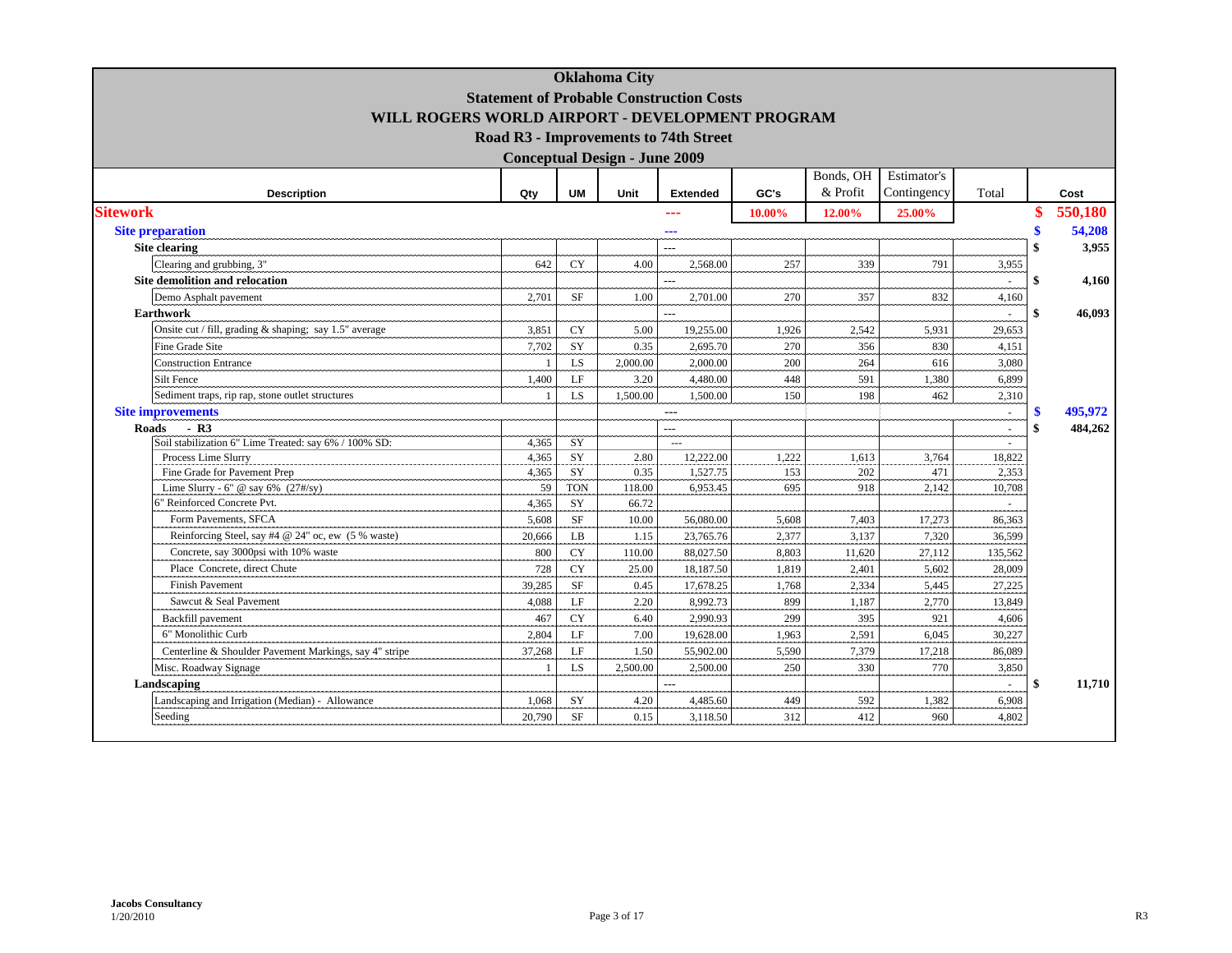|                                                             |                                                 |            | <b>Oklahoma City</b>                 |                 |        |           |             |                          |               |
|-------------------------------------------------------------|-------------------------------------------------|------------|--------------------------------------|-----------------|--------|-----------|-------------|--------------------------|---------------|
|                                                             | <b>Statement of Probable Construction Costs</b> |            |                                      |                 |        |           |             |                          |               |
| WILL ROGERS WORLD AIRPORT - DEVELOPMENT PROGRAM             |                                                 |            |                                      |                 |        |           |             |                          |               |
|                                                             | Road R4 - Improvements to 89th Street           |            |                                      |                 |        |           |             |                          |               |
|                                                             |                                                 |            | <b>Conceptual Design - June 2009</b> |                 |        |           |             |                          |               |
|                                                             |                                                 |            |                                      |                 |        | Bonds, OH | Estimator's |                          |               |
| <b>Description</b>                                          | Qty                                             | <b>UM</b>  | Unit                                 | <b>Extended</b> | GC's   | & Profit  | Contingency | Total                    | Cost          |
| <b>Sitework</b>                                             |                                                 |            |                                      |                 | 10.00% | 12.00%    | 25.00%      |                          | 544,021       |
|                                                             |                                                 |            |                                      | ---             |        |           |             |                          |               |
| <b>Site preparation</b><br>Site clearing                    |                                                 |            |                                      | ---             |        |           |             |                          | 54,249        |
|                                                             |                                                 |            |                                      | $---$           |        |           |             |                          | 3,967         |
| Clearing and grubbing, 3"<br>Site demolition and relocation | 644                                             | <b>CY</b>  | 4.00                                 | 2,576.00        | 258    | 340       | 793         | 3,967                    | 4,193         |
|                                                             | 2,723                                           | <b>SF</b>  | 1.00                                 | ---             | 272    |           | 839         | $\sim$                   | \$            |
| Demo Asphalt pavement<br><b>Earthwork</b>                   |                                                 |            |                                      | 2,723.00        |        | 359       |             | 4,193                    | \$<br>46,088  |
| Onsite cut / fill, grading & shaping; say 1.5" average      | 3,865                                           | <b>CY</b>  | 5.00                                 | 19,325.00       | 1,933  | 2,551     | 5,952       | 29,761                   |               |
| Fine Grade Site                                             | 7,730                                           | SY         | 0.35                                 | 2,705.50        | 271    | 357       | 833         | 4,166                    |               |
| <b>Construction Entrance</b>                                | $\overline{1}$                                  | LS         | 2,000.00                             | 2,000.00        | 200    | 264       | 616         | 3,080                    |               |
| <b>Silt Fence</b>                                           | 1,374                                           | LF         | 3.20                                 | 4,396.80        | 440    | 580       | 1,354       | 6,771                    |               |
| Sediment traps, rip rap, stone outlet structures            |                                                 | <b>LS</b>  | 1,500.00                             | 1,500.00        | 150    | 198       | 462         | 2,310                    |               |
| <b>Site improvements</b>                                    |                                                 |            |                                      | $---$           |        |           |             | ÷.                       | \$<br>489,773 |
| $-R4$<br><b>Roads</b>                                       |                                                 |            |                                      | $\overline{a}$  |        |           |             | $\overline{\phantom{a}}$ | \$<br>478,646 |
| Soil stabilization 6" Lime Treated: say 6% / 100% SD:       | 4,316                                           | SY         |                                      | $\sim$ $\sim$   |        |           |             | $\sim$                   |               |
| Process Lime Slurry                                         | 4,316                                           | SY         | 2.80                                 | 12,084.80       | 1,208  | 1,595     | 3.722       | 18,611                   |               |
| Fine Grade for Pavement Prep                                | 4,316                                           | SY         | 0.35                                 | 1,510.60        | 151    | 199       | 465         | 2,326                    |               |
| Lime Slurry - 6" @ say 6% $(27\frac{H}{Sy})$                | 58                                              | <b>TON</b> | 118.00                               | 6,875.39        | 688    | 908       | 2,118       | 10,588                   |               |
| 6" Reinforced Concrete Pvt.                                 | 4,316                                           | SY         | 66.69                                |                 |        |           |             |                          |               |
| Form Pavements, SFCA                                        | 5,496                                           | <b>SF</b>  | 10.00                                | 54,960.00       | 5,496  | 7,255     | 16,928      | 84,638                   |               |
| Reinforcing Steel, say #4 @ 24" oc, ew (5 % waste)          | 20,434                                          | LB         | 1.15                                 | 23,498.97       | 2,350  | 3,102     | 7,238       | 36,188                   |               |
| Concrete, say 3000psi with 10% waste                        | 791                                             | <b>CY</b>  | 110.00                               | 87,039.33       | 8,704  | 11,489    | 26,808      | 134,041                  |               |
| Place Concrete, direct Chute                                | 719                                             | <b>CY</b>  | 25.00                                | 17,983.33       | 1,798  | 2,374     | 5,539       | 27,694                   |               |
| <b>Finish Pavement</b>                                      | 38,844                                          | <b>SF</b>  | 0.45                                 | 17,479.80       | 1,748  | 2,307     | 5,384       | 26,919                   |               |
| Sawcut & Seal Pavement                                      | 4,042                                           | LF         | 2.20                                 | 8,891.78        | 889    | 1,174     | 2,739       | 13,693                   |               |
| Backfill pavement                                           | 458                                             | <b>CY</b>  | 6.40                                 | 2,931.20        | 293    | 387       | 903         | 4,514                    |               |
| 6" Monolithic Curb                                          | 2,748                                           | LF         | 7.00                                 | 19,236.00       | 1,924  | 2,539     | 5,925       | 29,623                   |               |
| Centerline & Shoulder Pavement Markings, say 4" stripe      | 37,212                                          | LF         | 1.50                                 | 55,818.00       | 5,582  | 7,368     | 17,192      | 85,960                   |               |
| Misc. Roadway Signage                                       |                                                 | <b>LS</b>  | 2,500.00                             | 2,500.00        | 250    | 330       | 770         | 3,850                    |               |
| Landscaping                                                 |                                                 |            |                                      |                 |        |           |             |                          | \$<br>11,127  |
| Landscaping and Irrigation (Median) - Allowance             |                                                 | LS         | 3,000.00                             | 3,000.00        | 300    | 396       | 924         | 4,620                    |               |
| Seeding                                                     | 28,167                                          | $\rm{SF}$  | 0.15                                 | 4,225.05        | 423    | 558       | 1,301       | 6,507                    |               |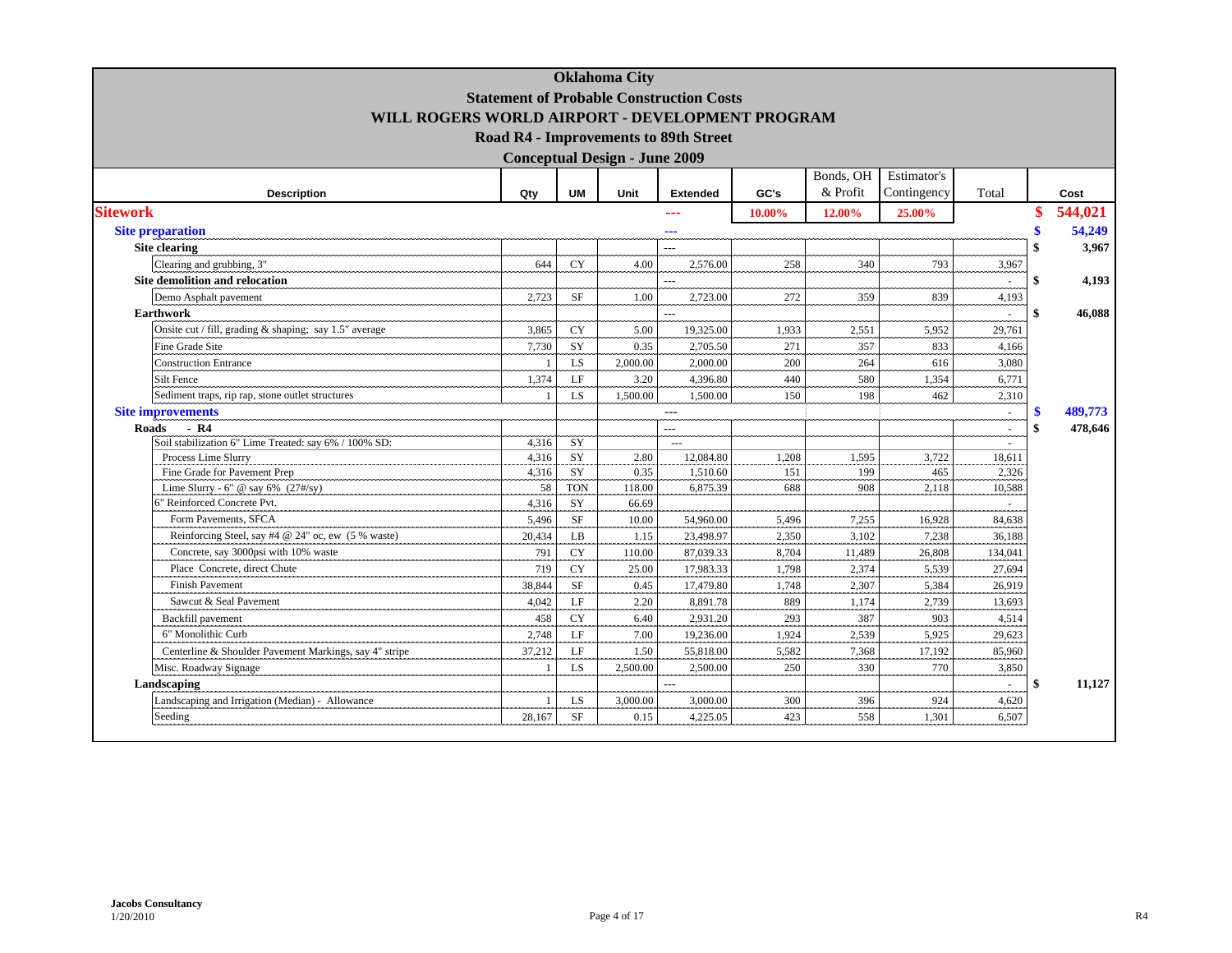|                                             |                                                 |           | <b>Oklahoma City</b>                 |                 |         |           |             |                |                       |
|---------------------------------------------|-------------------------------------------------|-----------|--------------------------------------|-----------------|---------|-----------|-------------|----------------|-----------------------|
|                                             | <b>Statement of Probable Construction Costs</b> |           |                                      |                 |         |           |             |                |                       |
|                                             | WILL ROGERS WORLD AIRPORT - DEVELOPMENT PROGRAM |           |                                      |                 |         |           |             |                |                       |
|                                             |                                                 |           | <b>Utilities - R1 Right-of-Way</b>   |                 |         |           |             |                |                       |
|                                             |                                                 |           |                                      |                 |         |           |             |                |                       |
|                                             |                                                 |           | <b>Conceptual Design - June 2009</b> |                 |         |           |             |                |                       |
|                                             |                                                 |           |                                      |                 |         | Bonds, OH | Estimator's |                |                       |
| <b>Description</b>                          | Qty                                             | <b>UM</b> | Unit                                 | <b>Extended</b> | GC's    | & Profit  | Contingency | Total          | Cost                  |
| <b>Sitework</b>                             |                                                 |           |                                      | ---             | 10.00%  | 12.00%    | 25.00%      |                | \$<br>8,583,563       |
| <b>Civil and mechanical utilities</b>       |                                                 |           |                                      |                 |         |           |             |                | \$<br>4,348,563       |
| <b>Water supply</b>                         |                                                 |           |                                      | ---             |         |           |             |                | 1,382,053<br>\$       |
| Site domestic water distribution:           |                                                 |           |                                      | ---             |         |           |             |                |                       |
| Say 12" Class 200 PVC Water Line            | 16,285                                          | LF        | 29.00                                | 472,265.00      | 47,227  | 62,339    | 145,458     | 727,288        |                       |
| 12" Bend                                    | 12                                              | EA        | 750.00                               | 9,000.00        | 900     | 1,188     | 2,772       | 13,860         |                       |
| 12" Tapping Sleeve on 12" WL                | $\overline{4}$                                  | EA        | 5,500.00                             | 22,000.00       | 2,200   | 2,904     | 6,776       | 33,880         |                       |
| 12" Gate Valve                              | 12                                              | EA        | 2,400.00                             | 28,800.00       | 2,880   | 3,802     | 8,870       | 44,352         |                       |
| Remove & replace pavement at service tap    |                                                 | EA        | 7,500.00                             | 7,500.00        | 750     | 990       | 2,310       | 11,550         |                       |
| Excavation for Pipe, Say 6' Depth           | 7,238                                           | CY        | 10.00                                | 72,377.78       | 7,238   | 9,554     | 22,292      | 111,462        |                       |
| Granular Backfill                           | 3,619                                           | CY        | 23.00                                | 83,234.44       | 8,323   | 10,987    | 25,636      | 128,181        |                       |
| Common Embankment                           | 3,619                                           | CY        | 5.00                                 | 18,094.44       | 1,809   | 2,388     | 5,573       | 27,865         |                       |
| Site fire water:                            |                                                 |           |                                      |                 |         |           |             | $\sim$         |                       |
| 6" PVC Water Line                           | 326                                             | $\rm LF$  | 11.00                                | 3,582.70        | 358     | 473       | 1,103       | 5,517          |                       |
| Fire Hydrant Assembly, say 300' spacing     | 54                                              | EA        | 2,800.00                             | 151,993.33      | 15,199  | 20,063    | 46,814      | 234,070        |                       |
| Excavation for Pipe, say 6' Depth           | 145                                             | <b>CY</b> | 10.00                                | 1,447.56        | 145     | 191       | 446         | 2,229          |                       |
| <b>Thrust Blocking</b>                      | 54                                              | EA        | 500.00                               | 27,141.67       | 2,714   | 3,583     | 8,360       | 41,798         |                       |
| <b>Sanitary sewer</b>                       |                                                 |           |                                      |                 |         |           |             | ä,             | \$<br>1,866,894       |
| 15" PVC Sanatiry Sewer                      | 20,616                                          | LF        | 17.05                                | 351,502.80      | 35,150  | 46,398    | 108,263     | 541,314        |                       |
| <b>Standard SS Manhole</b>                  | 18                                              | EA        | 3,500.00                             | 63,000.00       | 6,300   | 8,316     | 19,404      | 97,020         |                       |
| Excavation for Pipe, say 6' Depth           | 9,163                                           | CY        | 10.00                                | 91,626.67       | 9,163   | 12,095    | 28,221      | 141,105        |                       |
| Granular Backfill                           | 3,054                                           | <b>CY</b> | 23.00                                | 70,247.11       | 7,025   | 9,273     | 21,636      | 108,181        |                       |
| Common Embankment                           | 6,108                                           | CY        | 5.00                                 | 30,542.22       | 3,054   | 4,032     | 9,407       | 47,035         |                       |
| Tap into existing SS line                   |                                                 | EA        | 350.00                               | 350.00          | 35      | 46        | 108         | 539            |                       |
| Remove & replace pavement at service tap    | -1                                              | EA        | 5,000.00                             | 5,000.00        | 500     | 660       | 1,540       | 7,700          |                       |
| <b>SS Lift Station - ALLOWANCE</b>          | 1                                               | LS        | 600,000.00                           | 600,000.00      | 60,000  | 79,200    | 184,800     | 924,000        |                       |
| <b>Storm sewer</b>                          |                                                 |           |                                      | $\overline{a}$  |         |           |             | $\mathcal{L}$  | 770,000<br>\$         |
| Storm water collection:<br><b>ALLOWANCE</b> | $\mathbf{1}$                                    | LS        | 500,000.00                           | 500,000.00      | 50,000  | 66,000    | 154,000     | 770,000        |                       |
| <b>Fuel distribution</b>                    |                                                 |           |                                      |                 |         |           |             |                | 329,616               |
| Tap-In to Existing Gas Line                 |                                                 | EA        | 2,500.00                             | 2,500.00        | 250     | 330       | 770         | 3,850          |                       |
| 6" Natural gas, HDPE                        | 15,838                                          | LF        | 10.00                                | 158,380.00      | 15,838  | 20,906    | 48,781      | 243,905        |                       |
| Misc. Valves, regulators & connectors       |                                                 | LS        | 25,000.00                            | 25,000.00       | 2,500   | 3,300     | 7,700       | 38,500         |                       |
| <b>Excavation</b> for Pipe                  | 2,346                                           | <b>CY</b> | 12.00                                | 28,156.44       | 2,816   | 3,717     | 8,672       | 43,361         |                       |
| <b>Electrical utilities</b>                 |                                                 |           |                                      | $\overline{a}$  |         |           |             | $\bar{z}$      | 4,235,000<br><b>S</b> |
| <b>Electrical distribution</b>              |                                                 |           |                                      | ---             |         |           |             | $\overline{a}$ | \$<br>1,694,000       |
| Electrical Distribution - ALLOWANCE         |                                                 | LS        | 1,100,000.00                         | 1,100,000.00    | 110,000 | 145,200   | 338,800     | 1,694,000      |                       |
| Site communications and security            |                                                 |           |                                      | ---             |         |           |             | ÷              | 2,541,000<br>\$       |
| Telephone - 19,771 lf ALLOWANCE             |                                                 | LS        | 550,000.00                           | 550,000.00      | 55,000  | 72,600    | 169,400     | 847,000        |                       |
| Fiber Optic - 19,771 LF ALLOWANCE           | $\mathbf{1}$                                    | LS        | 1,100,000.00                         | 1,100,000.00    | 110,000 | 145,200   | 338,800     | 1,694,000      |                       |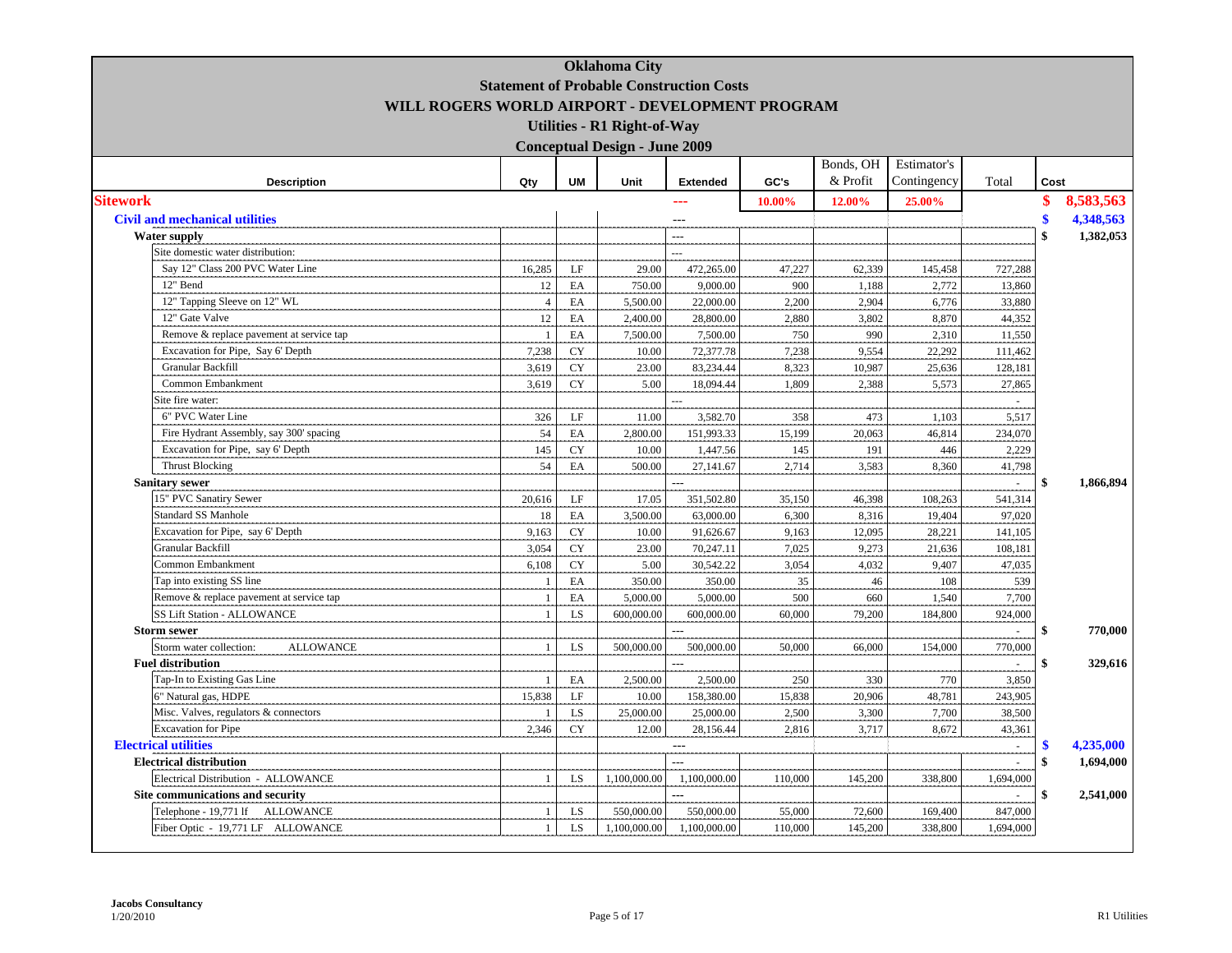|                                                        |         |            | <b>Oklahoma City</b>                 |                                                 |        |           |             |         |              |           |
|--------------------------------------------------------|---------|------------|--------------------------------------|-------------------------------------------------|--------|-----------|-------------|---------|--------------|-----------|
|                                                        |         |            |                                      | <b>Statement of Probable Construction Costs</b> |        |           |             |         |              |           |
| WILL ROGERS WORLD AIRPORT - DEVELOPMENT PROGRAM        |         |            |                                      |                                                 |        |           |             |         |              |           |
|                                                        |         |            |                                      | Road R2 - Horseshoe Road (Phase 1)              |        |           |             |         |              |           |
|                                                        |         |            | <b>Conceptual Design - June 2009</b> |                                                 |        |           |             |         |              |           |
|                                                        |         |            |                                      |                                                 |        | Bonds, OH | Estimator's |         |              |           |
| <b>Description</b>                                     | Qty     | <b>UM</b>  | Unit                                 | <b>Extended</b>                                 | GC's   | & Profit  | Contingency | Total   |              | Cost      |
| <b>Sitework</b>                                        |         |            |                                      | ---                                             | 10.00% | 12.00%    | 25.00%      |         |              | 1,473,346 |
| <b>Site preparation</b>                                |         |            |                                      | ---                                             |        |           |             |         | \$           | 133,340   |
| Site clearing                                          |         |            |                                      | $\overline{a}$                                  |        |           |             |         | \$           | 11,766    |
| Clearing and grubbing, 3"                              | 1,910   | <b>CY</b>  | 4.00                                 | 7,640.00                                        | 764    | 1,008     | 2,353       | 11,766  |              |           |
| <b>Earthwork</b>                                       |         |            |                                      | $\overline{a}$                                  |        |           |             |         | \$           | 121,574   |
| Onsite cut / fill, grading & shaping; say 1.5" average | 11,462  | <b>CY</b>  | 5.00                                 | 57,310.00                                       | 5,731  | 7,565     | 17,651      | 88,257  |              |           |
| <b>Fine Grade Site</b>                                 | 10,374  | SY         | 0.35                                 | 3,630.90                                        | 363    | 479       | 1,118       | 5.592   |              |           |
| <b>Construction Entrance</b>                           |         | LS         | 4,000.00                             | 4,000.00                                        | 400    | 528       | 1,232       | 6,160   |              |           |
| <b>Silt Fence</b>                                      | 4,126   | LF         | 3.20                                 | 13,203.20                                       | 1,320  | 1.743     | 4,067       | 20,333  |              |           |
| Sediment traps, rip rap, stone outlet structures       |         | LS         | 800.00                               | 800.00                                          | 80     | 106       | 246         | 1,232   |              |           |
| <b>Site improvements</b>                               |         |            |                                      | $---$                                           |        |           |             |         | \$           | 1.340.006 |
| $-R2$<br>Roads                                         |         |            |                                      | ---                                             |        |           |             |         | \$           | 1,311,576 |
| Soil stabilization 6" Lime Treated: say 6% / 100% SD:  | 15,050  | SY         |                                      | $\sim$ $\sim$ $\sim$                            |        |           |             | $\sim$  |              |           |
| Process Lime Slurry                                    | 15,050  | SY         | 2.80                                 | 42,140.00                                       | 4,214  | 5,562     | 12,979      | 64,896  |              |           |
| Fine Grade for Pavement Prep                           | 15,050  | SY         | 0.35                                 | 5,267.50                                        | 527    | 695       | 1,622       | 8,112   |              |           |
| Lime Slurry - 6" @ say 6% $(27\frac{H}{Sy})$           | 203     | <b>TON</b> | 118.00                               | 23,974.65                                       | 2,397  | 3,165     | 7,384       | 36,921  |              |           |
| 6" Reinforced Concrete Pvt.                            | 15,050  | SY         | 51.51                                | L.                                              |        |           |             | $\sim$  |              |           |
| Form Pavements, SFCA                                   | 15,334  | <b>SF</b>  | 8.00                                 | 122,672.00                                      | 12,267 | 16,193    | 37,783      | 188,915 |              |           |
| Reinforcing Steel, say #4 @ 24" oc, ew (5 % waste)     | 71,253  | LB         | 1.15                                 | 81,941.49                                       | 8,194  | 10,816    | 25,238      | 126,190 |              |           |
| Concrete, say 3000psi with 10% waste                   | 2,759   | <b>CY</b>  | 110.00                               | 303,508.33                                      | 30,351 | 40,063    | 93,481      | 467,403 |              |           |
| Place Concrete, direct Chute                           | 2,508   | <b>CY</b>  | 20.00                                | 50,166.67                                       | 5,017  | 6,622     | 15,451      | 77,257  |              |           |
| <b>Finish Pavement</b>                                 | 135,450 | <b>SF</b>  | 0.45                                 | 60,952.50                                       | 6,095  | 8,046     | 18,773      | 93,867  |              |           |
| Sawcut & Seal Pavement                                 | 14,094  | LF         | 2.20                                 | 31,005.86                                       | 3,101  | 4,093     | 9,550       | 47,749  |              |           |
| Backfill pavement                                      | 1,278   | <b>CY</b>  | 6.40                                 | 8,178.13                                        | 818    | 1,080     | 2,519       | 12,594  |              |           |
| 6" Monolithic Curb                                     | 7,667   | LF         | 7.00                                 | 53,669.00                                       | 5,367  | 7,084     | 16,530      | 82,650  |              |           |
| Centerline & Shoulder Pavement Markings, say 4" stripe | 42,131  | LF         | 1.50                                 | 63,196.50                                       | 6,320  | 8,342     | 19,465      | 97,323  |              |           |
| Misc. Roadway Signage                                  |         | <b>LS</b>  | 5,000.00                             | 5,000.00                                        | 500    | 660       | 1,540       | 7,700   |              |           |
| Landscaping                                            |         |            |                                      | $\overline{a}$                                  |        |           |             |         | $\mathbf{s}$ | 28,430    |
| Landscaping and Irrigation (Median) - Allowance        | 3,006   | SY         | 3.00                                 | 9.018.00                                        | 902    | 1.190     | 2.778       | 13,888  |              |           |
| Seeding                                                | 62,955  | <b>SF</b>  | 0.15                                 | 9,443.25                                        | 944    | 1,247     | 2,909       | 14,543  |              |           |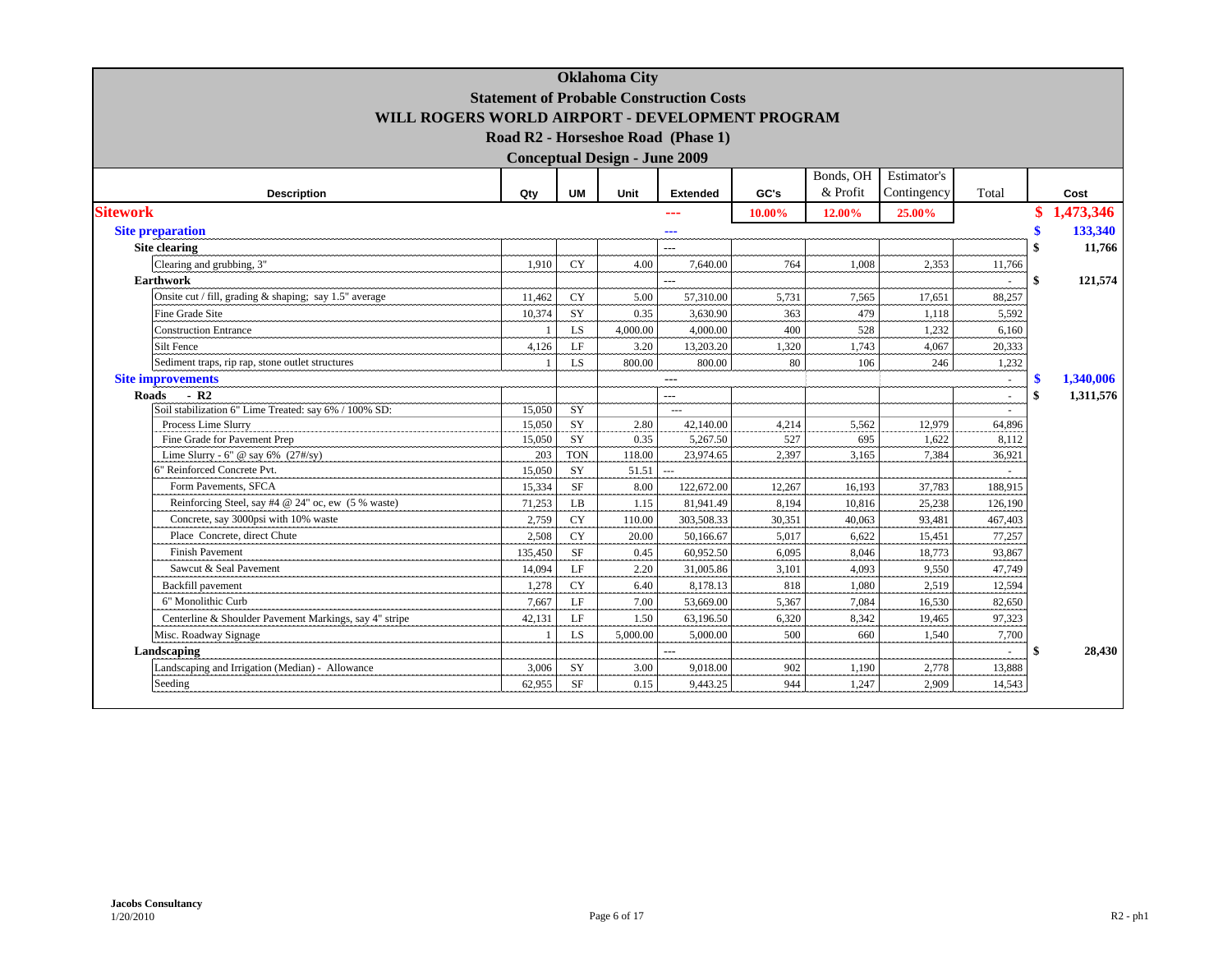|                                             |                                                 |            | <b>Oklahoma City</b>                 |                                       |        |           |             |         |     |         |
|---------------------------------------------|-------------------------------------------------|------------|--------------------------------------|---------------------------------------|--------|-----------|-------------|---------|-----|---------|
|                                             | <b>Statement of Probable Construction Costs</b> |            |                                      |                                       |        |           |             |         |     |         |
|                                             | WILL ROGERS WORLD AIRPORT - DEVELOPMENT PROGRAM |            |                                      |                                       |        |           |             |         |     |         |
|                                             |                                                 |            |                                      | Utilities - R2 Right-of-Way (Phase 1) |        |           |             |         |     |         |
|                                             |                                                 |            | <b>Conceptual Design - June 2009</b> |                                       |        |           |             |         |     |         |
|                                             |                                                 |            |                                      |                                       |        | Bonds, OH | Estimator's |         |     |         |
| <b>Description</b>                          | Qty                                             | <b>UM</b>  | Unit                                 | <b>Extended</b>                       | GC's   | & Profit  | Contingency | Total   |     | Cost    |
| <b>Sitework</b>                             |                                                 |            |                                      | ---                                   | 10.00% | 12.00%    | 25.00%      |         |     | 821,787 |
| <b>Civil and mechanical utilities</b>       |                                                 |            |                                      |                                       |        |           |             |         |     | 346,851 |
| <b>Water supply</b>                         |                                                 |            |                                      | $-$                                   |        |           |             |         | \$  | 146,126 |
| Site domestic water distribution:           |                                                 |            |                                      |                                       |        |           |             |         |     |         |
| 8" Class 200 PVC Water Line                 | 2.071                                           | LF         | 25.00                                | 51,775.00                             | 5,178  | 6,834     | 15,947      | 79,734  |     |         |
| 12" Gate Valve                              |                                                 | EA         | 2,400.00                             | 2,400.00                              | 240    | 317       | 739         | 3,696   |     |         |
| Site fire water:                            |                                                 |            |                                      |                                       |        |           |             |         |     |         |
| 6" PVC Water Line                           | 72                                              | LF         | 11.00                                | 792.00                                | 79     | 105       | 244         | 1,220   |     |         |
| Fire Hydrant Assembly, say 300' spacing     | 12                                              | EA         | 2,800.00                             | 33,600.00                             | 3,360  | 4,435     | 10,349      | 51.744  |     |         |
| Excavation for Pipe, say 6' Depth           | 32                                              | CY         | 10.00                                | 320.00                                | 32     | 42        | 99          | 493     |     |         |
| <b>Thrust Blocking</b>                      | 12                                              | EA         | 500.00                               | 6,000.00                              | 600    | 792       | 1.848       | 9,240   |     |         |
| <b>Sanitary sewer</b>                       |                                                 |            |                                      |                                       |        |           |             |         | \$  | 88,110  |
| 15" PVC Sanatiry Sewer                      | 1,890                                           | LF         | 17.05                                | 32,224.50                             | 3,222  | 4,254     | 9,925       | 49,626  |     |         |
| <b>Standard SS Manhole</b>                  | $\overline{c}$                                  | EA         | 3,500.00                             | 7,000.00                              | 700    | 924       | 2,156       | 10,780  |     |         |
| Excavation for Pipe, say 6' Depth           | 840                                             | ${\rm CY}$ | 10.00                                | 8,400.00                              | 840    | 1,109     | 2,587       | 12,936  |     |         |
| Granular Backfill                           | 280                                             | CY         | 23.00                                | 6,440.00                              | 644    | 850       | 1,984       | 9,918   |     |         |
| <b>Common Embankment</b>                    | 560                                             | CY         | 5.00                                 | 2,800.00                              | 280    | 370       | 862         | 4,312   |     |         |
| Tap into existing SS line                   |                                                 | EA         | 350.00                               | 350.00                                | 35     | 46        | 108         | 539     |     |         |
| <b>Storm sewer</b>                          |                                                 |            |                                      |                                       |        |           |             |         | \$  | 69,300  |
| Storm water collection:<br><b>ALLOWANCE</b> |                                                 | <b>LS</b>  | 45,000.00                            | 45,000.00                             | 4,500  | 5,940     | 13,860      | 69,300  |     |         |
| <b>Fuel distribution</b>                    |                                                 |            |                                      | $\sim$                                |        |           |             |         | -\$ | 43,314  |
| Tap-In to Existing Gas Line                 |                                                 | EA         | 2,500.00                             | 2,500.00                              | 250    | 330       | 770         | 3,850   |     |         |
| 6" Natural gas, HDPE                        | 2,006                                           | LF         | 10.00                                | 20,060.00                             | 2,006  | 2,648     | 6,178       | 30,892  |     |         |
| Misc. Valves, regulators & connectors       |                                                 | LS.        | 2,000.00                             | 2,000.00                              | 200    | 264       | 616         | 3,080   |     |         |
| <b>Excavation</b> for Pipe                  | 297                                             | CY         | 12.00                                | 3,566.22                              | 357    | 471       | 1,098       | 5,492   |     |         |
| <b>Electrical utilities</b>                 |                                                 |            |                                      | $---$                                 |        |           |             |         |     | 474,936 |
| <b>Electrical distribution</b>              |                                                 |            |                                      |                                       |        |           |             |         | \$  | 231,000 |
| Electrical Distribution - ALLOWANCE         |                                                 | LS.        | 150,000.00                           | 150,000.00                            | 15,000 | 19,800    | 46,200      | 231,000 |     |         |
| Site communications and security            |                                                 |            |                                      | ---                                   |        |           |             |         | \$  | 243,936 |
| Telephone - 1851 lf ALLOWANCE               |                                                 | LS.        | 52,800.00                            | 52,800.00                             | 5,280  | 6,970     | 16,262      | 81,312  |     |         |
| Fiber Optic - 1851 LF ALLOWANCE             |                                                 | LS         | 105,600.00                           | 105,600.00                            | 10,560 | 13,939    | 32,525      | 162,624 |     |         |

L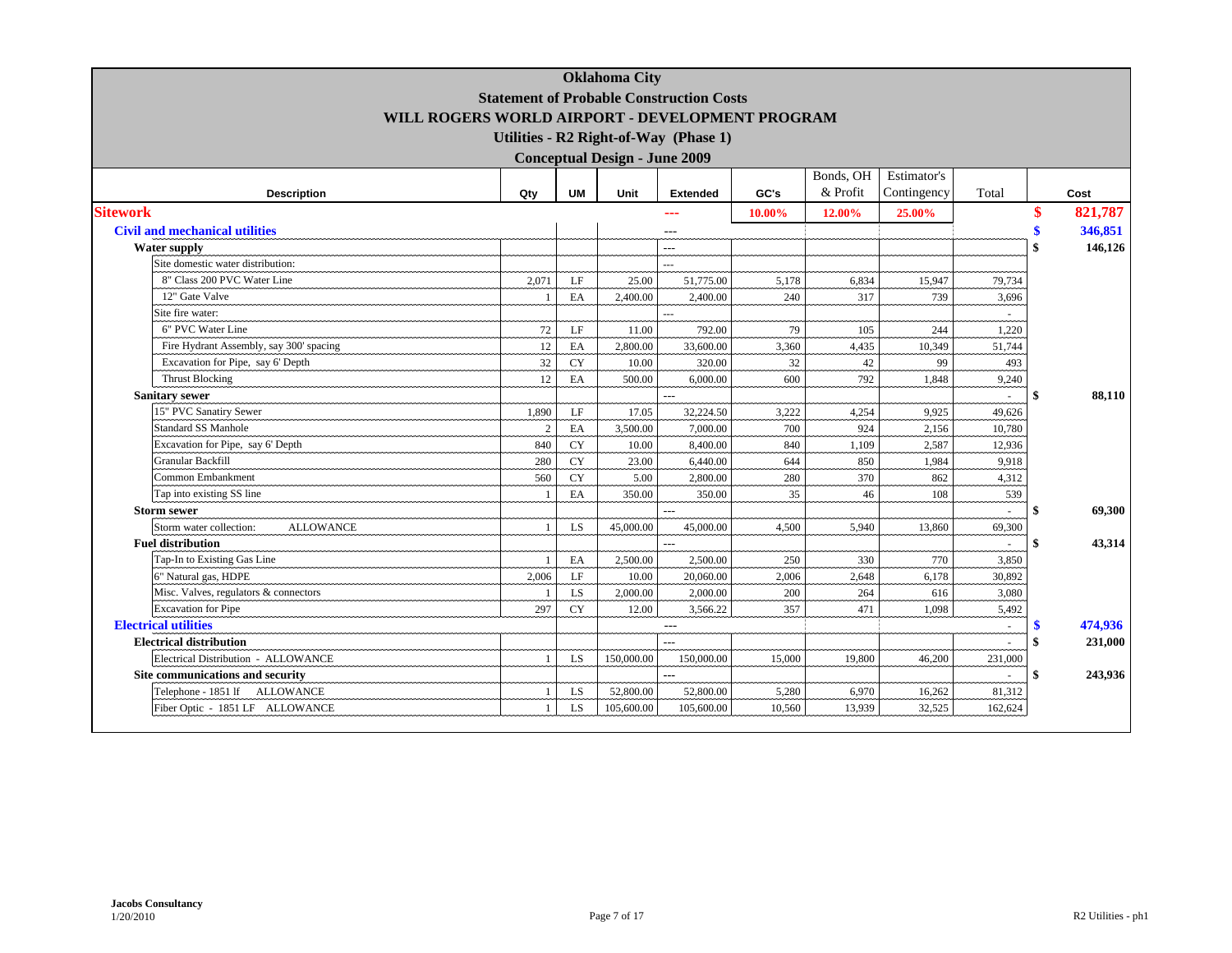| <b>Oklahoma City</b><br><b>Statement of Probable Construction Costs</b><br>WILL ROGERS WORLD AIRPORT - DEVELOPMENT PROGRAM<br>Road R2 - Horseshoe Road (Phase 2)<br><b>Conceptual Design - June 2009</b> |                |            |            |                       |        |                       |                            |         |    |           |  |
|----------------------------------------------------------------------------------------------------------------------------------------------------------------------------------------------------------|----------------|------------|------------|-----------------------|--------|-----------------------|----------------------------|---------|----|-----------|--|
|                                                                                                                                                                                                          |                |            |            |                       |        |                       |                            |         |    |           |  |
| <b>Description</b>                                                                                                                                                                                       | Qty            | <b>UM</b>  | Unit       | <b>Extended</b>       | GC's   | Bonds, OH<br>& Profit | Estimator's<br>Contingency | Total   |    | Cost      |  |
| <b>Sitework</b>                                                                                                                                                                                          |                |            |            | ---                   | 10.00% | 12.00%                | 25.00%                     |         |    | 3,059,104 |  |
| <b>Site preparation</b>                                                                                                                                                                                  |                |            |            |                       |        |                       |                            |         |    | 350,563   |  |
| <b>Site clearing</b>                                                                                                                                                                                     |                |            |            | ---<br>$\overline{a}$ |        |                       |                            |         | \$ | 31,139    |  |
|                                                                                                                                                                                                          |                |            |            |                       |        |                       |                            |         |    |           |  |
| Clearing and grubbing, 3"                                                                                                                                                                                | 5,055          | <b>CY</b>  | 4.00       | 20,220.00             | 2.022  | 2.669                 | 6,228                      | 31,139  |    |           |  |
| <b>Earthwork</b>                                                                                                                                                                                         |                |            |            |                       |        |                       |                            |         | \$ | 319,425   |  |
| Onsite cut / fill, grading & shaping; say 1.5" average                                                                                                                                                   | 30,330         | <b>CY</b>  | 5.00       | 151,650.00            | 15,165 | 20,018                | 46,708                     | 233,541 |    |           |  |
| <b>Fine Grade Site</b>                                                                                                                                                                                   | 60,660         | SY         | 0.35       | 21,231.00             | 2,123  | 2,802                 | 6,539                      | 32,696  |    |           |  |
| <b>Construction Entrance</b>                                                                                                                                                                             | $\overline{1}$ | <b>LS</b>  | 4,000.00   | 4,000.00              | 400    | 528                   | 1,232                      | 6,160   |    |           |  |
| Silt Fence                                                                                                                                                                                               | 8,918          | LF         | 3.20       | 28,537.60             | 2,854  | 3,767                 | 8,790                      | 43,948  |    |           |  |
| Sediment traps, rip rap, stone outlet structures                                                                                                                                                         |                | LS         | 2,000.00   | 2,000.00              | 200    | 264                   | 616                        | 3,080   |    |           |  |
| <b>Site improvements</b>                                                                                                                                                                                 |                |            |            | $ -$                  |        |                       |                            | ÷.      | \$ | 2.708.540 |  |
| Roads<br>$-R2$<br>Soil stabilization 6" Lime Treated: say 6% / 100% SD:                                                                                                                                  | 27,633         | SY         |            | $---$<br>$-$          |        |                       |                            |         | \$ | 2.644.851 |  |
| Process Lime Slurry                                                                                                                                                                                      | 27,633         | SY         | 2.80       | 77,372.40             | 7,737  | 10,213                | 23,831                     | 119,153 |    |           |  |
| Fine Grade for Pavement Prep                                                                                                                                                                             | 27,633         | SY         | 0.35       | 9,671.55              | 967    | 1,277                 | 2,979                      | 14,894  |    |           |  |
| Lime Slurry - 6" @ say 6% $(27\frac{H}{Sy})$                                                                                                                                                             | 373            | <b>TON</b> | 118.00     | 44,019.37             | 4,402  | 5,811                 | 13,558                     | 67,790  |    |           |  |
| 6" Reinforced Concrete Pvt.                                                                                                                                                                              | 27,633         | SY         | 53.43      | $\sim$                |        |                       |                            | $\sim$  |    |           |  |
| Form Pavements, SFCA                                                                                                                                                                                     | 35,672         | <b>SF</b>  | 8.00       | 285,376.00            | 28,538 | 37,670                | 87,896                     | 439,479 |    |           |  |
| Reinforcing Steel, say #4 @ 24" oc, ew (5 % waste)                                                                                                                                                       | 130,827        | LB         | 1.15       | 150,451.12            | 15,045 | 19,860                | 46,339                     | 231,695 |    |           |  |
| Concrete, say 3000psi with 10% waste                                                                                                                                                                     | 5,066          | <b>CY</b>  | 110.00     | 557,265.50            | 55,727 | 73,559                | 171,638                    | 858.189 |    |           |  |
| Place Concrete, direct Chute                                                                                                                                                                             | 4,606          | <b>CY</b>  | 20.00      | 92,110.00             | 9,211  | 12,159                | 28,370                     | 141,849 |    |           |  |
| <b>Finish Pavement</b>                                                                                                                                                                                   | 248,697        | <b>SF</b>  | 0.45       | 111,913.65            | 11,191 | 14,773                | 34,469                     | 172,347 |    |           |  |
| Sawcut & Seal Pavement                                                                                                                                                                                   | 25,877         | LF         | 2.20       | 56,929.23             | 5,693  | 7,515                 | 17,534                     | 87,671  |    |           |  |
| Backfill pavement                                                                                                                                                                                        | 2,973          | <b>CY</b>  | 6.40       | 19,025.07             | 1,903  | 2,511                 | 5,860                      | 29,299  |    |           |  |
| 6" Monolithic Curb                                                                                                                                                                                       | 17,836         | LE         | 7.00       | 124,852.00            | 12,485 | 16,480                | 38,454                     | 192,272 |    |           |  |
| Centerline & Shoulder Pavement Markings, say 4" stripe                                                                                                                                                   | 52,300         | LF         | 1.50       | 78,450.00             | 7,845  | 10,355                | 24,163                     | 120,813 |    |           |  |
| Misc. Roadway Signage                                                                                                                                                                                    | $\overline{1}$ | <b>LS</b>  | 10,000.00  | 10,000.00             | 1,000  | 1,320                 | 3,080                      | 15,400  |    |           |  |
| Traffic Signal at R1 & 89th                                                                                                                                                                              | $\overline{1}$ | LS         | 100,000.00 | 100,000.00            | 10,000 | 13,200                | 30,800                     | 154,000 |    |           |  |
| Landscaping                                                                                                                                                                                              |                |            |            |                       |        |                       |                            |         | \$ | 63,689    |  |
| Landscaping and Irrigation (Median) - Allowance                                                                                                                                                          | 7,076          | SY         | 3.00       | 21,228.00             | 2,123  | 2,802                 | 6,538                      | 32,691  |    |           |  |
| Seeding                                                                                                                                                                                                  | 134,190        | <b>SF</b>  | 0.15       | 20,128.50             | 2.013  | 2.657                 | 6,200                      | 30,998  |    |           |  |
|                                                                                                                                                                                                          |                |            |            |                       |        |                       |                            |         |    |           |  |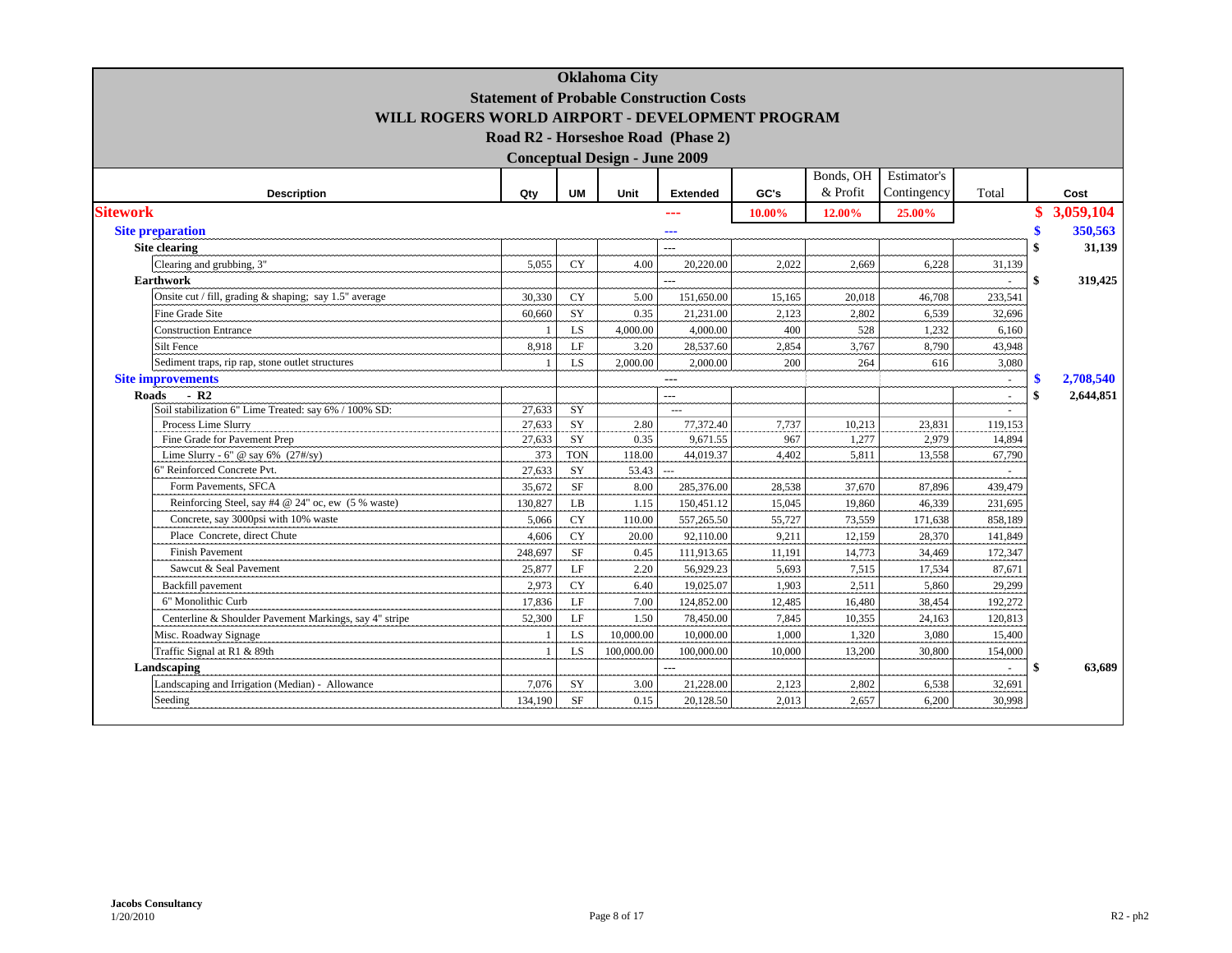|                                             | <b>Statement of Probable Construction Costs</b> |           | <b>Oklahoma City</b>                 |                                       |        |           |             |         |              |           |
|---------------------------------------------|-------------------------------------------------|-----------|--------------------------------------|---------------------------------------|--------|-----------|-------------|---------|--------------|-----------|
|                                             | WILL ROGERS WORLD AIRPORT - DEVELOPMENT PROGRAM |           |                                      |                                       |        |           |             |         |              |           |
|                                             |                                                 |           |                                      | Utilities - R2 Right-of-Way (Phase 2) |        |           |             |         |              |           |
|                                             |                                                 |           | <b>Conceptual Design - June 2009</b> |                                       |        |           |             |         |              |           |
|                                             |                                                 |           |                                      |                                       |        | Bonds, OH | Estimator's |         |              |           |
| <b>Description</b>                          | Qty                                             | <b>UM</b> | Unit                                 | <b>Extended</b>                       | GC's   | & Profit  | Contingency | Total   |              | Cost      |
| <b>Sitework</b>                             |                                                 |           |                                      |                                       |        |           |             |         |              |           |
|                                             |                                                 |           |                                      |                                       | 10.00% | 12.00%    | 25.00%      |         |              | 1,889,722 |
| <b>Civil and mechanical utilities</b>       |                                                 |           |                                      | ---                                   |        |           |             |         | \$           | 781,538   |
| <b>Water supply</b>                         |                                                 |           |                                      | ---                                   |        |           |             |         | $\mathbf{S}$ | 321,786   |
| Site domestic water distribution:           |                                                 |           |                                      |                                       |        |           |             |         |              |           |
| 8" Class 200 PVC Water Line                 | 4,598                                           | LF        | 25.00                                | 114,950.00                            | 11,495 | 15,173    | 35,405      | 177,023 |              |           |
| 12" Gate Valve                              |                                                 | EA        | 2,400.00                             | 2,400.00                              | 240    | 317       | 739         | 3,696   |              |           |
| Site fire water:                            |                                                 |           |                                      | $\overline{a}$                        |        |           |             |         |              |           |
| 6" PVC Water Line                           | 162                                             | LF        | 11.00                                | 1,782.00                              | 178    | 235       | 549         | 2.744   |              |           |
| Fire Hydrant Assembly, say 300' spacing     | 27                                              | EA        | 2,800.00                             | 75,600.00                             | 7,560  | 9,979     | 23,285      | 116,424 |              |           |
| Excavation for Pipe, say 6' Depth           | 72                                              | <b>CY</b> | 10.00                                | 720.00                                | 72     | 95        | 222         | 1,109   |              |           |
| <b>Thrust Blocking</b>                      | 27                                              | EA        | 500.00                               | 13,500.00                             | 1,350  | 1,782     | 4,158       | 20,790  |              |           |
| <b>Sanitary sewer</b>                       |                                                 |           |                                      | ---                                   |        |           |             |         | \$           | 208,145   |
| 15" PVC Sanatiry Sewer                      | 4,579                                           | LF        | 17.05                                | 78,071.95                             | 7,807  | 10,305    | 24,046      | 120,231 |              |           |
| Standard SS Manhole                         |                                                 | EA        | 3,500.00                             | 14,000.00                             | 1,400  | 1,848     | 4,312       | 21,560  |              |           |
| Excavation for Pipe, say 6' Depth           | 2,035                                           | <b>CY</b> | 10.00                                | 20,351.11                             | 2,035  | 2,686     | 6,268       | 31,341  |              |           |
| <b>Granular Backfill</b>                    | 678                                             | <b>CY</b> | 23.00                                | 15,602.52                             | 1,560  | 2,060     | 4,806       | 24,028  |              |           |
| Common Embankment                           | 1,357                                           | <b>CY</b> | 5.00                                 | 6,783.70                              | 678    | 895       | 2,089       | 10,447  |              |           |
| Tap into existing SS line                   |                                                 | EA        | 350.00                               | 350.00                                | 35     | 46        | 108         | 539     |              |           |
| <b>Storm sewer</b>                          |                                                 |           |                                      | $\overline{a}$                        |        |           |             | ÷.      | -\$          | 161,700   |
| Storm water collection:<br><b>ALLOWANCE</b> |                                                 | LS        | 105,000.00                           | 105,000.00                            | 10,500 | 13,860    | 32,340      | 161,700 |              |           |
| <b>Fuel distribution</b>                    |                                                 |           |                                      |                                       |        |           |             |         | \$           | 89,907    |
| Tap-In to Existing Gas Line                 |                                                 | EA        | 2,500.00                             | 2,500.00                              | 250    | 330       | 770         | 3,850   |              |           |
| 6" Natural gas, HDPE                        | 4,405                                           | LF        | 10.00                                | 44,050.00                             | 4,405  | 5,815     | 13,567      | 67,837  |              |           |
| Misc. Valves, regulators & connectors       |                                                 | LS        | 4,000.00                             | 4,000.00                              | 400    | 528       | 1,232       | 6,160   |              |           |
| <b>Excavation</b> for Pipe                  | 653                                             | <b>CY</b> | 12.00                                | 7,831.11                              | 783    | 1,034     | 2,412       | 12,060  |              |           |
| <b>Electrical utilities</b>                 |                                                 |           |                                      | $---$                                 |        |           |             | $\sim$  | \$           | 1.108.184 |
| <b>Electrical distribution</b>              |                                                 |           |                                      | $\overline{a}$                        |        |           |             |         | \$           | 539,000   |
| Electrical Distribution - ALLOWANCE         | -1                                              | <b>LS</b> | 350,000.00                           | 350,000.00                            | 35,000 | 46,200    | 107,800     | 539,000 |              |           |
| Site communications and security            |                                                 |           |                                      | ---                                   |        |           |             |         | \$           | 569,184   |
| Telephone - 4378 lf ALLOWANCE               |                                                 | LS        | 123,200.00                           | 123,200.00                            | 12,320 | 16,262    | 37,946      | 189,728 |              |           |
| Fiber Optic - 4378 LF ALLOWANCE             | $\overline{1}$                                  | LS        | 246,400.00                           | 246,400.00                            | 24,640 | 32,525    | 75,891      | 379,456 |              |           |
|                                             |                                                 |           |                                      |                                       |        |           |             |         |              |           |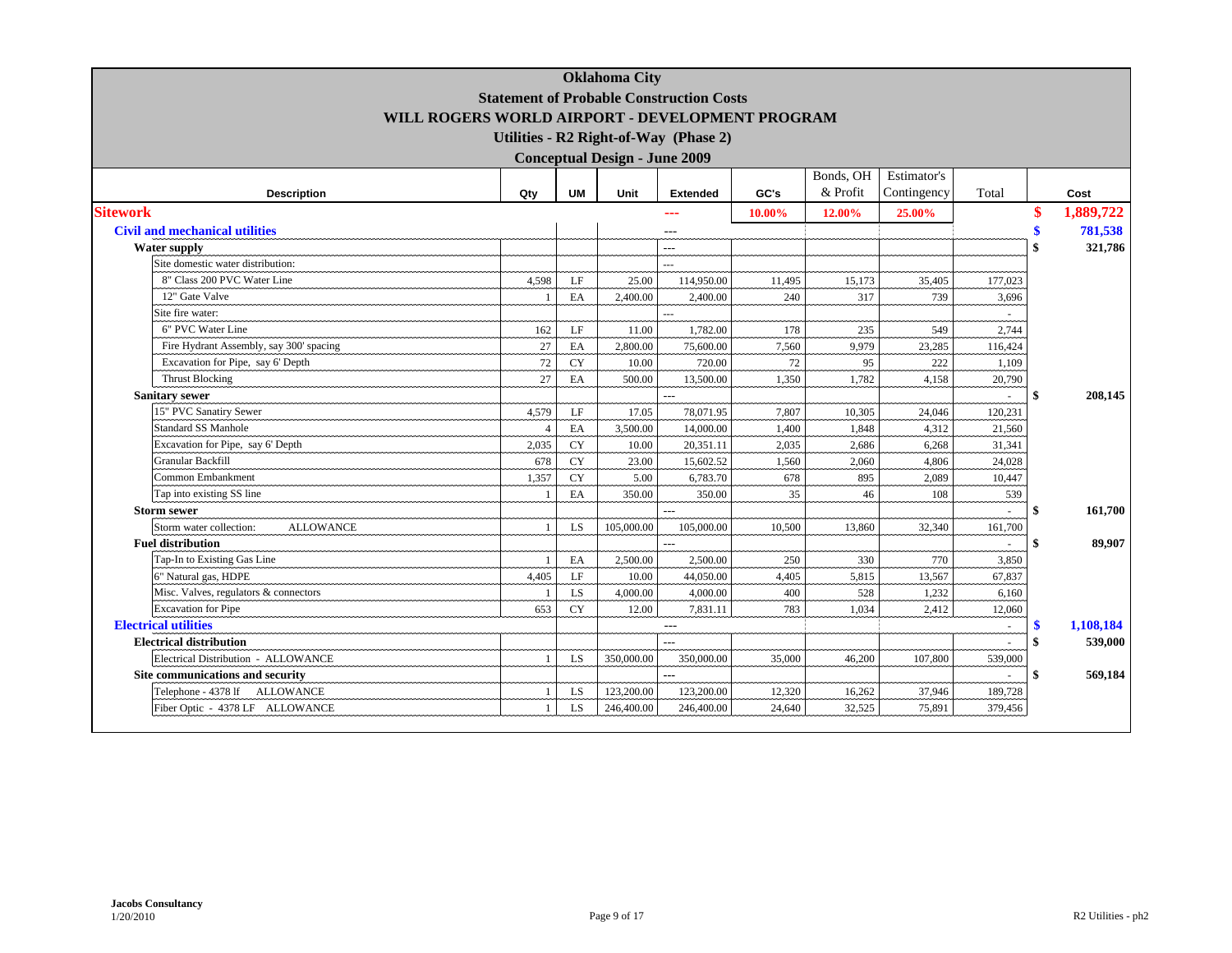|                                                                               |                                                 |                 | <b>Oklahoma City</b>                 |                 |        |           |             |                |               |
|-------------------------------------------------------------------------------|-------------------------------------------------|-----------------|--------------------------------------|-----------------|--------|-----------|-------------|----------------|---------------|
|                                                                               | <b>Statement of Probable Construction Costs</b> |                 |                                      |                 |        |           |             |                |               |
| WILL ROGERS WORLD AIRPORT - DEVELOPMENT PROGRAM                               |                                                 |                 |                                      |                 |        |           |             |                |               |
|                                                                               | Road R5 - Access to Parcels 1C & 4C             |                 |                                      |                 |        |           |             |                |               |
|                                                                               |                                                 |                 | <b>Conceptual Design - July 2009</b> |                 |        |           |             |                |               |
|                                                                               |                                                 |                 |                                      |                 |        | Bonds, OH | Estimator's |                |               |
| <b>Description</b>                                                            | Qty                                             | <b>UM</b>       | Unit                                 | <b>Extended</b> | GC's   | & Profit  | Contingency | Total          | Cost          |
| <b>Sitework</b>                                                               |                                                 |                 |                                      | ---             | 10.00% | 12.00%    | 25.00%      |                | 771,330       |
| <b>Site preparation</b>                                                       |                                                 |                 |                                      | ---             |        |           |             |                | 93,843        |
| Site clearing                                                                 |                                                 |                 |                                      | $---$           |        |           |             |                | 8,322         |
| Clearing and grubbing, 3" (say 100' wide)                                     | 1.351                                           | <b>CY</b>       | 4.00                                 | 5,404.00        | 540    | 713       | 1.664       | 8,322          |               |
| <b>Earthwork</b>                                                              |                                                 |                 |                                      | $\overline{a}$  |        |           |             |                | \$<br>85,521  |
| Onsite cut / fill, grading $\&$ shaping; say 1.5" average                     | 8,111                                           | <b>CY</b>       | 5.00                                 | 40,555.00       | 4,056  | 5,353     | 12,491      | 62,455         |               |
| Fine Grade Site                                                               | 16,223                                          | SY              | 0.35                                 | 5,678.05        | 568    | 750       | 1,749       | 8,744          |               |
| <b>Construction Entrance</b>                                                  | $\overline{1}$                                  | LS              | 2,000.00                             | 2,000.00        | 200    | 264       | 616         | 3,080          |               |
| Silt Fence                                                                    | 1,500                                           | LF              | 3.20                                 | 4,800.00        | 480    | 634       | 1,478       | 7,392          |               |
| Sediment traps, rip rap, stone outlet structures                              | $\overline{1}$                                  | <b>LS</b>       | 2.500.00                             | 2,500.00        | 250    | 330       | 770         | 3,850          |               |
| <b>Site improvements</b>                                                      |                                                 |                 |                                      | $---$           |        |           |             | $\overline{a}$ | \$<br>677,487 |
| (say 2 ea. 12' wide pavement lanes+10' center +6" curb ea side)<br>Roads - R5 |                                                 |                 |                                      | ---             |        |           |             | ÷.             | \$<br>640,135 |
| Soil stabilization 6" Lime Treated: say 6% / 100% SD:                         | 7,774                                           | $\overline{SY}$ |                                      |                 |        |           |             |                |               |
| Process Lime Slurry                                                           | 7,774                                           | SY              | 2.80                                 | 21,767.20       | 2,177  | 2,873     | 6,704       | 33,521         |               |
| Fine Grade for Pavement Prep                                                  | 7,774                                           | SY              | 0.35                                 | 2,720.90        | 272    | 359       | 838         | 4,190          |               |
| Lime Slurry - 6" @ say 6% $(27\frac{H}{Sy})$                                  | 105                                             | <b>TON</b>      | 118.00                               | 12,383.98       | 1,238  | 1,635     | 3,814       | 19,071         |               |
| 6" Reinforced Concrete Pvt.                                                   | 7,774                                           | SY              | 48.40                                |                 |        |           |             | $\sim$         |               |
| Form Pavements, SFCA                                                          | 4,360                                           | <b>SF</b>       | 10.00                                | 43,600.00       | 4,360  | 5,755     | 13,429      | 67,144         |               |
| Form Pavements, SFCA (cul-de-sac)                                             | 2,304                                           | <b>SF</b>       | 10.00                                | 23,040.00       | 2,304  | 3,041     | 7.096       | 35,482         |               |
| Reinforcing Steel, say #4 @ 24" oc, ew (5 % waste)                            | 36,806                                          | LB              | 1.15                                 | 42,326.46       | 4,233  | 5,587     | 13,037      | 65,183         |               |
| Concrete, say 3000psi with 10% waste                                          | 1,425                                           | <b>CY</b>       | 110.00                               | 156,775.67      | 15,678 | 20,694    | 48,287      | 241,435        |               |
| Place Concrete, direct Chute                                                  | 1,296                                           | <b>CY</b>       | 25.00                                | 32,391.67       | 3,239  | 4,276     | 9.977       | 49,883         |               |
| <b>Finish Pavement</b>                                                        | 69,966                                          | <b>SF</b>       | 0.45                                 | 31,484.70       | 3,148  | 4,156     | 9.697       | 48,486         |               |
| Sawcut & Seal Pavement                                                        | 7,280                                           | LF              | 2.20                                 | 16,015.92       | 1,602  | 2,114     | 4,933       | 24,665         |               |
| Backfill pavement                                                             | 363                                             | <b>CY</b>       | 6.40                                 | 2,325.33        | 233    | 307       | 716         | 3,581          |               |
| 6" Monolithic Curb                                                            | 2,180                                           | LF              | 7.00                                 | 15,260.00       | 1,526  | 2,014     | 4,700       | 23,500         |               |
| Centerline & Shoulder Pavement Markings, say 4" stripe                        | 8,720                                           | LF              | 1.50                                 | 13,080.00       | 1,308  | 1,727     | 4,029       | 20,143         |               |
| Misc. Roadway Signage                                                         | $\overline{1}$                                  | LS.             | 2,500.00                             | 2,500.00        | 250    | 330       | 770         | 3,850          |               |
| Landscaping                                                                   |                                                 |                 |                                      | $---$           |        |           |             | ÷.             | \$<br>37,353  |
| Landscaping and Irrigation - Allowance                                        | $\mathbf{1}$                                    | LS              | 3,000.00                             | 3,000.00        | 300    | 396       | 924         | 4,620          |               |
| Seeding                                                                       | 141,700                                         | <b>SF</b>       | 0.15                                 | 21,255.00       | 2,126  | 2,806     | 6,547       | 32,733         |               |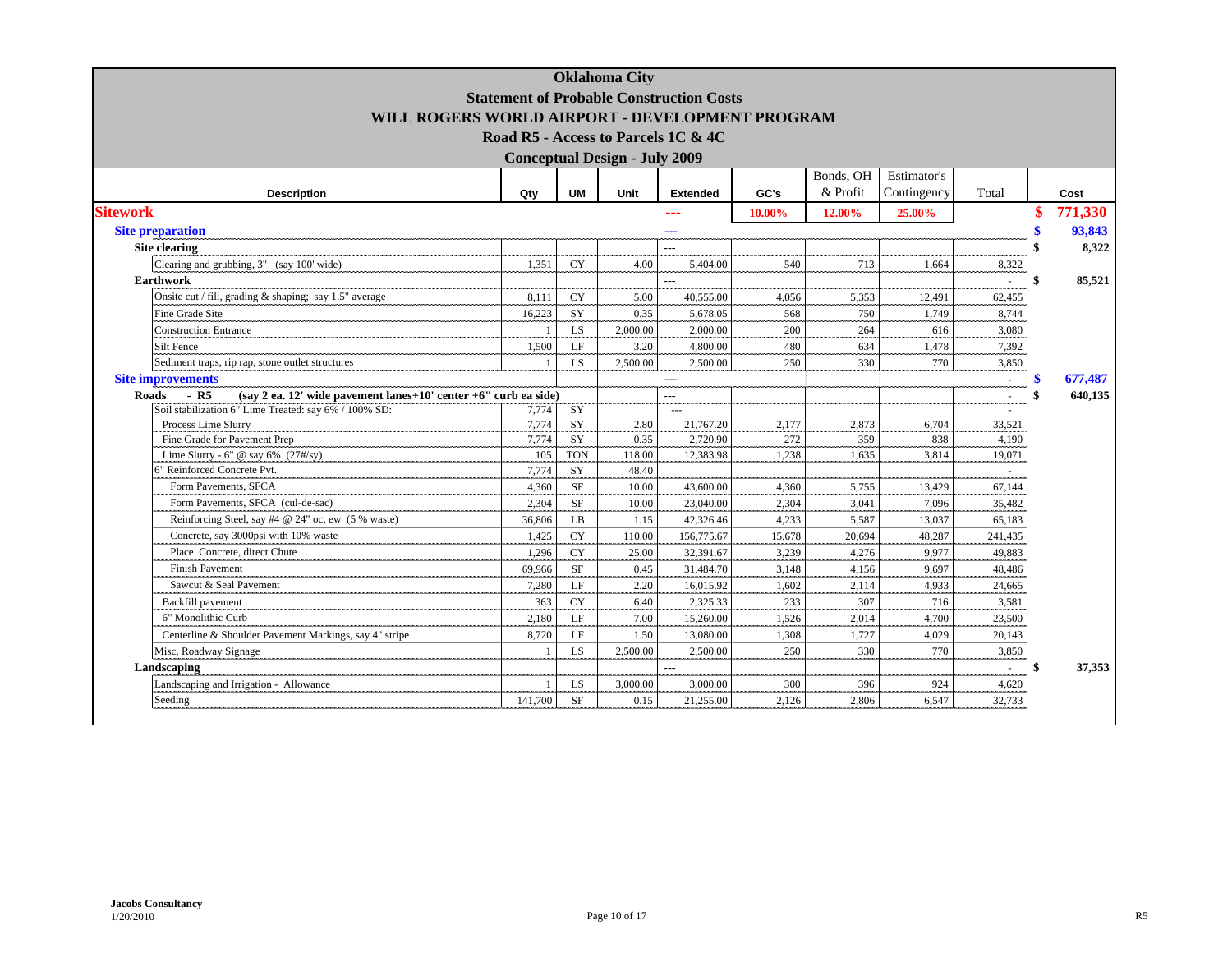|                                             | <b>Statement of Probable Construction Costs</b> |            | <b>Oklahoma City</b>                 |                                       |        |           |             |         |                    |         |
|---------------------------------------------|-------------------------------------------------|------------|--------------------------------------|---------------------------------------|--------|-----------|-------------|---------|--------------------|---------|
|                                             | WILL ROGERS WORLD AIRPORT - DEVELOPMENT PROGRAM |            |                                      |                                       |        |           |             |         |                    |         |
|                                             |                                                 |            |                                      | Utilities - R5 Right-of-Way (Phase 1) |        |           |             |         |                    |         |
|                                             |                                                 |            | <b>Conceptual Design - June 2009</b> |                                       |        |           |             |         |                    |         |
|                                             |                                                 |            |                                      |                                       |        | Bonds, OH | Estimator's |         |                    |         |
| <b>Description</b>                          | Qty                                             | <b>UM</b>  | Unit                                 | <b>Extended</b>                       | GC's   | & Profit  | Contingency | Total   |                    | Cost    |
| <b>Sitework</b>                             |                                                 |            |                                      |                                       |        |           |             |         |                    | 540,342 |
|                                             |                                                 |            |                                      | ---                                   | 10.00% | 12.00%    | 25.00%      |         |                    |         |
| <b>Civil and mechanical utilities</b>       |                                                 |            |                                      | ---                                   |        |           |             |         | \$                 | 193,842 |
| <b>Water supply</b>                         |                                                 |            |                                      | ---                                   |        |           |             |         | $\mathbf{\hat{S}}$ | 60,280  |
| Site domestic water distribution:           |                                                 |            |                                      | ш.                                    |        |           |             |         |                    |         |
| 8" Class 200 PVC Water Line                 | 1,045                                           | LF         | 25.00                                | 26,125.00                             | 2,613  | 3,449     | 8,047       | 40.233  |                    |         |
| 8" Gate Valve                               |                                                 | EA         | 1,200.00                             | 1,200.00                              | 120    | 158       | 370         | 1,848   |                    |         |
| Site fire water:                            |                                                 |            |                                      | $\overline{a}$                        |        |           |             |         |                    |         |
| 6" PVC Water Line                           | 21                                              | LF         | 11.00                                | 229.90                                | 23     | 30        | 71          | 354     |                    |         |
| Fire Hydrant Assembly, say 300' spacing     | $\overline{3}$                                  | EA         | 2,800.00                             | 9,753.33                              | 975    | 1,287     | 3,004       | 15,020  |                    |         |
| Excavation for Pipe, say 6' Depth           | 9                                               | CY         | 10.00                                | 92.89                                 | 9      | 12        | 29          | 143     |                    |         |
| <b>Thrust Blocking</b>                      | $\overline{3}$                                  | EA         | 500.00                               | 1,741.67                              | 174    | 230       | 536         | 2,682   |                    |         |
| <b>Sanitary sewer</b>                       |                                                 |            |                                      | $\overline{a}$                        |        |           |             |         | -\$                | 53,778  |
| 15" PVC Sanatiry Sewer                      | 1,045                                           | $\rm LF$   | 17.05                                | 17,817.25                             | 1,782  | 2,352     | 5,488       | 27,439  |                    |         |
| <b>Standard SS Manhole</b>                  | $\overline{2}$                                  | EA         | 3,500.00                             | 7,000.00                              | 700    | 924       | 2,156       | 10,780  |                    |         |
| Excavation for Pipe, say 6' Depth           | 464                                             | ${\rm CY}$ | 10.00                                | 4,644.44                              | 464    | 613       | 1,430       | 7,152   |                    |         |
| Granular Backfill                           | 155                                             | CY         | 23.00                                | 3,560.74                              | 356    | 470       | 1,097       | 5,484   |                    |         |
| Common Embankment                           | 310                                             | ${\rm CY}$ | 5.00                                 | 1,548.15                              | 155    | 204       | 477         | 2,384   |                    |         |
| Tap into existing SS line                   |                                                 | EA         | 350.00                               | 350.00                                | 35     | 46        | 108         | 539     |                    |         |
| <b>Storm sewer</b>                          |                                                 |            |                                      | ---                                   |        |           |             |         |                    | 53,900  |
| Storm water collection:<br><b>ALLOWANCE</b> |                                                 | LS         | 35,000.00                            | 35,000.00                             | 3,500  | 4,620     | 10,780      | 53,900  |                    |         |
| <b>Fuel distribution</b>                    |                                                 |            |                                      |                                       |        |           |             |         | \$                 | 25,884  |
| Tap-In to Existing Gas Line                 |                                                 | EA         | 2,500.00                             | 2,500.00                              | 250    | 330       | 770         | 3,850   |                    |         |
| 6" Natural gas, HDPE                        | 1,045                                           | LF         | 10.00                                | 10,450.00                             | 1,045  | 1,379     | 3,219       | 16,093  |                    |         |
| Misc. Valves, regulators & connectors       |                                                 | LS.        | 2,000.00                             | 2,000.00                              | 200    | 264       | 616         | 3,080   |                    |         |
| <b>Excavation</b> for Pipe                  | 155                                             | <b>CY</b>  | 12.00                                | 1,857.78                              | 186    | 245       | 572         | 2,861   |                    |         |
| <b>Electrical utilities</b>                 |                                                 |            |                                      | $---$                                 |        |           |             |         |                    | 346,500 |
| <b>Electrical distribution</b>              |                                                 |            |                                      |                                       |        |           |             |         | \$                 | 154,000 |
| Electrical Distribution - ALLOWANCE         |                                                 | LS         | 100,000.00                           | 100,000.00                            | 10,000 | 13,200    | 30,800      | 154,000 |                    |         |
| Site communications and security            |                                                 |            |                                      | ---                                   |        |           |             |         | \$                 | 192,500 |
| Telephone - 1050 lf ALLOWANCE               |                                                 | LS         | 45,000.00                            | 45,000.00                             | 4,500  | 5,940     | 13,860      | 69,300  |                    |         |
| Fiber Optic - 1050 LF ALLOWANCE             |                                                 | LS         | 80,000.00                            | 80,000.00                             | 8,000  | 10,560    | 24,640      | 123,200 |                    |         |
|                                             |                                                 |            |                                      |                                       |        |           |             |         |                    |         |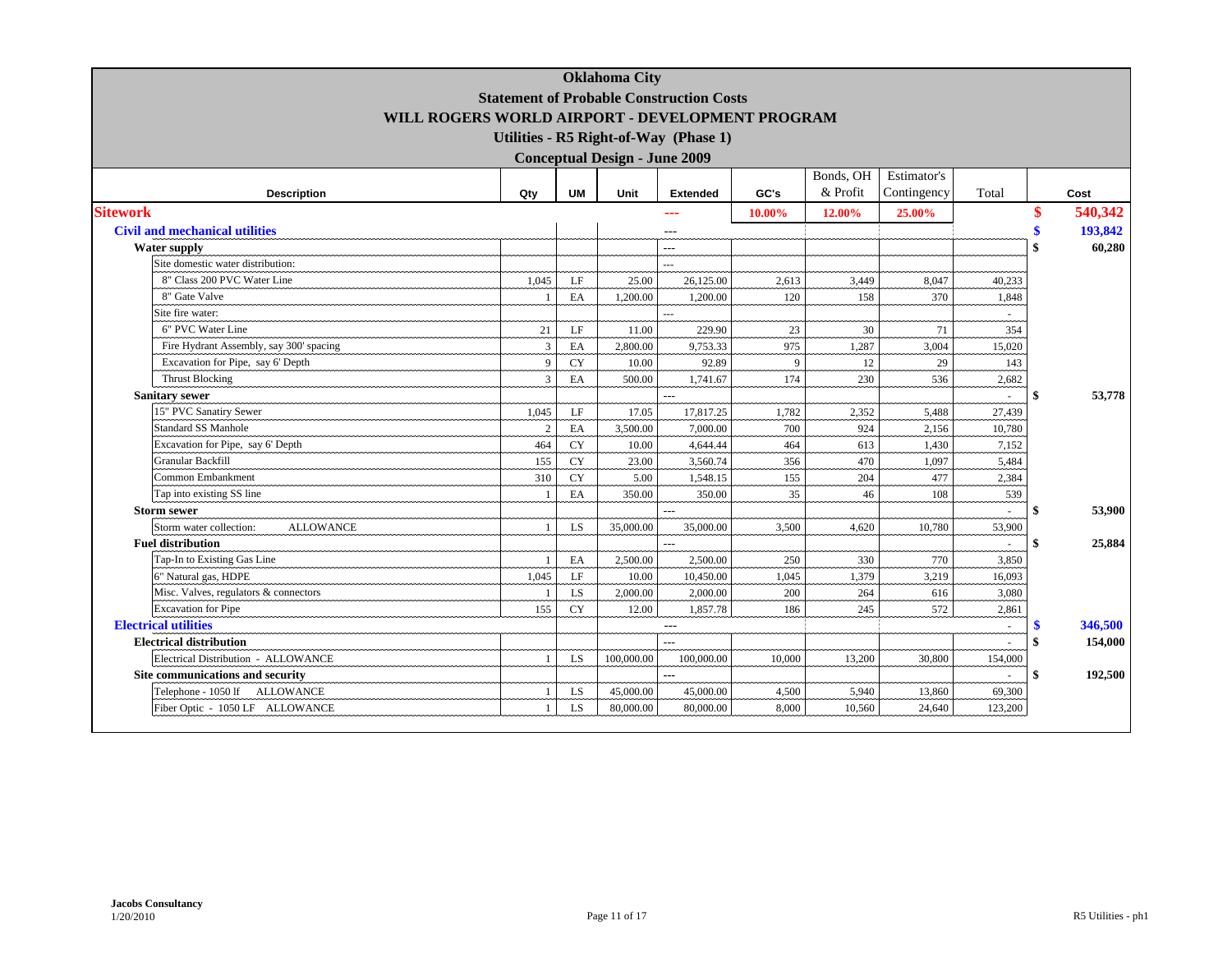|                                                                            |                |            | <b>Oklahoma City</b>                 |                                                 |        |           |             |         |                 |
|----------------------------------------------------------------------------|----------------|------------|--------------------------------------|-------------------------------------------------|--------|-----------|-------------|---------|-----------------|
|                                                                            |                |            |                                      | <b>Statement of Probable Construction Costs</b> |        |           |             |         |                 |
| WILL ROGERS WORLD AIRPORT - DEVELOPMENT PROGRAM                            |                |            |                                      |                                                 |        |           |             |         |                 |
|                                                                            |                |            | <b>Taxiway Extension</b> (Phase 1)   |                                                 |        |           |             |         |                 |
|                                                                            |                |            |                                      |                                                 |        |           |             |         |                 |
|                                                                            |                |            | <b>Conceptual Design - July 2009</b> |                                                 |        |           |             |         |                 |
|                                                                            |                |            |                                      |                                                 |        | Bonds, OH | Estimator's |         |                 |
| <b>Description</b>                                                         | Qty            | <b>UM</b>  | Unit                                 | <b>Extended</b>                                 | GC's   | & Profit  | Contingency | Total   | Cost            |
| <b>Sitework</b>                                                            |                |            |                                      | ---                                             | 10.00% | 12.00%    | 25.00%      |         | 2,680,208<br>\$ |
| <b>Site preparation</b>                                                    |                |            |                                      |                                                 |        |           |             |         | 343,388         |
| <b>Site clearing</b>                                                       |                |            |                                      | $\overline{a}$                                  |        |           |             |         | 19,065          |
| Clearing and grubbing, 3"                                                  | 3,095          | <b>CY</b>  | 4.00                                 | 12,380.00                                       | 1,238  | 1.634     | 3,813       | 19.065  |                 |
| <b>Earthwork</b>                                                           |                |            |                                      |                                                 |        |           |             |         | 324,323<br>\$   |
| Onsite cut / fill, grading & shaping; say 2.5" average                     | 30,948         | <b>CY</b>  | 6.00                                 | 185,688.00                                      | 18,569 | 24,511    | 57,192      | 285,960 |                 |
| <b>Fine Grade Site</b>                                                     | 37,138         | SY         | 0.35                                 | 12,998.30                                       | 1,300  | 1,716     | 4,003       | 20,017  |                 |
| <b>Construction Entrance</b>                                               |                | LS         | 3,000.00                             | 3,000.00                                        | 300    | 396       | 924         | 4,620   |                 |
| Silt Fence                                                                 | 2,004          | LF         | 3.20                                 | 6,412.80                                        | 641    | 846       | 1,975       | 9,876   |                 |
| Sediment traps, rip rap, stone outlet structures                           |                | LS         | 2,500.00                             | 2,500.00                                        | 250    | 330       | 770         | 3,850   |                 |
| <b>Site improvements</b>                                                   |                |            |                                      | $---$                                           |        |           |             | $\sim$  | 1.687,948<br>S  |
| <b>Taxiway Pavement - Phase 1</b>                                          |                |            |                                      | $\overline{a}$                                  |        |           |             | $\sim$  | \$<br>1,640,965 |
| Soil stabilization 6" Lime Treated: say 6% / 100% SD:                      | 7,513          | SY         | 7.06                                 | $\sim$ $\sim$                                   |        |           |             | $\sim$  |                 |
| Process Cement                                                             | 7,513          | SY         | 2.80                                 | 21,036.40                                       | 2,104  | 2,777     | 6,479       | 32,396  |                 |
| Fine Grade for Pavement Prep                                               | 7,513          | SY         | 0.50                                 | 3,756.50                                        | 376    | 496       | 1,157       | 5,785   |                 |
| Cement - 12" @ 64.84#/sy                                                   | 244            | <b>TON</b> | 116.00                               | 28,254.29                                       | 2,825  | 3,730     | 8,702       | 43,512  |                 |
| Say 18" Reinforced Concrete Pvt.                                           | 7,513          | SY         | 92.19                                | $\overline{a}$                                  |        |           |             | $\sim$  |                 |
| Premium for Handpours, form, pour screed finish                            | 601            | SF         | 0.30                                 | 180.40                                          | 18     | 24        | 56          | 278     |                 |
| Slipform Taxiway Pavement                                                  | 7,513          | SY         | 4.38                                 | 32,906.94                                       | 3,291  | 4.344     | 10,135      | 50,677  |                 |
| Reinforcing: say #4 @ 11.5" Long., #4 @ 18" trans. (w/3% waste)            | 80,765         | LB         | 1.00                                 | 80,764.75                                       | 8,076  | 10,661    | 24,876      | 124,378 |                 |
| Concrete, say 3000psi with 10% waste                                       | 4,132          | <b>CY</b>  | 105.00                               | 433,875.75                                      | 43,388 | 57,272    | 133,634     | 668,169 |                 |
| Place Concrete, direct Chute                                               | 3,757          | <b>CY</b>  | 25.00                                | 93,912.50                                       | 9,391  | 12,396    | 28,925      | 144,625 |                 |
| Dowel Bars, Sawcut & Seal Pavement Joints                                  | 7,513          | SY         | 6.55                                 | 49,210.15                                       | 4,921  | 6,496     | 15,157      | 75,784  |                 |
| Backfill pavement                                                          | 301            | <b>CY</b>  | 6.40                                 | 1,924.27                                        | 192    | 254       | 593         | 2,963   |                 |
| Centerline & Shoulder Pavement Markings, say 6" stripe                     | 2,706          | LF         | 2.40                                 | 6,494.40                                        | 649    | 857       | 2,000       | 10,001  |                 |
| Taxiway Underdrain, 6" perf pipe with filter fabric and pea gravel bedding | 1,804          | $\rm LF$   | 22.00                                | 39,688.00                                       | 3,969  | 5,239     | 12,224      | 61,120  |                 |
| Misc. Taxiway Signage                                                      | $\overline{1}$ | LS         | 15,000.00                            | 15,000.00                                       | 1,500  | 1.980     | 4,620       | 23,100  |                 |
| Taxiway Shoulder - say 7" Asphalt @ 35' width                              |                |            |                                      | $\sim$                                          |        |           |             |         |                 |
| 12" Cement Treated Base                                                    | 7,072          | SY         | 7.06                                 | 49,933.41                                       | 4,993  | 6,591     | 15,379      | 76,897  |                 |
| Base Course - say 5"                                                       | 1,980          | <b>TON</b> | 75.00                                | 148,512.00                                      | 14,851 | 19.604    | 45,742      | 228,708 |                 |
| Surface Course - say 2"                                                    | 801            | <b>TON</b> | 75.00                                | 60,112.00                                       | 6,011  | 7,935     | 18,514      | 92,572  |                 |
| Landscaping                                                                |                |            |                                      |                                                 |        |           |             | $\sim$  | \$<br>46,982    |
| Seeding                                                                    | 203,387        | <b>SF</b>  | 0.15                                 | 30,508.05                                       | 3,051  | 4,027     | 9,396       | 46,982  |                 |
| <b>Civil and mechanical utilities</b>                                      |                |            |                                      | $-$ - $-$                                       |        |           |             | $\sim$  | 539,000<br>\$   |
| <b>Storm sewer</b>                                                         |                |            |                                      | $\overline{a}$                                  |        |           |             | ä,      | 539,000<br>\$   |
| Storm water collection:<br><b>ALLOWANCE</b>                                | $\overline{1}$ | LS         | 350,000.00                           | 350,000.00                                      | 35,000 | 46,200    | 107,800     | 539,000 |                 |
| <b>Electrical utilities</b>                                                |                |            |                                      |                                                 |        |           |             |         | 109,873         |
| <b>Taxiway lighting</b>                                                    |                |            |                                      | ---                                             |        |           |             |         | 109,873         |
| Taxiway Edge Lighting, say 50' o.c.                                        | 40             | EA         | 650.00                               | 26,000.00                                       | 2,600  | 3,432     | 8.008       | 40,040  |                 |
|                                                                            |                |            |                                      |                                                 |        |           |             |         |                 |
| Duct Bank. Say 2W-2" Sch. 40 PVC Conduit, DEB Including Trench & Backfill  | 1,804          | LF         | 8.65                                 | 15,604.60                                       | 1,560  | 2.060     | 4,806       | 24,031  |                 |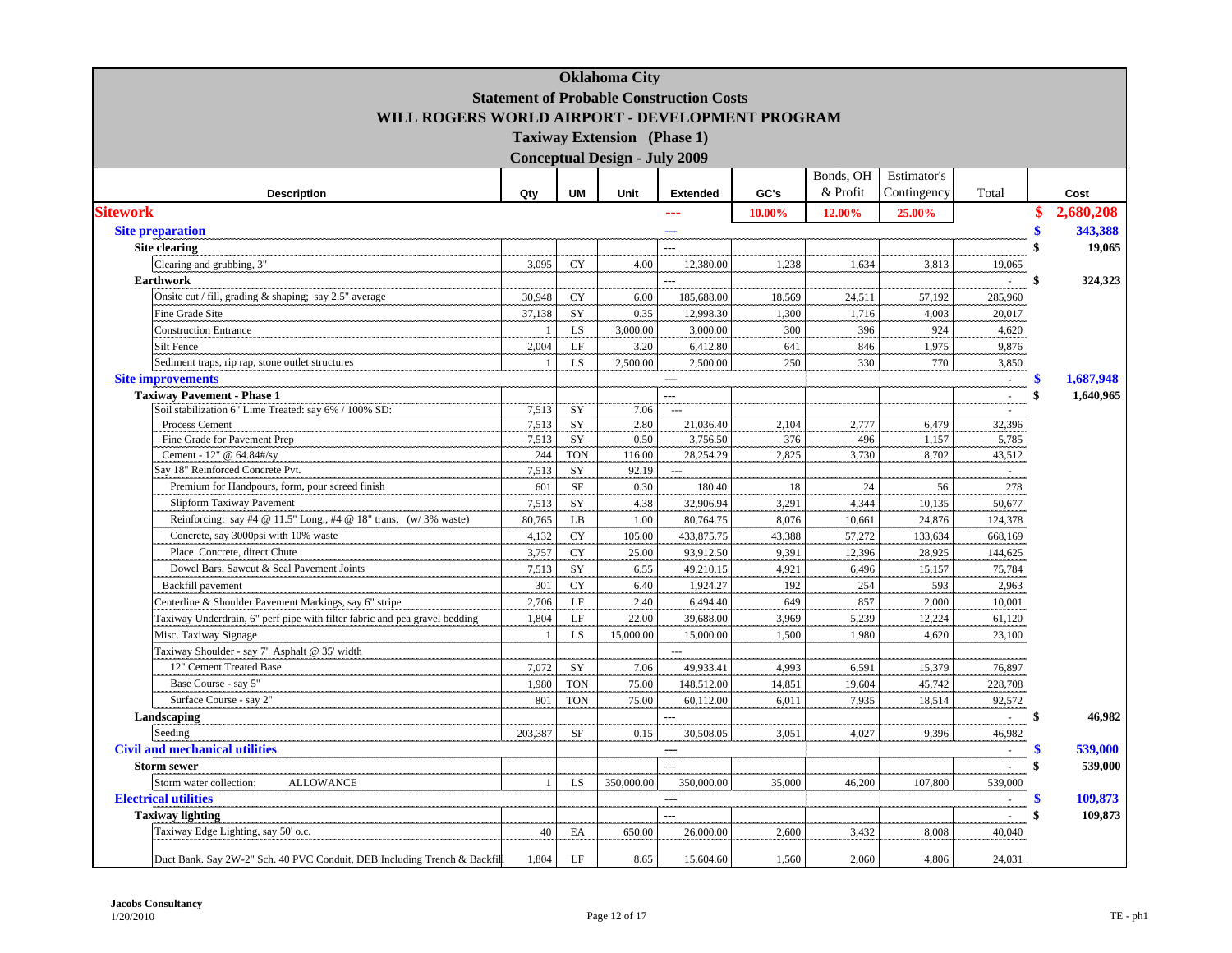| <b>Oklahoma City</b><br><b>Statement of Probable Construction Costs</b><br>WILL ROGERS WORLD AIRPORT - DEVELOPMENT PROGRAM |       |           |      |           |       |           |             |        |      |
|----------------------------------------------------------------------------------------------------------------------------|-------|-----------|------|-----------|-------|-----------|-------------|--------|------|
| <b>Taxiway Extension</b> (Phase 1)<br><b>Conceptual Design - July 2009</b>                                                 |       |           |      |           |       |           |             |        |      |
|                                                                                                                            |       |           |      |           |       | Bonds, OH | Estimator's |        |      |
| <b>Description</b>                                                                                                         | Qty   | <b>UM</b> | Unit | Extended  | GC's  | & Profit  | Contingency | Total  | Cost |
| Conductor, say #8 L-824C 5KV Cable Installed in Duct or Conduit                                                            | 5,412 | LF        | 1.80 | 9.741.60  | 974   | 1.286     | 3,000       | 15,002 |      |
| Misc. junction boxes, manholes, handholes                                                                                  |       | LS.       |      | 20,000.00 | 2,000 | 2,640     | 6,160       | 30,800 |      |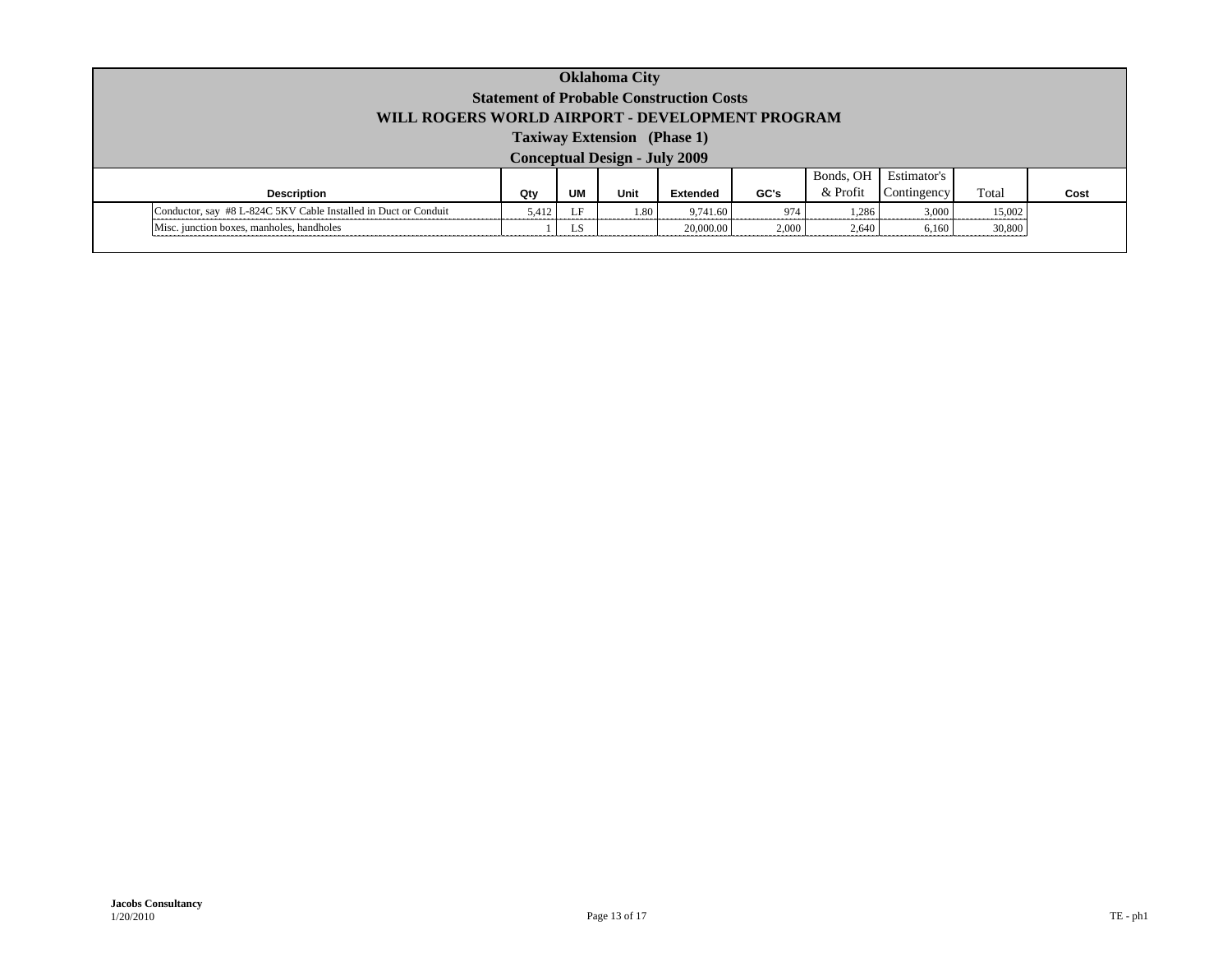|                                                                                  |         |            |          |                 |        | Bonds, OH | Estimator's |         |               |         |
|----------------------------------------------------------------------------------|---------|------------|----------|-----------------|--------|-----------|-------------|---------|---------------|---------|
|                                                                                  | Qty     | <b>UM</b>  | Unit     | <b>Extended</b> | GC's   | & Profit  | Contingency | Total   |               | Cost    |
| <b>Sitework</b>                                                                  |         |            |          | ---             | 10.00% | 12.00%    | 25.00%      |         |               | 781,033 |
| <b>Site preparation</b>                                                          |         |            |          | $- - -$         |        |           |             |         |               | 96.091  |
| <b>Site clearing</b>                                                             |         |            |          | $---$           |        |           |             |         |               | 8,562   |
| Clearing and grubbing, 3" (say 100' wide)                                        | 1,390   | <b>CY</b>  | 4.00     | 5,560.00        | 556    | 734       | 1,712       | 8,562   |               |         |
| <b>Earthwork</b>                                                                 |         |            |          | $---$           |        |           |             |         | \$            | 87,529  |
| Onsite cut / fill, grading $\&$ shaping; say 1.5" average                        | 8,342   | <b>CY</b>  | 5.00     | 41,710.00       | 4,171  | 5,506     | 12,847      | 64,233  |               |         |
| Fine Grade Site                                                                  | 16,648  | <b>SY</b>  | 0.35     | 5,826.80        | 583    | 769       | 1,795       | 8,973   |               |         |
| <b>Construction Entrance</b>                                                     |         | <b>LS</b>  | 2,000.00 | 2,000.00        | 200    | 264       | 616         | 3,080   |               |         |
| <b>Silt Fence</b>                                                                | 1,500   | LF         | 3.20     | 4,800.00        | 480    | 634       | 1,478       | 7,392   |               |         |
| Sediment traps, rip rap, stone outlet structures                                 |         | LS         | 2,500.00 | 2,500.00        | 250    | 330       | 770         | 3,850   |               |         |
| <b>Site improvements</b>                                                         |         |            |          | $---$           |        |           |             | ÷       | \$            | 684.942 |
| - R6<br>(say 2 ea. 12' wide pavement lanes+10' center +6" curb ea side)<br>Roads |         |            |          | $---$           |        |           |             |         | \$            | 646,989 |
| Soil stabilization 6" Lime Treated: say 6% / 100% SD:                            | 7,850   | SY         |          | $---$           |        |           |             | ÷.      |               |         |
| Process Lime Slurry                                                              | 7,850   | SY         | 2.80     | 21,980.00       | 2,198  | 2,901     | 6,770       | 33,849  |               |         |
| Fine Grade for Pavement Prep                                                     | 7,850   | SY         | 0.35     | 2,747.50        | 275    | 363       | 846         | 4,231   |               |         |
| Lime Slurry - 6" @ say 6% $(27\frac{H}{Sy})$                                     | 106     | <b>TON</b> | 118.00   | 12,505.05       | 1,251  | 1,651     | 3,852       | 19,258  |               |         |
| 6" Reinforced Concrete Pvt.                                                      | 7,850   | SY         | 48.46    |                 |        |           |             |         |               |         |
| Form Pavements, SFCA                                                             | 4,440   | <b>SF</b>  | 10.00    | 44,400.00       | 4.440  | 5.861     | 13,675      | 68.376  |               |         |
| Form Pavements, SFCA (cul-de-sac)                                                | 2,304   | <b>SF</b>  | 10.00    | 23,040.00       | 2,304  | 3,041     | 7,096       | 35,482  |               |         |
| Reinforcing Steel, say #4 @ 24" oc, ew (5 % waste)                               | 37,165  | LB.        | 1.15     | 42,740.25       | 4,274  | 5,642     | 13,164      | 65,820  |               |         |
| Concrete, say 3000psi with 10% waste                                             | 1.439   | <b>CY</b>  | 110.00   | 158,308.33      | 15,831 | 20,897    | 48,759      | 243,795 |               |         |
| Place Concrete, direct Chute                                                     | 1,308   | <b>CY</b>  | 25.00    | 32,708.33       | 3,271  | 4,318     | 10,074      | 50,371  |               |         |
| <b>Finish Pavement</b>                                                           | 70,650  | <b>SF</b>  | 0.45     | 31,792.50       | 3,179  | 4,197     | 9.792       | 48.960  |               |         |
| Sawcut & Seal Pavement                                                           | 7,351   | LF         | 2.20     | 16,172.49       | 1,617  | 2,135     | 4,981       | 24,906  |               |         |
| Backfill pavement                                                                | 370     | <b>CY</b>  | 6.40     | 2,368.00        | 237    | 313       | 729         | 3,647   |               |         |
| 6" Monolithic Curb                                                               | 2,220   | LF         | 7.00     | 15,540.00       | 1.554  | 2,051     | 4,786       | 23.932  |               |         |
| Centerline & Shoulder Pavement Markings, say 4" stripe                           | 8,880   | LE         | 1.50     | 13,320.00       | 1,332  | 1,758     | 4,103       | 20,513  |               |         |
| Misc. Roadway Signage                                                            |         | LS         | 2,500.00 | 2,500.00        | 250    | 330       | 770         | 3,850   |               |         |
| Landscaping                                                                      |         |            |          | $---$           |        |           |             |         | <sup>\$</sup> | 37,953  |
| Landscaping and Irrigation - Allowance                                           |         | <b>LS</b>  | 3,000.00 | 3,000.00        | 300    | 396       | 924         | 4,620   |               |         |
| Seeding                                                                          | 144,300 | <b>SF</b>  | 0.15     | 21,645.00       | 2,165  | 2,857     | 6.667       | 33,333  |               |         |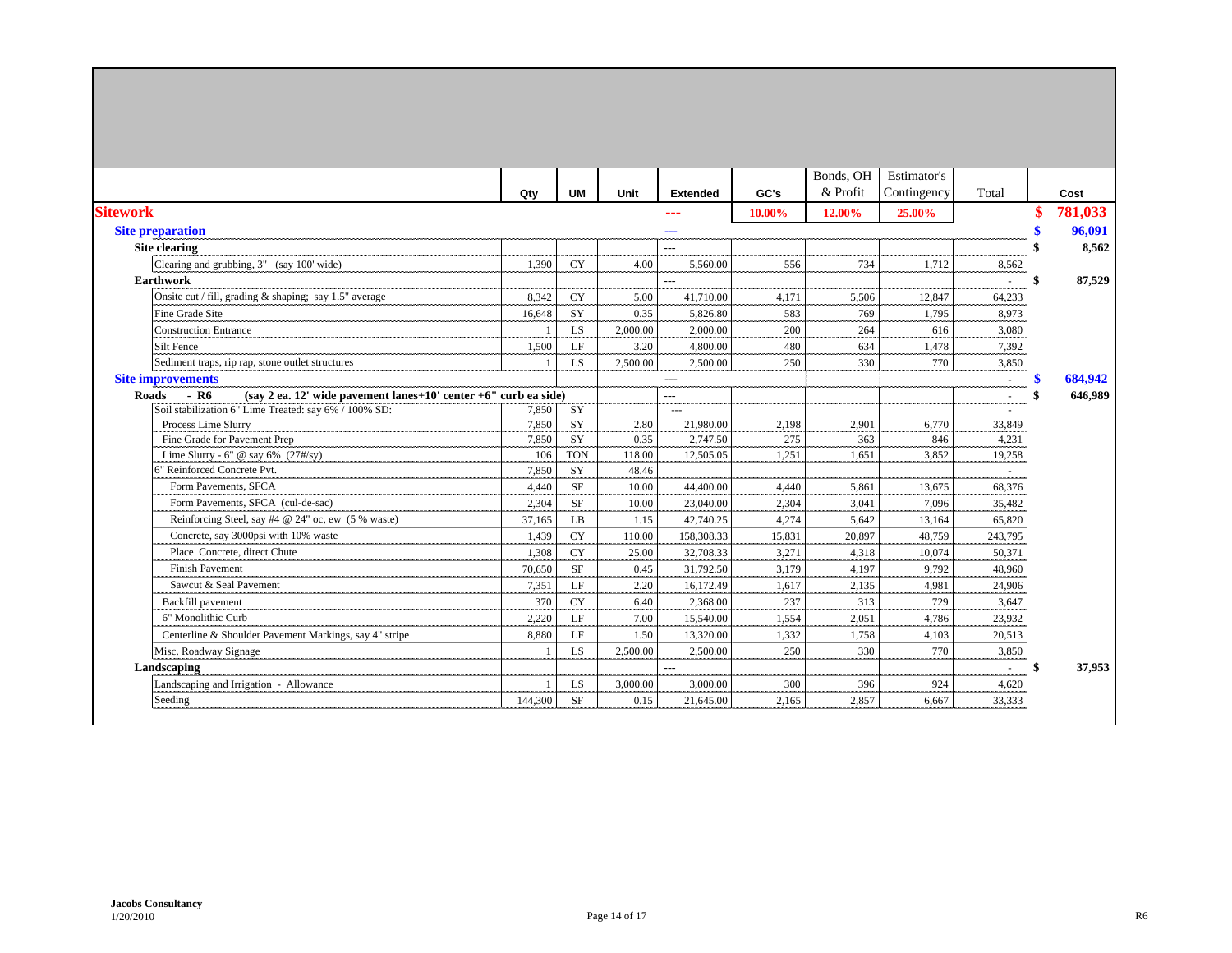|                                             |                                                 |           | <b>Oklahoma City</b>                 |                                       |        |           |             |         |     |         |
|---------------------------------------------|-------------------------------------------------|-----------|--------------------------------------|---------------------------------------|--------|-----------|-------------|---------|-----|---------|
|                                             | <b>Statement of Probable Construction Costs</b> |           |                                      |                                       |        |           |             |         |     |         |
|                                             | WILL ROGERS WORLD AIRPORT - DEVELOPMENT PROGRAM |           |                                      |                                       |        |           |             |         |     |         |
|                                             |                                                 |           |                                      | Utilities - R6 Right-of-Way (Phase 2) |        |           |             |         |     |         |
|                                             |                                                 |           | <b>Conceptual Design - June 2009</b> |                                       |        |           |             |         |     |         |
|                                             |                                                 |           |                                      |                                       |        | Bonds, OH | Estimator's |         |     |         |
| <b>Description</b>                          | Qty                                             | <b>UM</b> | Unit                                 | <b>Extended</b>                       | GC's   | & Profit  | Contingency | Total   |     | Cost    |
| <b>Sitework</b>                             |                                                 |           |                                      | ---                                   | 10.00% | 12.00%    | 25.00%      |         |     | 540,342 |
| <b>Civil and mechanical utilities</b>       |                                                 |           |                                      | ---                                   |        |           |             |         | \$  | 193,842 |
| <b>Water supply</b>                         |                                                 |           |                                      | ---                                   |        |           |             |         |     | 60,280  |
| Site domestic water distribution:           |                                                 |           |                                      |                                       |        |           |             |         |     |         |
| 8" Class 200 PVC Water Line                 | 1.045                                           | LF        | 25.00                                | 26,125.00                             | 2,613  | 3,449     | 8,047       | 40,233  |     |         |
| 8" Gate Valve                               |                                                 | EA        | 1,200.00                             | 1,200.00                              | 120    | 158       | 370         | 1,848   |     |         |
| Site fire water:                            |                                                 |           |                                      | $\overline{a}$                        |        |           |             |         |     |         |
| 6" PVC Water Line                           | 21                                              | LF        | 11.00                                | 229.90                                | 23     | 30        | 71          | 354     |     |         |
| Fire Hydrant Assembly, say 300' spacing     | 3                                               | EA        | 2,800.00                             | 9,753.33                              | 975    | 1,287     | 3,004       | 15,020  |     |         |
| Excavation for Pipe, say 6' Depth           | 9                                               | CY        | 10.00                                | 92.89                                 | -9     | 12        | 29          | 143     |     |         |
| <b>Thrust Blocking</b>                      | $\overline{3}$                                  | EA        | 500.00                               | 1,741.67                              | 174    | 230       | 536         | 2,682   |     |         |
| <b>Sanitary sewer</b>                       |                                                 |           |                                      | $\overline{a}$                        |        |           |             |         | \$  | 53,778  |
| 15" PVC Sanitary Sewer                      | 1,045                                           | LF        | 17.05                                | 17,817.25                             | 1,782  | 2,352     | 5,488       | 27,439  |     |         |
| Standard SS Manhole                         | 2                                               | EA        | 3,500.00                             | 7,000.00                              | 700    | 924       | 2,156       | 10,780  |     |         |
| Excavation for Pipe, say 6' Depth           | 464                                             | <b>CY</b> | 10.00                                | 4,644.44                              | 464    | 613       | 1,430       | 7,152   |     |         |
| <b>Granular Backfill</b>                    | 155                                             | <b>CY</b> | 23.00                                | 3,560.74                              | 356    | 470       | 1,097       | 5,484   |     |         |
| Common Embankment                           | 310                                             | <b>CY</b> | 5.00                                 | 1,548.15                              | 155    | 204       | 477         | 2,384   |     |         |
| Tap into existing SS line                   |                                                 | EA        | 350.00                               | 350.00                                | 35     | 46        | 108         | 539     |     |         |
| <b>Storm sewer</b>                          |                                                 |           |                                      | $---$                                 |        |           |             | ÷.      | -\$ | 53,900  |
| Storm water collection:<br><b>ALLOWANCE</b> |                                                 | LS        | 35,000.00                            | 35,000.00                             | 3,500  | 4,620     | 10,780      | 53,900  |     |         |
| <b>Fuel distribution</b>                    |                                                 |           |                                      |                                       |        |           |             |         | \$  | 25,884  |
| Tap-In to Existing Gas Line                 |                                                 | EA        | 2,500.00                             | 2,500.00                              | 250    | 330       | 770         | 3,850   |     |         |
| 6" Natural gas, HDPE                        | 1,045                                           | LF        | 10.00                                | 10,450.00                             | 1,045  | 1,379     | 3,219       | 16,093  |     |         |
| Misc. Valves, regulators & connectors       |                                                 | LS        | 2,000.00                             | 2,000.00                              | 200    | 264       | 616         | 3,080   |     |         |
| <b>Excavation</b> for Pipe                  | 155                                             | <b>CY</b> | 12.00                                | 1,857.78                              | 186    | 245       | 572         | 2,861   |     |         |
| <b>Electrical utilities</b>                 |                                                 |           |                                      | $---$                                 |        |           |             |         | \$  | 346,500 |
| <b>Electrical distribution</b>              |                                                 |           |                                      | $\overline{a}$                        |        |           |             |         | \$  | 154,000 |
| Electrical Distribution - ALLOWANCE         | -1                                              | <b>LS</b> | 100,000,00                           | 100,000.00                            | 10,000 | 13,200    | 30,800      | 154,000 |     |         |
| Site communications and security            |                                                 |           |                                      | ---                                   |        |           |             |         | \$  | 192,500 |
| Telephone - 1050 lf ALLOWANCE               |                                                 | LS        | 45,000.00                            | 45,000.00                             | 4,500  | 5,940     | 13,860      | 69,300  |     |         |
| Fiber Optic - 1050 LF ALLOWANCE             | $\overline{1}$                                  | LS.       | 80,000.00                            | 80,000.00                             | 8,000  | 10,560    | 24,640      | 123,200 |     |         |
|                                             |                                                 |           |                                      |                                       |        |           |             |         |     |         |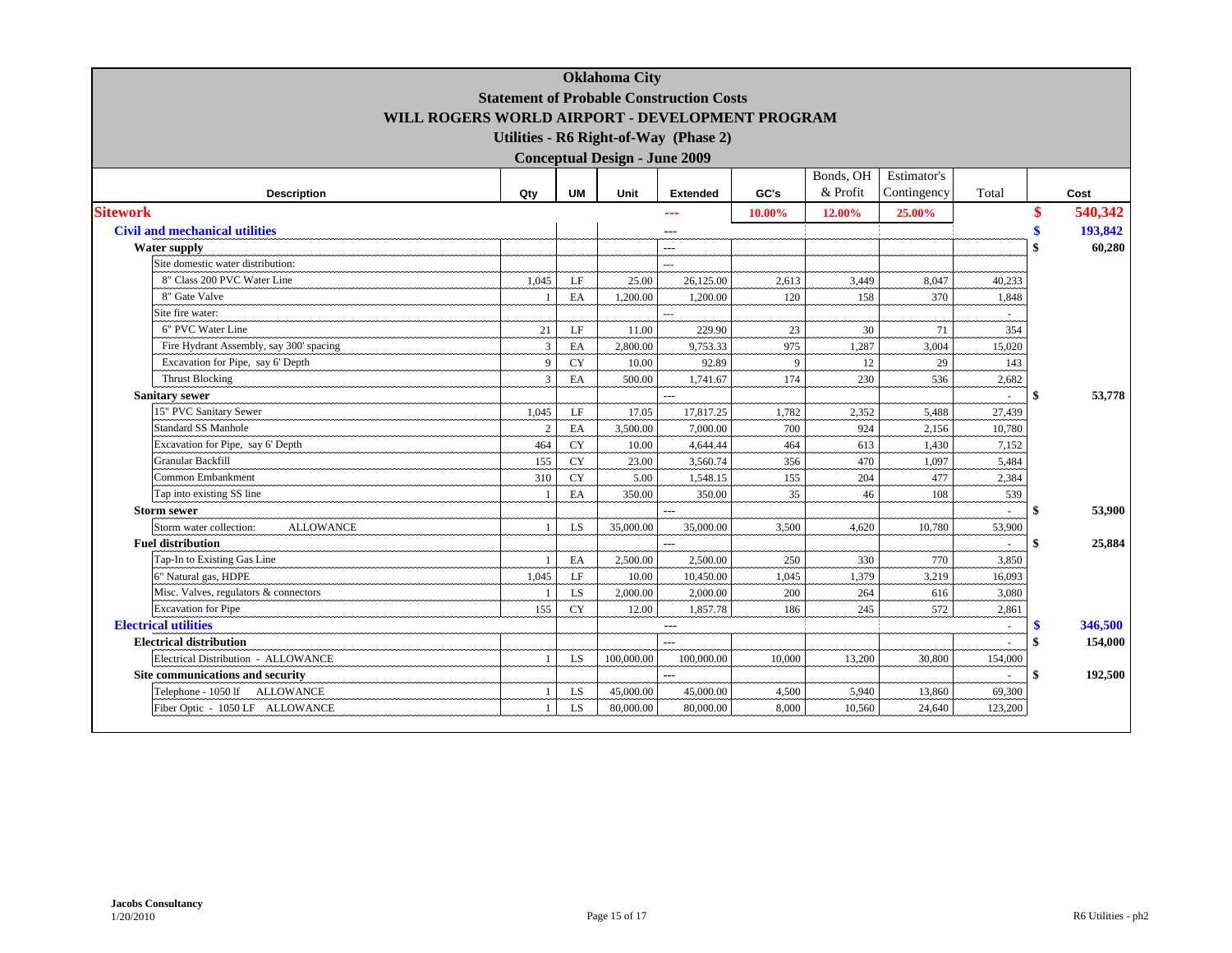|                                                                            |                         |            | <b>Oklahoma</b> City                 |                                                 |                 |           |             |                          |                                 |
|----------------------------------------------------------------------------|-------------------------|------------|--------------------------------------|-------------------------------------------------|-----------------|-----------|-------------|--------------------------|---------------------------------|
|                                                                            |                         |            |                                      | <b>Statement of Probable Construction Costs</b> |                 |           |             |                          |                                 |
| WILL ROGERS WORLD AIRPORT - DEVELOPMENT PROGRAM                            |                         |            |                                      |                                                 |                 |           |             |                          |                                 |
|                                                                            |                         |            | <b>Taxiway Extension</b> (Phase 2)   |                                                 |                 |           |             |                          |                                 |
|                                                                            |                         |            | <b>Conceptual Design - July 2009</b> |                                                 |                 |           |             |                          |                                 |
|                                                                            |                         |            |                                      |                                                 |                 | Bonds, OH | Estimator's |                          |                                 |
| <b>Description</b>                                                         | Qty                     | <b>UM</b>  | Unit                                 | <b>Extended</b>                                 | GC's            | & Profit  | Contingency | Total                    | Cost                            |
| <b>Sitework</b>                                                            |                         |            |                                      | ---                                             | 10.00%          | 12.00%    | 25.00%      |                          | 5.620.719                       |
| <b>Site preparation</b>                                                    |                         |            |                                      | ---                                             |                 |           |             |                          | 444,373                         |
| <b>Site clearing</b>                                                       |                         |            |                                      | $\overline{a}$                                  |                 |           |             |                          | $\mathbf{\$}$<br>24,905         |
| Clearing and grubbing, 3"                                                  | 4,043                   | CY         | 4.00                                 | 16,172.00                                       | 1,617           | 2,135     | 4,981       | 24,905                   |                                 |
| Earthwork                                                                  |                         |            |                                      |                                                 |                 |           |             |                          | 419,469<br>\$                   |
| Onsite cut / fill, grading & shaping; say 2.5" average                     | 40,424                  | <b>CY</b>  | 6.00                                 | 242,544.00                                      | 24,254          | 32,016    | 74,704      | 373,518                  |                                 |
| Fine Grade Site                                                            | 48,509                  | SY         | 0.35                                 | 16,978.15                                       | 1,698           | 2,241     | 5,229       | 26,146                   |                                 |
| <b>Construction Entrance</b>                                               |                         | LS         | 3,000.00                             | 3,000.00                                        | 300             | 396       | 924         | 4,620                    |                                 |
| Silt Fence                                                                 | 2,300                   | $\rm LF$   | 3.20                                 | 7,360.00                                        | 736             | 972       | 2,267       | 11,334                   |                                 |
| Sediment traps, rip rap, stone outlet structures                           |                         | LS         | 2,500.00                             | 2,500.00                                        | 250             | 330       | 770         | 3,850                    |                                 |
| <b>Site improvements</b>                                                   |                         |            |                                      | $\sim$                                          |                 |           |             | $\mathbb{Z}^2$           | 3,489,897<br>S                  |
| <b>Taxiway Pavement - Phase 1</b>                                          |                         |            |                                      | ---                                             |                 |           |             | $\overline{\phantom{a}}$ | \$<br>3,447,059                 |
| Soil stabilization 12" Cement Treated                                      | 17,530                  | SY         | 7.06                                 | $\overline{a}$                                  |                 |           |             |                          |                                 |
| Process Cement                                                             | 17,530                  | SY         | 2.80                                 | 49,084.00                                       | 4,908           | 6,479     | 15,118      | 75,589                   |                                 |
| Fine Grade for Pavement Prep                                               | 17,530                  | SY         | 0.50                                 | 8,765.00                                        | 877             | 1,157     | 2,700       | 13,498                   |                                 |
| Cement - 12" @ 64.84#/sy                                                   | 568                     | <b>TON</b> | 116.00                               | 65,925.42                                       | 6,593           | 8,702     | 20,305      | 101,525                  |                                 |
| Say 18" Reinforced Concrete Pvt.                                           | 17,530                  | SY         | 93.60                                | $\overline{a}$                                  |                 |           |             |                          |                                 |
| Premium for Handpours, form, pour screed finish                            | 85,593                  | $\rm{SF}$  | 0.30                                 | 25,677.90                                       | 2,568           | 3,389     | 7,909       | 39,544                   |                                 |
| Slipform Taxiway Pavement                                                  | 17,530                  | SY         | 4.38                                 | 76,781.40                                       | 7,678           | 10,135    | 23,649      | 118,243                  |                                 |
| Reinforcing: say #4 @ 11.5" Long., #4 @ 18" trans. (w/3% waste)            | 188,448                 | LB         | 1.00                                 | 188,447.50                                      | 18,845          | 24,875    | 58,042      | 290.209                  |                                 |
| Concrete, say 3000psi with 10% waste                                       | 9,642                   | <b>CY</b>  | 105.00                               | 1,012,357.50                                    | 101,236         | 133,631   | 311,806     | 1,559,031                |                                 |
| Place Concrete, direct Chute                                               | 8,765                   | <b>CY</b>  | 25.00                                | 219,125.00                                      | 21,913          | 28,925    | 67,491      | 337,453                  |                                 |
| Dowel Bars, Sawcut & Seal Pavement Joints                                  | 17,530                  | SY         | 6.55                                 | 114,821.50                                      | 11,482          | 15,156    | 35,365      | 176,825                  |                                 |
| Backfill pavement                                                          | 555                     | <b>CY</b>  | 6.40                                 | 3,554.13                                        | 355             | 469       | 1,095       | 5,473                    |                                 |
| Centerline & Shoulder Pavement Markings, say 6" stripe                     | 4,514                   | LF         | 2.40                                 | 10,833.60                                       | 1,083           | 1,430     | 3,337       | 16,684                   |                                 |
| Taxiway Underdrain, 6" perf pipe with filter fabric and pea gravel bedding | 2,668<br>$\overline{1}$ | LF         | 22.00                                | 58,696.00                                       | 5,870           | 7,748     | 18,078      | 90,392                   |                                 |
| Misc. Taxiway Signage                                                      |                         | LS         | 25,000.00                            | 25,000.00                                       | 2,500           | 3,300     | 7,700       | 38,500                   |                                 |
| Taxiway Shoulder - say 7" Asphalt @ 35' width<br>12" Cement Treated Base   | 10,374                  | SY         | 7.06                                 | 73,247.91                                       |                 | 9.669     | 22,560      |                          |                                 |
| Base Course - say 5"                                                       | 2,905                   | <b>TON</b> | 75.00                                |                                                 | 7,325<br>21,785 |           |             | 112,802<br>335,495       |                                 |
|                                                                            |                         |            |                                      | 217,854.00                                      |                 | 28,757    | 67,099      |                          |                                 |
| Surface Course - say 2"                                                    | 1,176                   | <b>TON</b> | 75.00                                | 88,179.00                                       | 8,818           | 11,640    | 27,159      | 135,796                  |                                 |
| Landscaping<br>Seeding                                                     | 185,447                 | SF         | 0.15                                 | 27,817.05                                       | 2,782           |           | 8,568       | 42,838                   | \$<br>42,838                    |
|                                                                            |                         |            |                                      |                                                 |                 | 3,672     |             |                          |                                 |
| <b>Civil and mechanical utilities</b>                                      |                         |            |                                      | $\sim$<br>$\overline{a}$                        |                 |           |             | $\mathcal{L}$            | 1,540,000<br>\$<br>$\mathbf{s}$ |
| <b>Storm sewer</b>                                                         | $\overline{1}$          |            |                                      |                                                 |                 |           |             | $\sim$                   | 1,540,000                       |
| Storm water collection:<br><b>ALLOWANCE</b><br><b>Electrical utilities</b> |                         | LS         | 1,000,000.00                         | 1,000,000.00<br>---                             | 100,000         | 132,000   | 308,000     | 1,540,000                | 146,449                         |
|                                                                            |                         |            |                                      | $\overline{a}$                                  |                 |           |             |                          | \$<br>146,449                   |
| <b>Taxiway lighting</b><br>Taxiway Edge Lighting, say 50' o.c.             | 53                      | EA         | 650.00                               | 34,450.00                                       |                 | 4,547     | 10,611      | 53,053                   |                                 |
|                                                                            |                         |            |                                      |                                                 | 3,445           |           |             |                          |                                 |
| Duct Bank. Say 2W-2" Sch. 40 PVC Conduit, DEB Including Trench & Backfil   | 2,893                   | LF         | 8.65                                 | 25,024.45                                       | 2,502           | 3,303     | 7,708       | 38,538                   |                                 |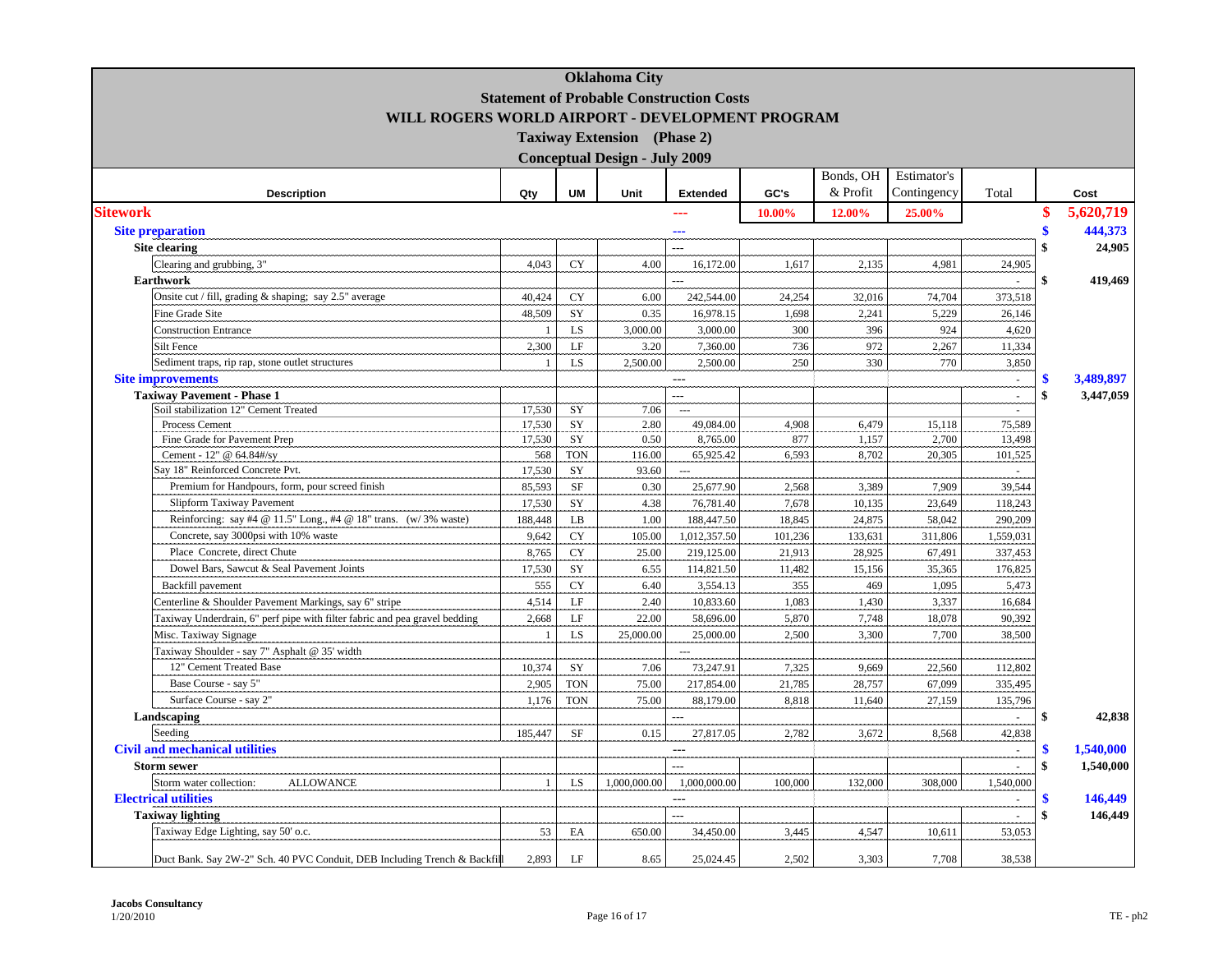| <b>Oklahoma City</b><br><b>Statement of Probable Construction Costs</b><br>WILL ROGERS WORLD AIRPORT - DEVELOPMENT PROGRAM |                                      |    |      |                 |       |           |             |        |      |  |
|----------------------------------------------------------------------------------------------------------------------------|--------------------------------------|----|------|-----------------|-------|-----------|-------------|--------|------|--|
| <b>Taxiway Extension</b> (Phase 2)                                                                                         |                                      |    |      |                 |       |           |             |        |      |  |
|                                                                                                                            | <b>Conceptual Design - July 2009</b> |    |      |                 |       |           |             |        |      |  |
|                                                                                                                            |                                      |    |      |                 |       | Bonds, OH | Estimator's |        |      |  |
| <b>Description</b>                                                                                                         | Qty                                  | UM | Unit | <b>Extended</b> | GC's  | & Profit  | Contingency | Total  | Cost |  |
| Conductor, say #8 L-824C 5KV Cable Installed in Duct or Conduit                                                            | 8.679                                | LF | 1.80 | 15.622.20       | 1,562 | 2.062     | 4.812       | 24,058 |      |  |
| Misc. junction boxes, manholes, handholes                                                                                  |                                      | LS |      | 20,000.00       | 2,000 | 2,640     | 6,160       | 30,800 |      |  |
|                                                                                                                            |                                      |    |      |                 |       |           |             |        |      |  |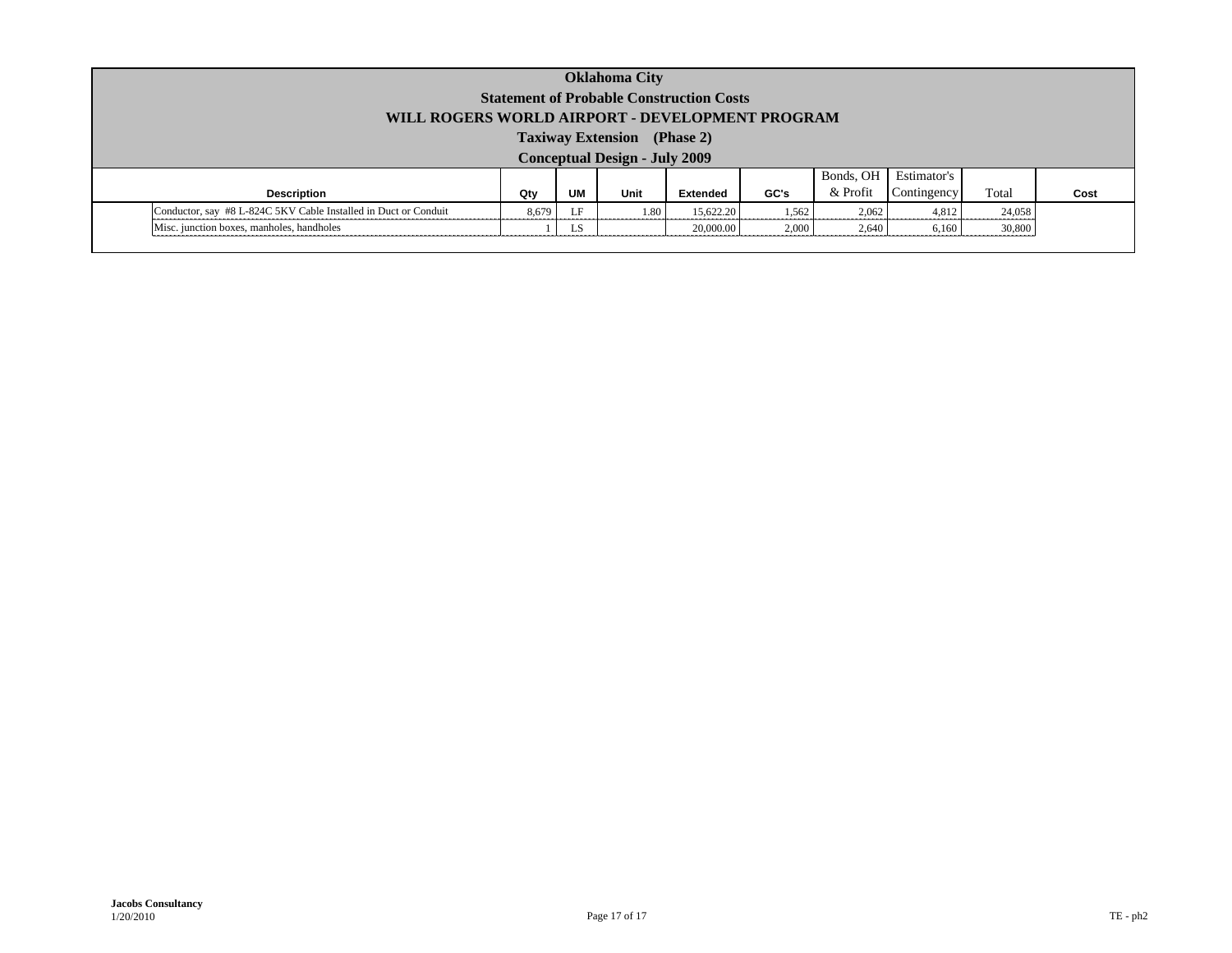# **ATTACHMENT J – COST BENEFIT ANALYSIS REPORT**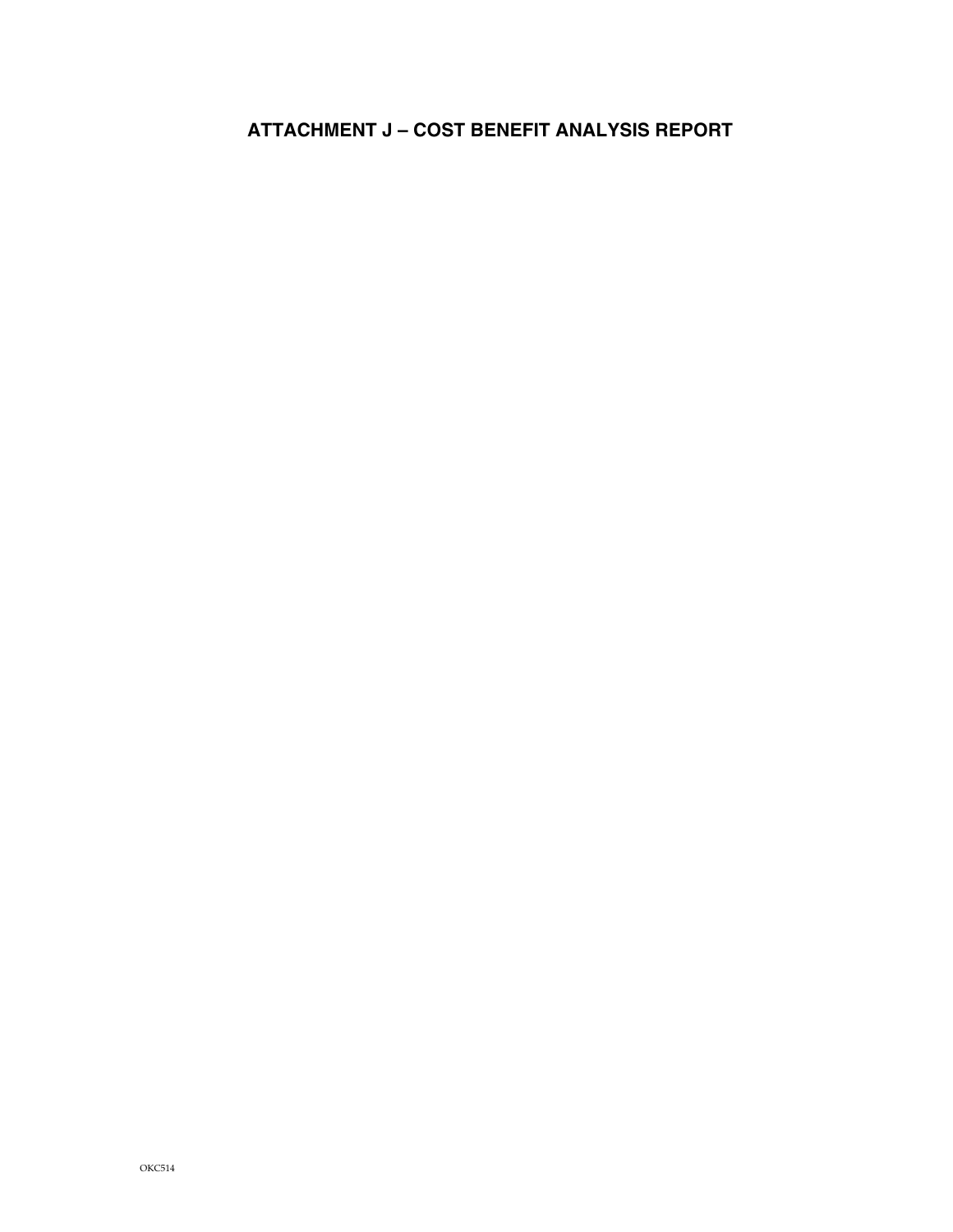**Attachment J** 

**Cost Benefit Analysis Report** 

 **AIRPORT STRATEGIC DEVELOPMENT PROGRAM** 

 **Will Rogers World Airport** 

 **Oklahoma City, Oklahoma**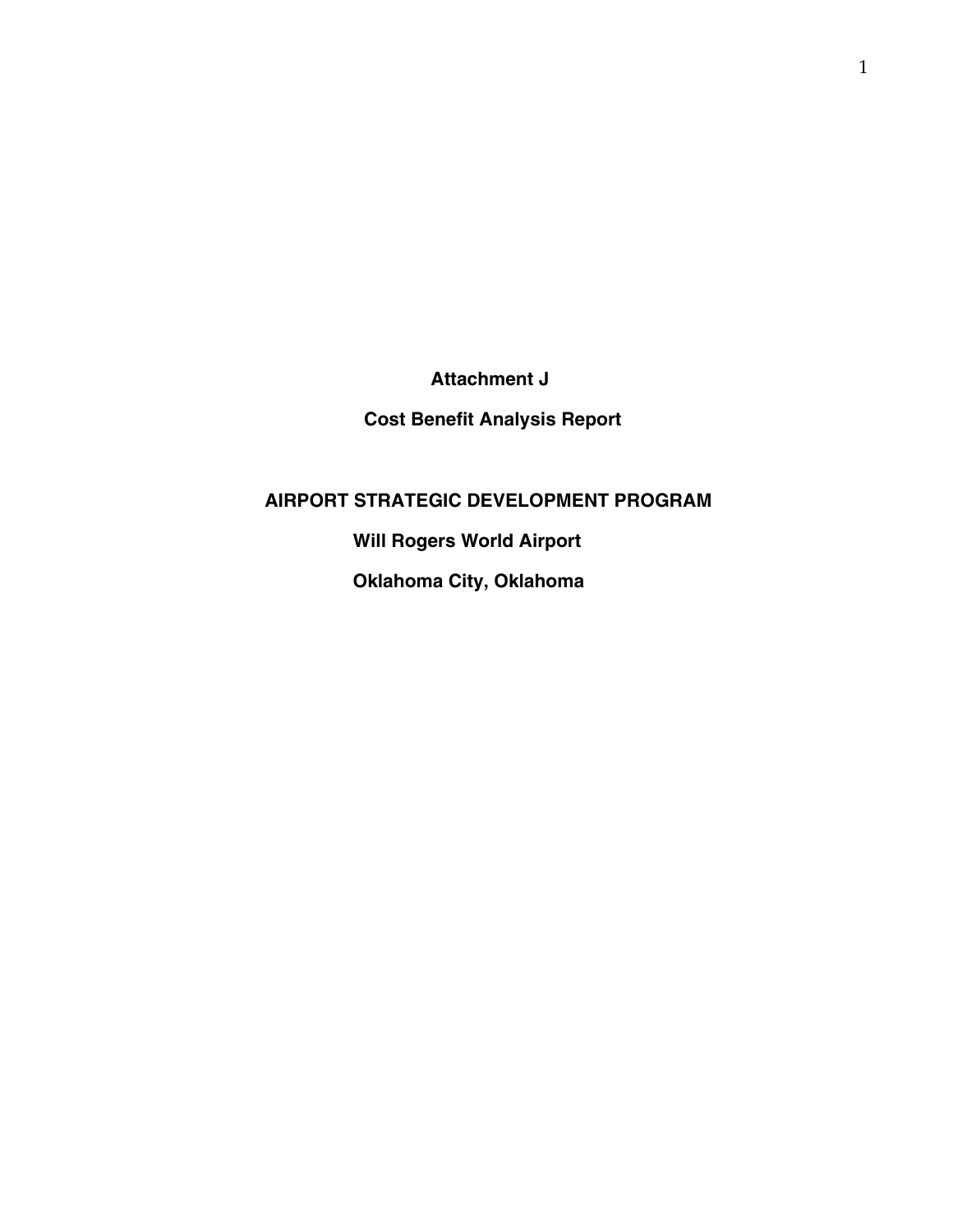#### **Background and Purpose**

Oklahoma City Airport Trust ("Trust"), on behalf of the City, retained Jacobs Consultancy to create an "Airport Strategic Development Program" ("Program"). The goal of the Program was to identify commercial development opportunities for the Will Rogers World Airport ("Airport") properties, including the development of roughly 1,000 acres of vacant land located on the east side of the Airport property.

The planning efforts of the Program are documented in a strategic development plan ("Strategic Development Plan") comprised of two separate components, a Business Plan and a Land Use Plan. Specific goals established for the Strategic Development Plan include: (1) create a long-term, self-sustaining source of revenue for the Trust and (2) to promote economic development and create jobs for the Oklahoma City region. The main objective of the Land Use Plan component is to create an optimal mix of compatible land uses and determine necessary infrastructure requirements for the 1,000 acre tract of land located along I-44 ("Development Area").

This cost-benefit analysis ("CBA") examines the financial impact of the Land Use Plan and provides the Trust with a method for evaluating projected returns for the proposed Development Area.

Two approaches are used to evaluate the financial impact of the Land Use Plan, a payback period analysis and a discounted cash flow analysis. The payback period analysis determines the year when total revenue derived from the Development Area exceeds the cost of infrastructure investment. The payback period analysis does not take into account the time value of money. The discounted cash flow analysis does consider the time value of money to estimate a net present value of the proposed development.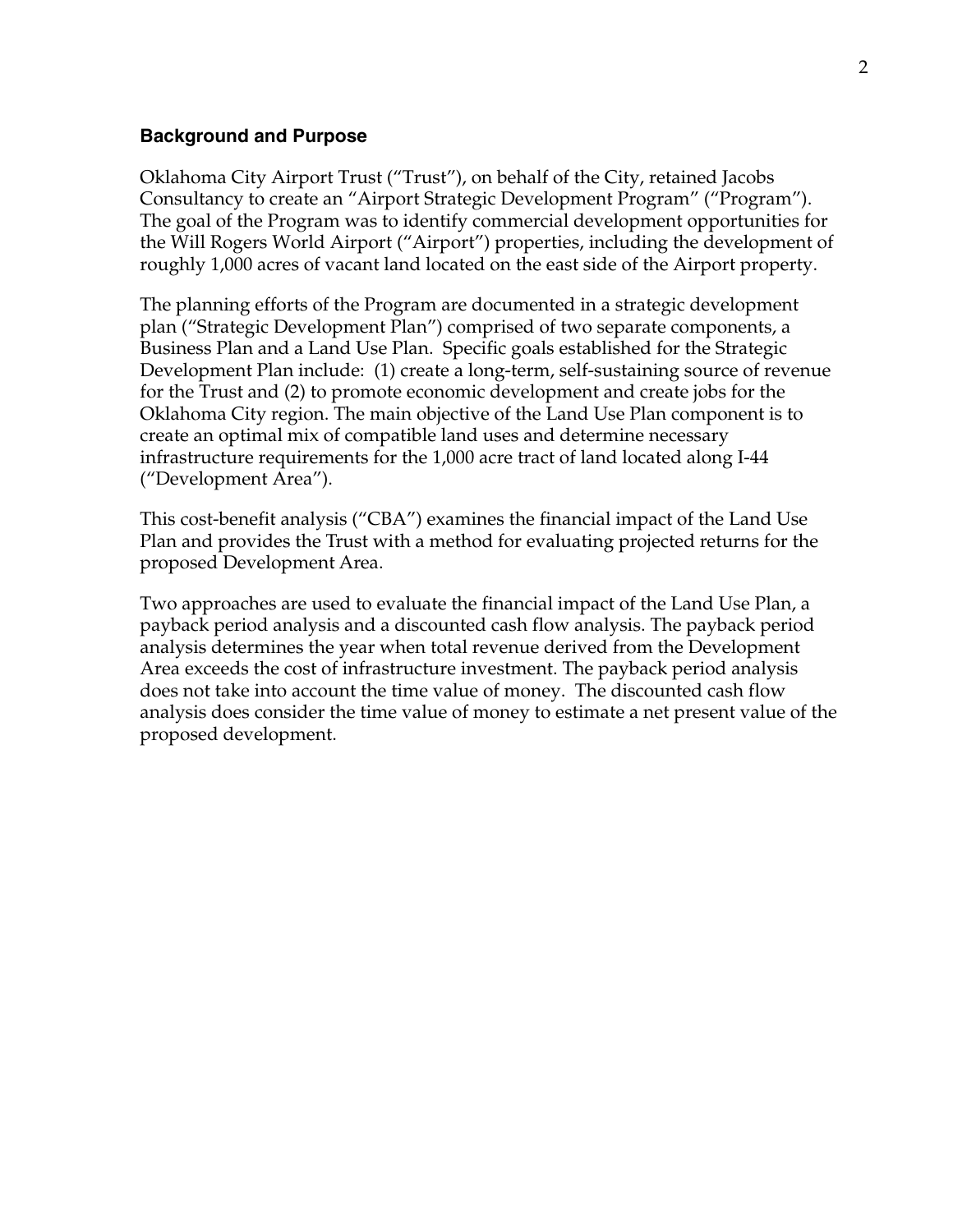#### **Key Assumptions**

The projections in this CBA are based on information and assumptions that were provided by or reviewed with and agreed to by Airport staff. The forecasts reflect Airport staff's expected course of action during the projection period and, in Airport staff's judgment, present fairly the expected financial results. Those key factors and assumptions that are significant to the forecasts are set forth in the Strategic Development Plan. The Strategic Development Plan should be read in its entirety for an understanding of the projection and the underlying assumptions. Only land lease revenues and certain infrastructure fees were considered in this analysis. Other revenue sources such as taxes were not included. The leasing policies detailed in the Strategic Development Plan were also used for this analysis including a 40 year term limit on all land leases and a lease rate of 10% of fair market values. In addition, assumptions were made on land values to determine the future lease revenue. These assumptions were derived through the recent appraisals performed for the Trust by RC Borders& Co.

In our opinion, the underlying assumptions provide a reasonable basis for the projections included in this CBA. However, any projection is subject to uncertainties. Inevitably, some assumptions will not be realized and unanticipated events and circumstances may occur. Therefore, there will be differences between the forecast and actual results, and those differences may be material. Neither Jacobs Consultancy nor any person acting on our behalf makes any warranty, expressed or implied, with respect to the information, assumptions, forecasts, opinions, or conclusions disclosed in the Strategic Development Plan. We have no responsibility to update this report to reflect events and circumstances occurring after the date of the Strategic Development Plan. The assumptions, methodologies and major findings of the CBA are provided below.

#### **1. Development Area**

The CBA assumes that the property, and the sites parceled, will be developed according to the findings described as the Recommended Development Plan set forth in the Land Use Plan component of the Strategic Development Plan (see Figure 18).

The Recommended Development Plan and Facility Requirements section of the Land Use Plan discusses the appropriate mix of direct versus indirect aviation property for the Development Area, and identifies the amount of land to be held as a reserve ("Strategic Land Reserve") for future development opportunities.

The analysis in the Land Use Plan resulted in the assumption that the Development Area will yield approximately 778 acres of leaseable land, as summarized in Table CBA 1.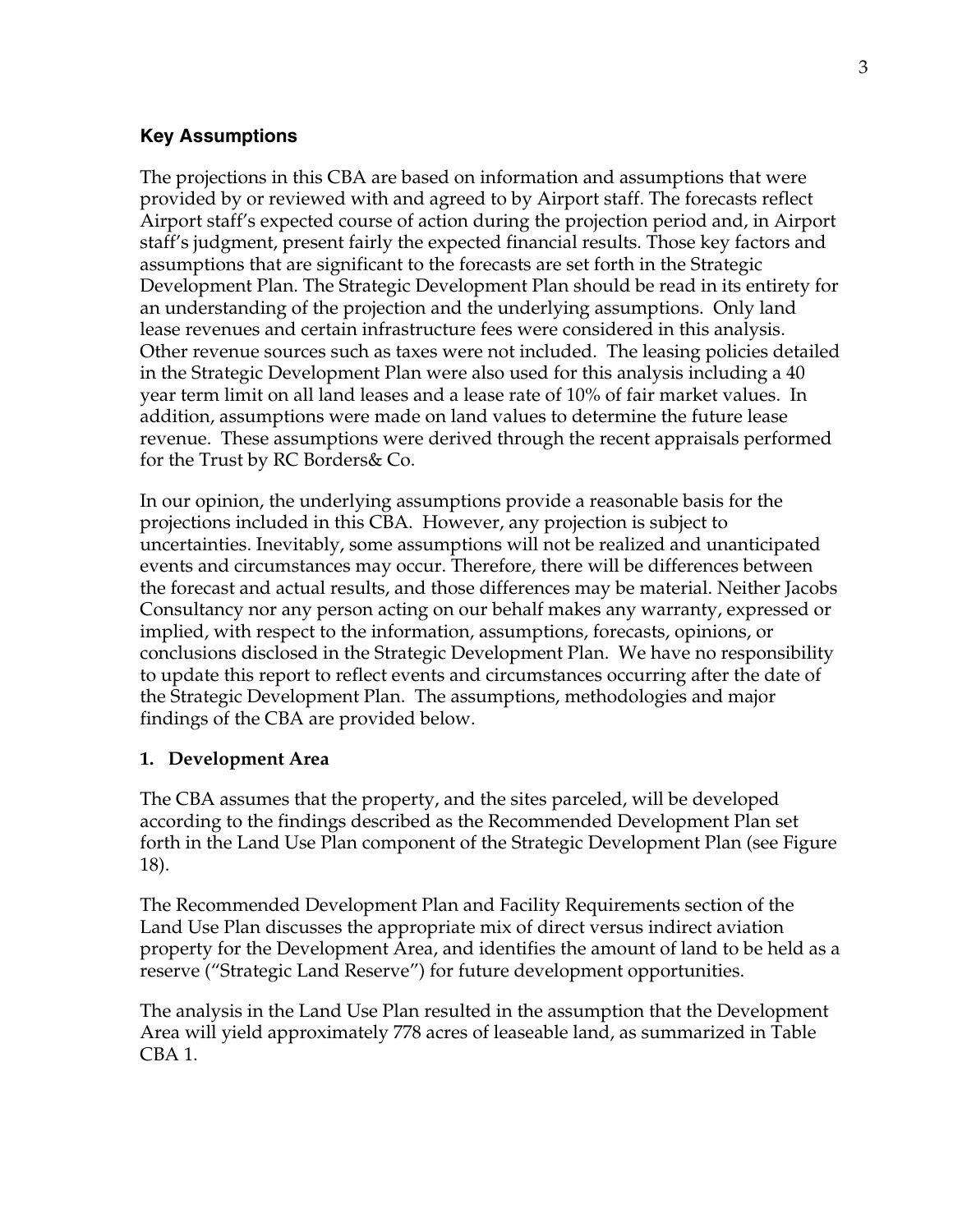| Development Area                                    | Acres |
|-----------------------------------------------------|-------|
| Commercial                                          | 112.6 |
| Direct Aviation - Air Cargo                         | 34.6  |
| Direct Aviation - Aeronautical                      | 311.3 |
| Indirect Aviation                                   | 173.6 |
| Strategic land reserves                             | 146.0 |
| Total leasable land                                 | 778.1 |
| Roads, utilities corridors, wells and wetlands area | 221.9 |
| Total                                               | 1.000 |

#### Table CBA 1 **LAND DEVELOPMENT**  Oklahoma City Airport Trust

### **2. Absorption Levels**

The CBA assumes that the Development Area property will be developed according the findings of the Market Analysis contained in the Strategic Development Plan. This assumes that future land uses on the Airport's property will be developed according to the mix of uses determined for the Recommended Development Plan, pursuant to the projected market demand. The Recommended Development Plan includes both aviation and non aviation commercial development opportunities. To forecast the absorption rates for commercial property, the mid-range capture rate from the Market Analysis was used. This indicates approximately 81% of commercial development related property will be leased, resulting in approximately 90 acres of the 112 available acres leased by the end of the 40-year study period.

The Market Analysis does not forecast demand for aviation related uses since this type of land use does not compete with the private submarket. Therefore, a historical review was used to forecast aviation related demand. The Airport has experienced a minimal amount of aviation related development in recent years, partly due to the lack of readily available land for potential development and construction. The Program provides the framework for the Trust to create a ready supply of available land for aviation related purposes. In addition to the planned infrastructure development outlined in the Land Use Plan, it is anticipated that the Trust will undertake a marketing campaign for aviation related land development at the Airport in conjunction with the local government, chamber of commerce and local business groups. It is therefore assumed that 70% of aviation related property will be leased, resulting in approximately 364 acres of the 520 available acres leased by the end of the 40-year study period.

The following table shows the estimated absorption levels for commercial and aviation properties in the Development Area during the study period.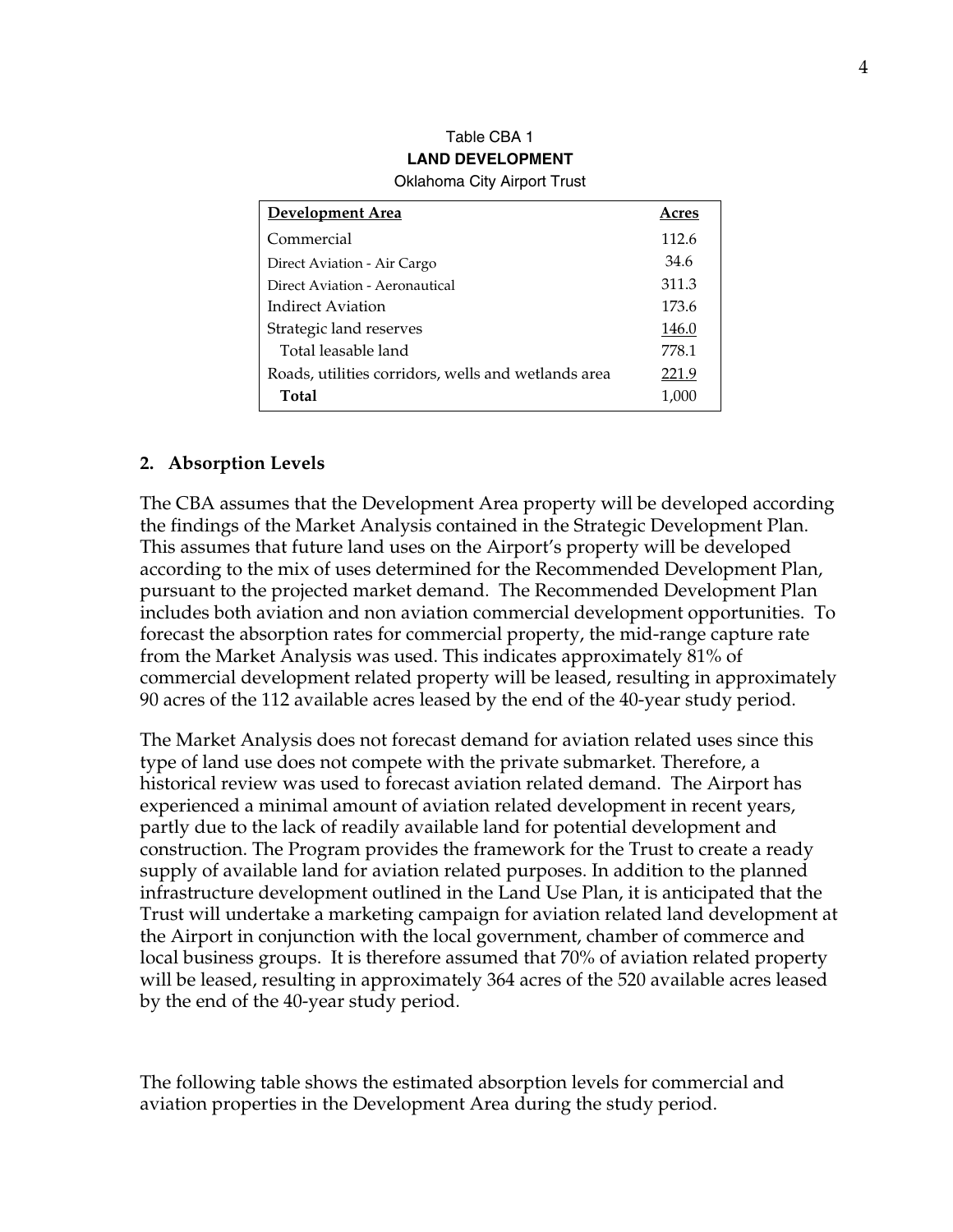# Table CBA 2 **LEASE ABSORPTION LEVELS**

| <b>Oklahoma City Airport Trust</b> |  |  |  |
|------------------------------------|--|--|--|
|------------------------------------|--|--|--|

| Acres (000s)                                  | Phase 1<br>(2010 to 2019) | Phase 2<br>(2020 to 2029) | Phase 3<br>(2030 to 2039) | Phase 4<br>(2040 to 2049) | Life of Study<br>Period |
|-----------------------------------------------|---------------------------|---------------------------|---------------------------|---------------------------|-------------------------|
| Commercial                                    |                           |                           |                           |                           |                         |
| Office                                        | 2.4                       | 2.4                       | 1.3                       | 1.3                       | 7.4                     |
| Retail                                        |                           | 12.4                      | 12.5                      | 12.5                      | 37.5                    |
| Industrial flex-space                         | 2.9                       | 2.0                       | 2.0                       | 2.0                       | 8.8                     |
| Industrial warehouse                          | 12.7                      | 8.5                       | 8.1                       | 8.1                       | 37.5                    |
| Subtotal                                      | 18.1                      | 25.4                      | 23.9                      | 23.9                      | 91.2                    |
| Commercial development area                   |                           |                           |                           |                           | 112.6                   |
| Percentage leased                             |                           |                           |                           |                           | $81.0\%$                |
| <b>Direct Aviation</b>                        |                           |                           |                           |                           |                         |
| Air Cargo                                     | 4.8                       | 6.7                       | 6.3                       | 6.3                       | 24.2                    |
| Aeronautical                                  | 43.1                      | 60.6                      | 57.1                      | 57.1                      | 217.9                   |
| Subtotal                                      | 47.9                      | 67.3                      | 63.4                      | 63.4                      | 242.1                   |
| Direct Aviation development area              |                           |                           |                           |                           | 345.9                   |
| Percentage leased                             |                           |                           |                           |                           | 70.0%                   |
| <b>Indirect Aviation</b>                      |                           |                           |                           |                           |                         |
| Office                                        | 1.2                       | 1.7                       | 1.6                       | 1.6                       | 6.1                     |
| Retail                                        | 4.8                       | 6.8                       | 6.4                       | 6.4                       | 24.3                    |
| Industrial flex-space                         | 6.0                       | 8.5                       | 8.0                       | 8.0                       | 30.4                    |
| Industrial warehouse                          | 12.0                      | 16.9                      | 15.9                      | 15.9                      | 60.8                    |
| Subtotal                                      | 24.1                      | 33.8                      | 31.8                      | 31.8                      | 121.5                   |
| Indirect Aviation development area            |                           |                           |                           |                           | 173.6                   |
| Percentage leased                             |                           |                           |                           |                           | 70.0%                   |
| Total Direct & Indirect Aviation acres leased |                           |                           |                           |                           | 363.7                   |
| <b>Total Leased Area</b>                      | 90.0                      | 126.5                     | 119.2                     | 119.2                     | 454.9                   |
| Source: Jacobs Consultancy.                   |                           |                           |                           |                           |                         |

#### **3. Revenues**

Only land lease revenues and certain infrastructure fees and expenses were considered in this analysis. Other revenue sources such as taxes (inventory tax, sales tax, leasehold interest tax. or alcoholic beverage tax) were not included. Utility fees and charges collected by other utility providers, and common area maintenance reimbursements to the Trust are also excluded.

i. Land Lease Revenues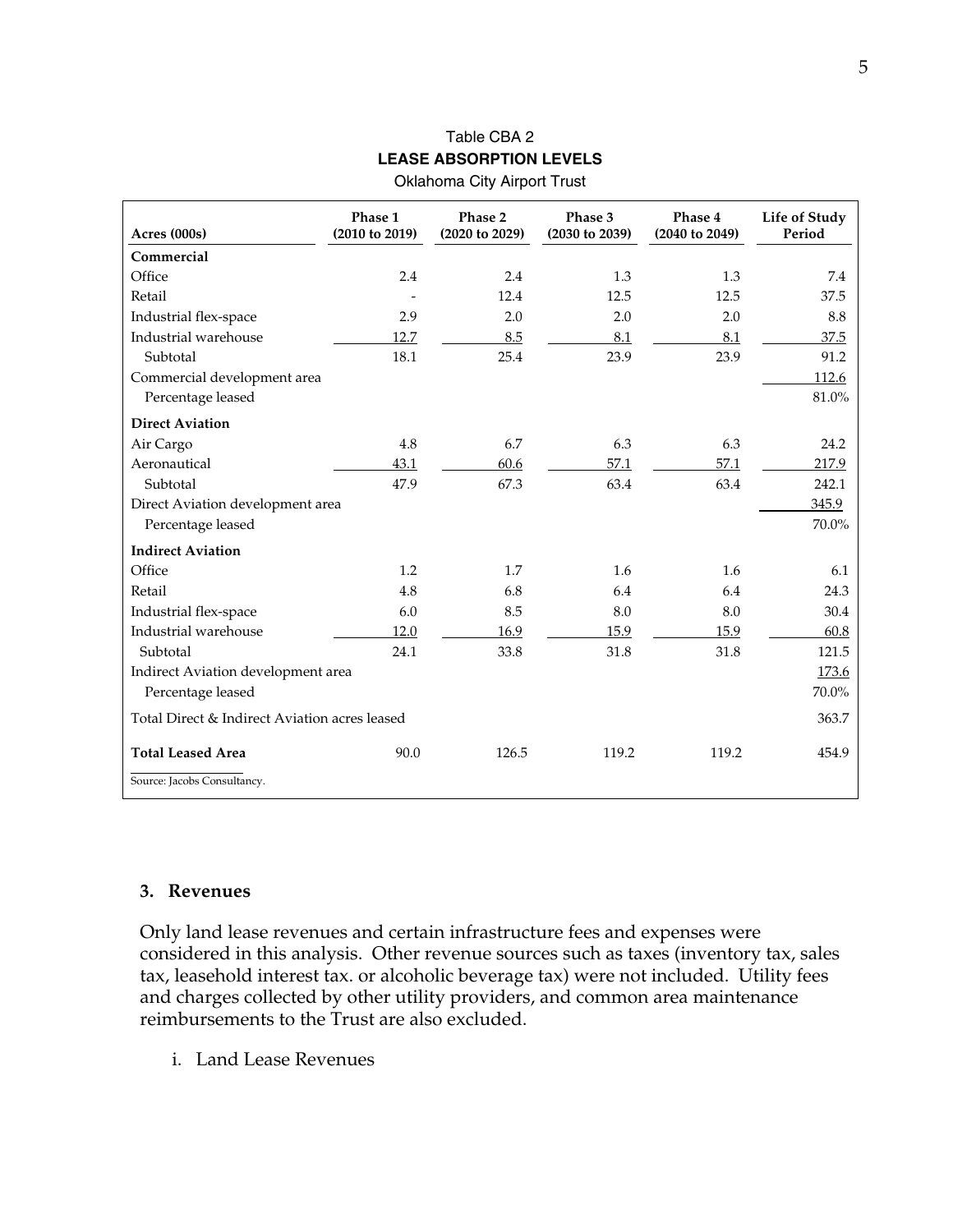The leasing policies detailed in Attachments G (Commercial Land Leasing Policy) of the Strategic Development Plan were used for this analysis. This includes the assumption of a 40 year term limit on all commercial use land leases and that the Airport will use a ground rent rate equal to 10% percent of fair market value.

This study also assumes that 90% of available acres designated as aviation land will be leased under the Aeronautical Rate Methodology resulting in the Airport Base Rates as set forth in the Airport's Minimum Standards, and the remaining10% of available acres designated for Air Cargo and related uses will be leased under the Air Cargo Rate Methodology resulting in fair market values as set forth in the Business Plan component of the Strategic Development Plan.

The study also assumes that 100% of available acres designated as non-aviation land will be leased under the Commercial Rate Methodology applicable to concurrent commercial development resulting in fair market values as set forth in the Business Plan component of the Strategic Development Plan.

The Airport Base Rent assumed for the value of aeronautical rents was obtained from the Minimum Standards. Airport staff has indicated that the established Airport Base Rent of \$0.10 for year 2010 to be reflected in the Minimum Standards may increase on an annual basis of approximately one cent per year. For the purposes of this analysis only, it is assumed that the Airport Base Rate will increase by one cent per year for 10 years and then will stabilize at \$0.20 for the remainder of the 40 year analysis term.

To estimate future fair market lease rates for Air Cargo and related uses and for non-aviation commercial property, assumptions were made on comparable future land values in the Airport area. These assumptions were derived through the appraisals provided by RC Borders & Co. The results of these appraisals are reflected in Table CBA 3 below. The mid range land values were used for this analysis, and due to the uncertainty of future land values, the present mid range values were held constant through the 40 year analysis term.

## Table CBA 3 **LAND VALUE ASSUMPTIONS**

Oklahoma City Airport Trust

|                          |                    | Total Land value (Per Sq. ft.) |                                  | <b>Annual Ground Lease Rate</b>                  |        |          |  |
|--------------------------|--------------------|--------------------------------|----------------------------------|--------------------------------------------------|--------|----------|--|
| <b>Land Use Category</b> | Low<br>Estimate /1 | High<br>Estimate /1            | Mid-<br>range<br><b>Estimate</b> | Assumed<br>% of Land<br>Per Sq.<br>Foot<br>Value |        | Per Acre |  |
| Commercial               |                    |                                |                                  |                                                  |        |          |  |
| Office                   | \$5.00             | \$10.00                        | \$7.50                           | 10%                                              | \$0.75 | \$32,670 |  |
| Retail                   | 7.00               | 15.00                          | 11.00                            | 10%                                              | \$1.10 | \$47,916 |  |
| Industrial-flex space    | 1.00               | 3.00                           | 2.00                             | 10%                                              | \$0.20 | \$8,712  |  |
| Industrial-warehouse     | 0.50               | 1.50                           | 1.00                             | 10%                                              | \$0.10 | \$4,356  |  |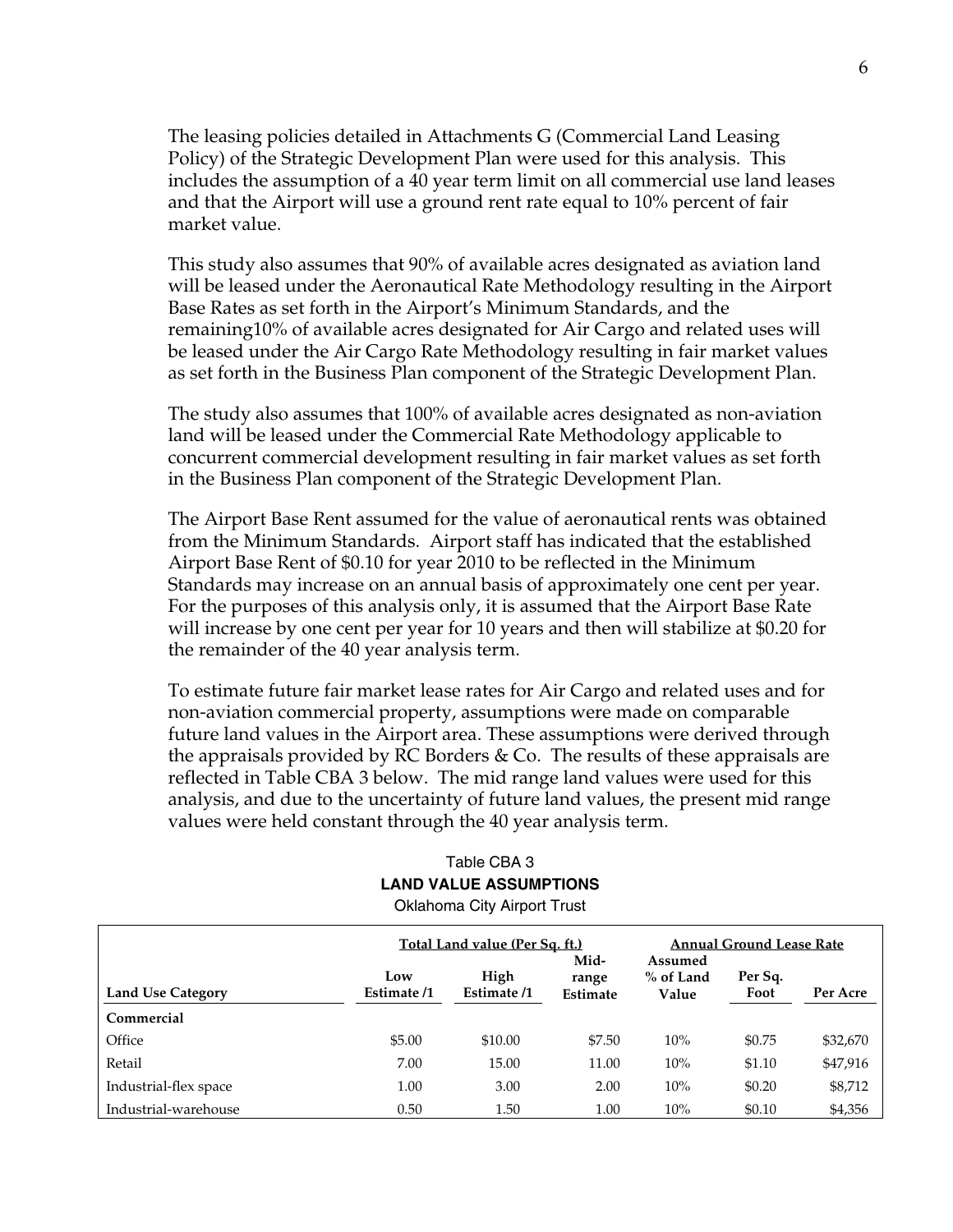| <b>Direct Aviation</b>      |        |         |        |     |         |          |
|-----------------------------|--------|---------|--------|-----|---------|----------|
| Air Cargo /2                | \$2.50 | \$4.50  | \$3.50 | 10% | 0.350   | 15,246   |
| Aeronautical /3             |        |         |        |     | 0.100   | 4,356    |
| <b>Indirect Aviation /4</b> |        |         |        |     |         |          |
| Office                      | \$5.00 | \$10.00 | \$7.50 | 10% | \$0.750 | \$32,670 |
| Retail                      | 7.00   | 15.00   | 11.00  | 10% | 1.100   | 47,916   |
| Industrial-flex space       | 1.00   | 3.00    | 2.00   | 10% | 0.200   | 8,712    |
| Industrial-warehouse        | 0.50   | 1.50    | 1.00   | 10% | 0.100   | 4,356    |
|                             |        |         |        |     |         |          |

Note:

1. Commercial land appraisals determined by RC Borders& Co.; This study assumes the mid-range land value rate.

2. Ground lease rates based on Air Cargo Study.

3. Annual ground lease rates established by Airport Minimum Standards.

4. Indirect Aviation market rates are assumed to match those generated by commercial property.

#### ii. Infrastructure Improvement Rent

To the extent Airport revenues are used to construct roadways, water, sanitary sewer, drainage, or other base infrastructure improvements, the Trust will amortize such cost and recover the cost over time as Infrastructure Improvement Rent, which shall be in addition to ground rent. A charge is applied to leased acres to approximate the recovery of the infrastructure costs to support development costs for the leased acreage.

Infrastructure Improvement Rent is stated as a separate revenue stream in Tables CBA 5 and CBA 7. Total land lease revenues are reflected as Ground Rents which are established in consideration of the amount of the Infrastructure Improvement Rent to be paid to ensure that the combined total of both charges accurately reflect the market rates shown in Table CBA 3.

The Infrastructure Improvement Rent shall be based upon the cost of the installation of the applicable Trust funded infrastructure as shown in Table CBA 4. The total cost of the development is converted into an annual amortization payment over a 30-year life using an applicable interest rate. The annual payment is then allocated over the total Development Area to generate a per acre rental amount. The Infrastructure Improvement Rent is only applied to leased acreage.

#### **4. Infrastructure Development Costs**

Table CBA 4 below details the infrastructure costs necessary to develop the property. The infrastructure costs include all utilities (water and sewer), roadway improvements and landscape improvements paid with Trust funding. The cost estimates include all soft costs (such as engineering and testing) and construction cost contingencies.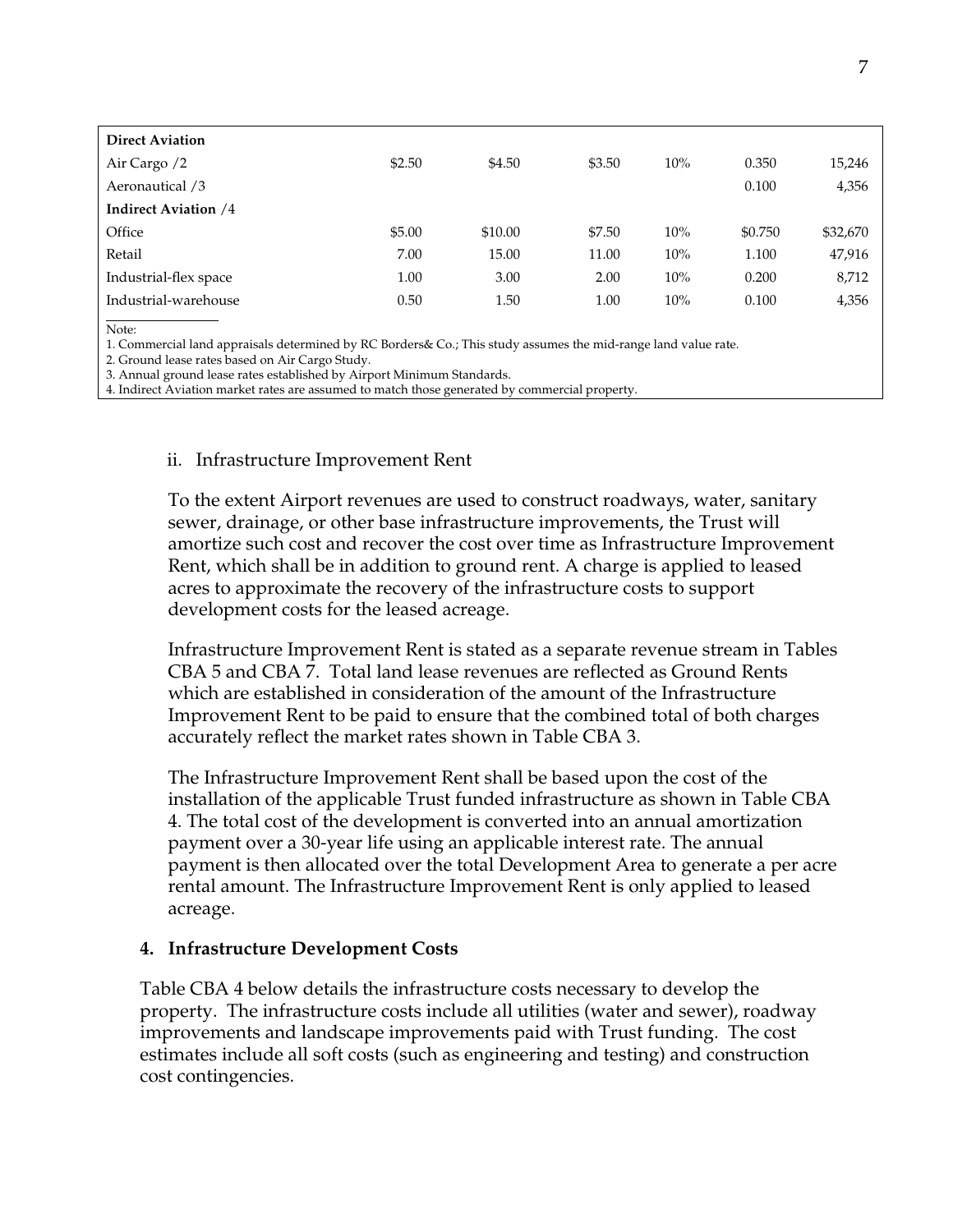The extensions to any taxiway are assumed to be partially funded through Airport Improvement Program (AIP) grants. These CBA calculations assume the Trust will only be responsible for 25% of the costs associated with any taxiway development as required by the local matching share of the AIP program.

Phase 1 projects include the Taxiway G extension, the initial development of R2 Horseshoe Road, improvements to R3, R4 and R5 and their corresponding utilities. Phase 2 projects are the completion of Road R2, the construction of Road R6 and the associated utilities.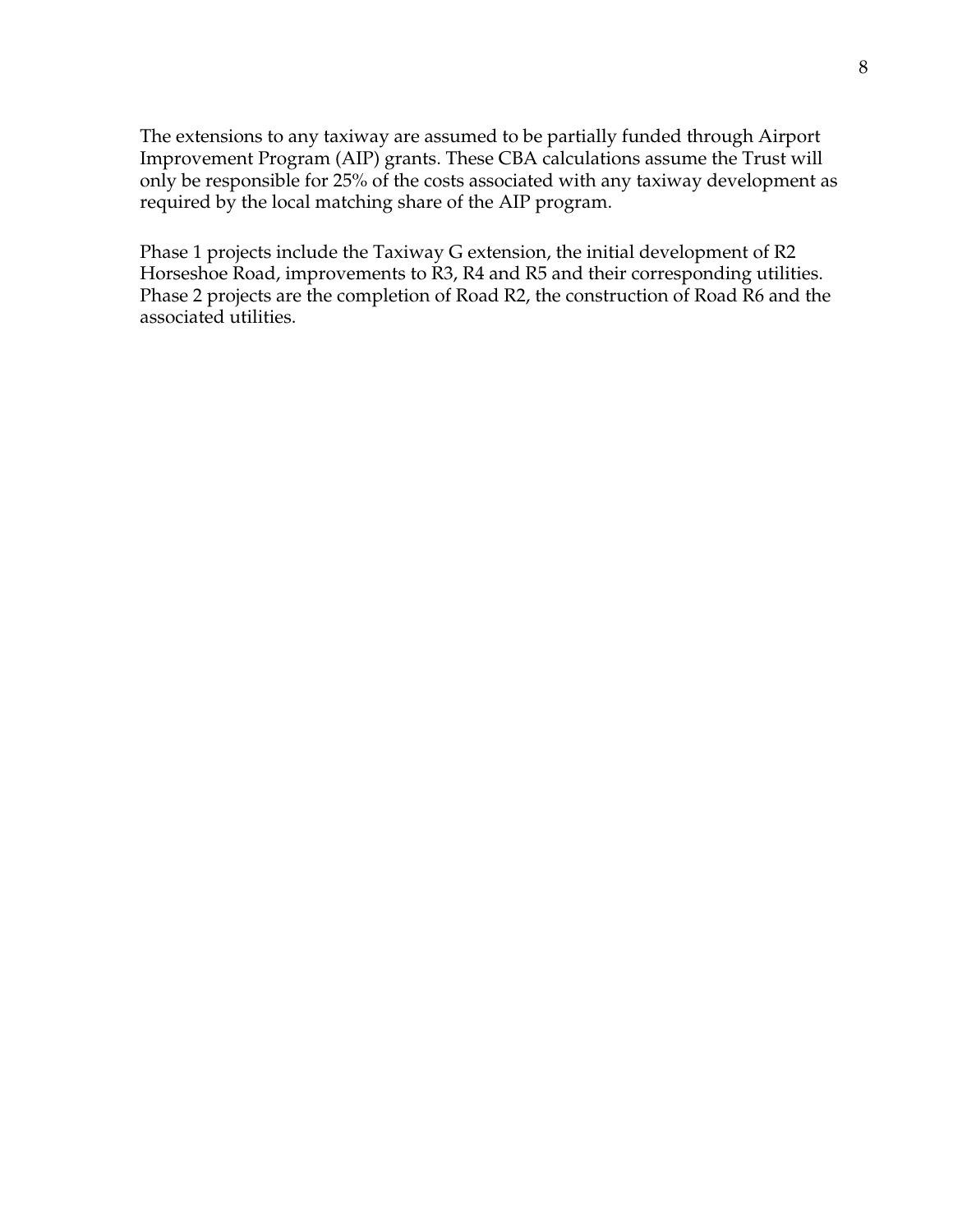## Table CBA 4  **INFRASTRUCTURE DEVELOPMENT COSTS**

Oklahoma City Airport Trust

|                                                                                                                            |     | Phase 1     | Phase 2   | Total      |
|----------------------------------------------------------------------------------------------------------------------------|-----|-------------|-----------|------------|
| Site preparation                                                                                                           |     | 273,692     | 290,035   | 563,727    |
| Site improvements                                                                                                          |     | 2,224,172   | 2,203,560 | 4,427,732  |
| Civil and mechanical utilities                                                                                             |     | 2,006,591   | 1,971,904 | 310,080    |
| Electrical utilities                                                                                                       |     | 17,837      | $\Omega$  | 17,837     |
| <b>TOTAL DIRECT COST:</b>                                                                                                  |     | 4,487,605   | 2,803,675 | 7,291,280  |
| <b>General Conditions</b>                                                                                                  | 10% | 448,760     | 280,368   | 729,128    |
| Bonds, OH & Profit                                                                                                         | 12% | 592,364     | 370,085   | 962,449    |
| <b>TOTAL CONSTRUCTION MARK-UP COST:</b>                                                                                    |     | \$7,430,337 | 5,528,729 | 3,454,128  |
| <b>Estimator's Contingency</b>                                                                                             | 10% | 552,873     | 345.413   | 898,286    |
| <b>Construction Contingency</b>                                                                                            | 15% | 829,309     | 518,119   | 1,347,429  |
| <b>TOTAL PROJECT COST:</b>                                                                                                 |     | 6,910,911   | 4,317,660 | 11,228,571 |
| Note: Includes estimated development costs anticipated to be paid by the Airport Trust only. Costs stated in 2009 dollars. |     |             |           |            |

Source: Jacobs Consultancy

In this analysis, it was assumed that the initial infrastructure improvements would be completed within a 10-year timeframe. The anticipated timing of infrastructure development expenditures were allocated assuming approximately 60% of such costs was incurred within the initial 5 years of the 10 year timeframe.

### **5. Study Time Period**

This CBA includes all estimated revenues and expenses over a 40-year period from 2010 through 2049. Leases entered into in 2050 are not considered in this analysis. Furthermore multi-year lease revenues extending beyond 2049 are not considered after 2049. Given the uncertainty of any long term forecast, it is difficult to accurately predict market conditions 40-years in the future, and therefore this CBA analysis is to be used for internal general planning purposes only.

### **Payback Period Calculation**

The payback period calculation estimates when total expected revenues will exceed total expenditures. The payback period analysis makes the following assumptions:

- The lease absorption levels described in the key assumptions section above and the average land value per square foot rates from table CBA 3 are used to calculate lease revenues.
- The Market Analysis study is used to determine the amount of land leased for each 10 year phase. Individual lease absorption within each phase is expected to occur in a step-wise or annual, incremental manner, except for retail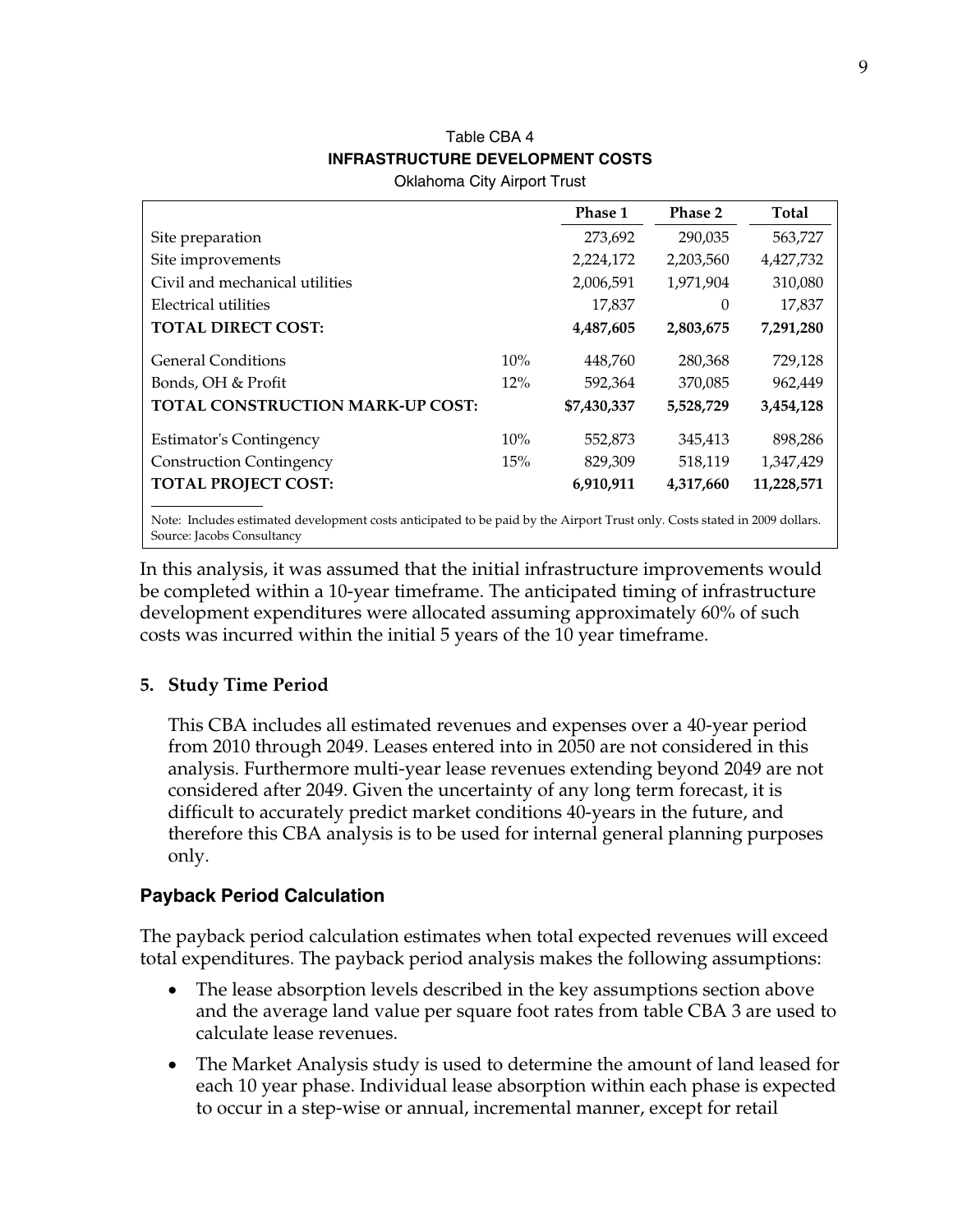development for which there is no planned leases in the first phase. There is a two year construction period before the first revenues are anticipated to be generated.

- The imputed interest rate applied to calculate an annual amortization payment for Infrastructure Improvement Rent is 3.25%. This rate is assumed to match the Trust's opportunity cost for lost investment returns if undertaking the proposed development. The interest rate is the estimated rate of return on treasury securities or similar profile assets per the latest annual report.
- "Benefit Over Time" is not a net present value analysis. Net revenues and expenditures for all phases are shown in future year dollars.

Forecast revenues, expenses and capital expenditure for each phase are shown below.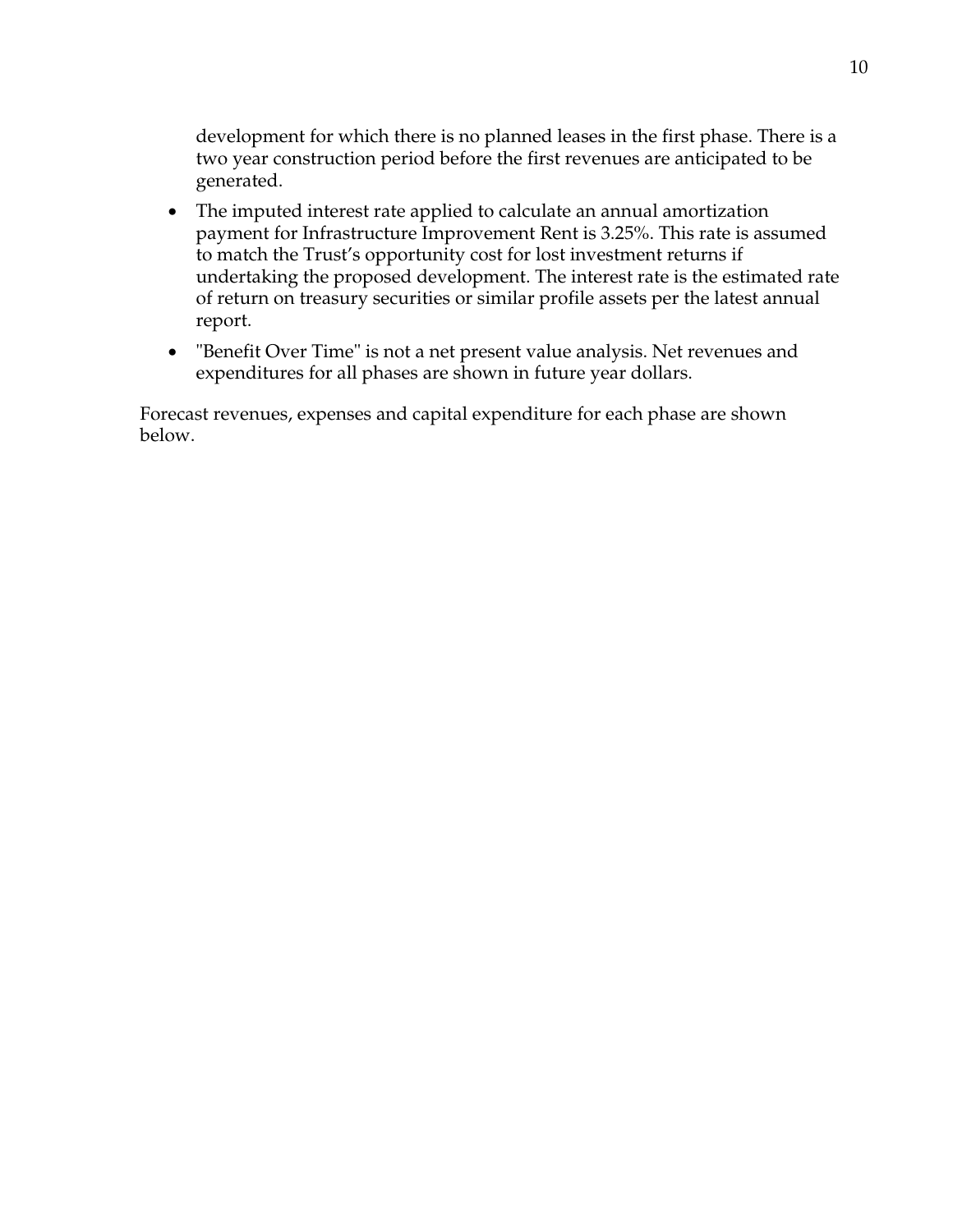#### Table CBA 5 **PAYBACK PERIOD ANALYSIS**  Oklahoma City Airport Trust

|                                | Phase 1        | Phase 2        | Phase 3        | Phase 4        |                |
|--------------------------------|----------------|----------------|----------------|----------------|----------------|
| <b>Estimated Revenue</b>       | (2010 to 2019) | (2020 to 2029) | (2030 to 2039) | (2040 to 2049) | <b>Total</b>   |
| Commercial                     |                |                |                |                |                |
| Office                         | 353,818        | 1,216,916      | 1,798,921      | 2,216,472      | 5,586,128      |
| Retail                         |                | 3,456,279      | 9,445,731      | 15,457,158     | 28,359,168     |
| Industrial Flex-space          | 126,411        | 358,955        | 531,757        | 701,835        | 1,718,958      |
| <b>Industrial Warehouse</b>    | 277,564        | 777,282        | 1,137,545      | 1,491,144      | 3,683,535      |
| Subtotal                       | 757,793        | 5,809,432      | 12,913,954     | 19,866,610     | 39,347,789     |
| <b>Direct Aviation</b>         |                |                |                |                |                |
| Air Cargo                      | 353,818        | 1,216,916      | 1,798,921      | 2,216,472      | 5,586,128      |
| Aeronautical                   |                | 3,456,279      | 9,445,731      | 15,457,158     | 28,359,168     |
| Subtotal                       | 126,411        | 358,955        | 531,757        | 701,835        | 1,718,958      |
| <b>Indirect Aviation</b>       |                |                |                |                |                |
| Office                         | 169,008        | 665,793        | 1,176,644      | 1,673,734      | 3,685,179      |
| Retail                         |                | 1,821,986      | 4,857,742      | 7,817,031      | 14,496,759     |
| Industrial-flex space          | 218,452        | 805,209        | 1,397,704      | 1,975,968      | 4,397,333      |
| Industrial-warehouse           | 174,911        | 644,718        | 1,119,120      | 1,582,128      | 3,520,877      |
| Subtotal                       | 562,371        | 3,937,705      | 8,551,211      | 13,048,861     | 26,100,147     |
| <b>Other Revenue</b>           |                |                |                |                |                |
| <b>Infrastructure Recovery</b> | 614,345        | 2,324,304      | 4,093,084      | 5,204,096      | 12,235,829     |
| <b>Total Revenue</b>           | 3,502,939      | 19,064,576     | 37,697,129     | 55,280,601     | 115,545,245    |
|                                |                |                |                |                |                |
| <b>Development Cost</b>        | (11, 228, 571) |                |                |                | (11, 228, 571) |
| Net Benefit by Phase           | (7,725,632)    | 19,064,576     | 37,697,129     | 55,280,601     | 104,316,674    |
| <b>Cumulative Benefit</b>      | (7,725,632)    | 11,338,944     | 49,036,072     | 104,316,674    |                |
| Source: Jacobs Consultancy.    |                |                |                |                |                |

Total revenues of \$115.5 million are generated over the life of the study period and the total Cumulative Benefit (Total Revenue less Development Cost) is \$104.3 million.

Infrastructure Improvement Rent generates \$12.2 million in revenue over the life of the study period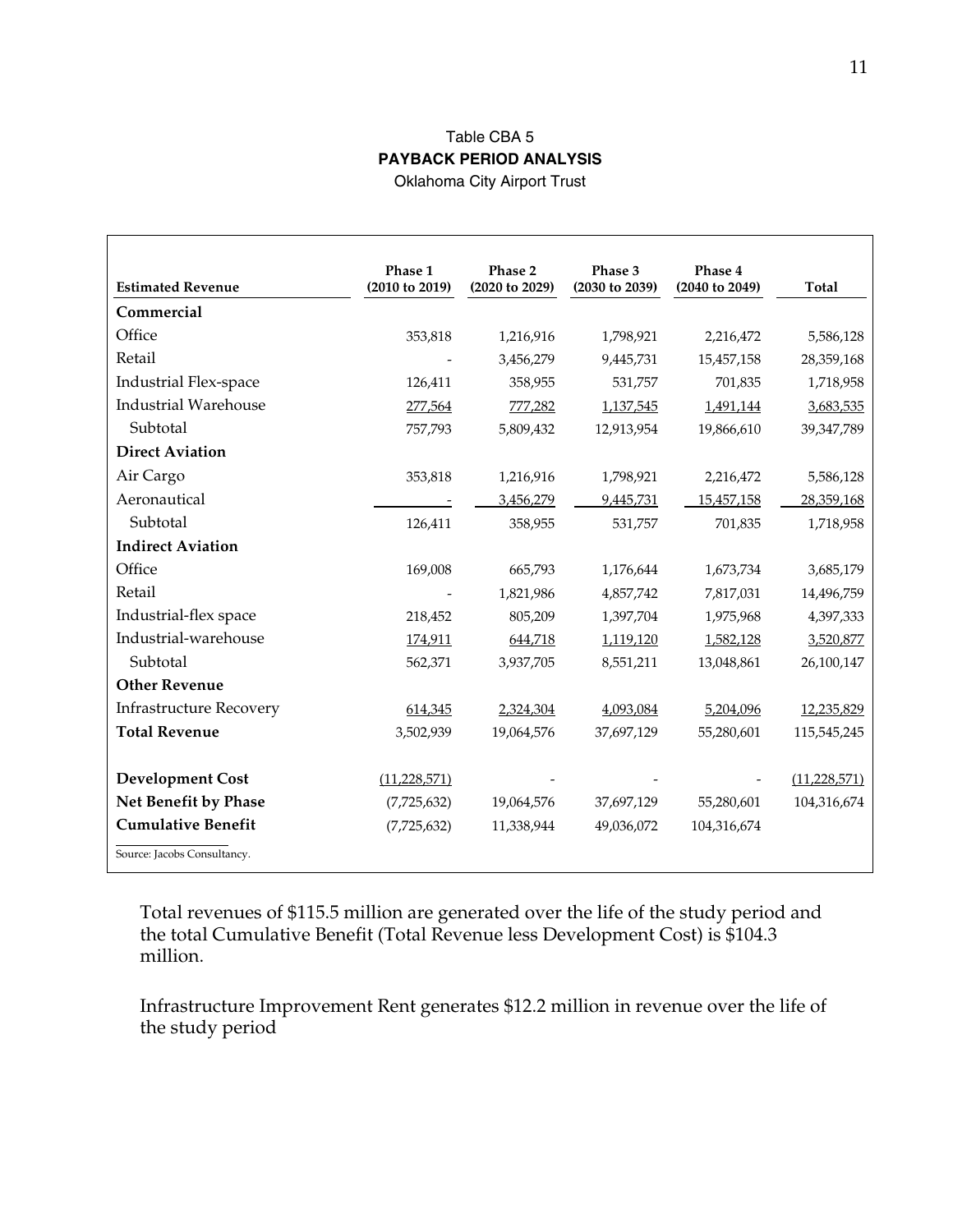| <b>Oklahoma City Airport Trust</b> |                   |                           |                                   |  |  |  |  |  |
|------------------------------------|-------------------|---------------------------|-----------------------------------|--|--|--|--|--|
| Year                               | Annual<br>Outlays | Annual<br><b>Revenues</b> | <b>Cumulative Net</b><br>Revenues |  |  |  |  |  |
| 2010                               | (1,382,182)       |                           | (1,382,182)                       |  |  |  |  |  |
| 2011                               | (1,382,182)       |                           | (2,764,365)                       |  |  |  |  |  |
| 2012                               | (1,382,182)       | 141,869                   | (4,004,678)                       |  |  |  |  |  |
| 2013                               | (1,382,182)       | 161,742                   | (5,225,118)                       |  |  |  |  |  |
| 2014                               | (1,382,182)       | 317,703                   | (6,289,597)                       |  |  |  |  |  |
| 2015                               | (863, 532)        | 342,273                   | (6,810,856)                       |  |  |  |  |  |
| 2016                               | (863, 532)        | 512,325                   | (7,162,063)                       |  |  |  |  |  |
| 2017                               | (863, 532)        | 541,592                   | (7,484,003)                       |  |  |  |  |  |
| 2018                               | (863, 532)        | 725,735                   | (7,621,799)                       |  |  |  |  |  |
| 2019                               | (863, 532)        | 759,700                   | (7,725,632)                       |  |  |  |  |  |
| 2020                               |                   | 1,055,531                 | (6,670,101)                       |  |  |  |  |  |
| 2021                               |                   | 1,256,797                 | (5,413,304)                       |  |  |  |  |  |
| 2022                               |                   | 1,440,056                 | (3,973,248)                       |  |  |  |  |  |
| 2023                               |                   | 1,547,538                 | (2,425,709)                       |  |  |  |  |  |
| 2024                               |                   | 1,918,365                 | (507, 344)                        |  |  |  |  |  |
| 2025                               |                   | 1,932,064                 | 1,424,719                         |  |  |  |  |  |
| Source: Jacobs Consultancy         |                   |                           |                                   |  |  |  |  |  |

# Table CBA 6 **ANNUAL & CUMULATIVE REVENUES**

The Payback period, or the time taken to recover the initial \$11.2 million capital outlay as calculated using the above assumptions is 16 years. The first positive cumulative benefit occurs in the year 2025.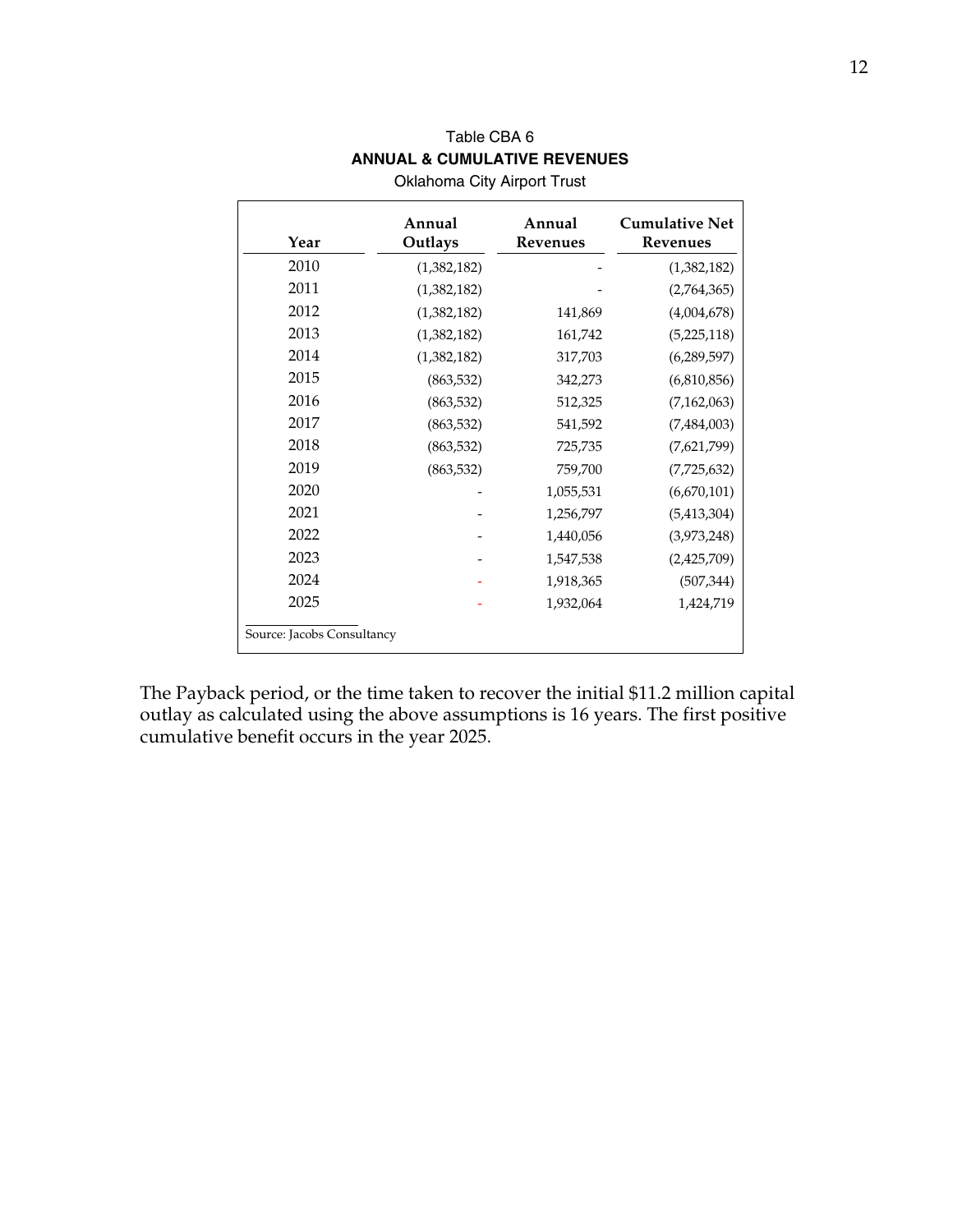### **Discounted Cash Flow Calculation**

To account for risk, opportunity cost, uncertainty of cash flows and inflation, future cash flows can be converted into a present value through the process of discounting. Expected outlays and projected cash inflows are reduced by a discount rate (also known as the marginal rate of return on capital).

The applicable discount rate can vary by entity depending on size, structure, access to capital, regulation, and other factors. The airport currently faces borrowing costs of an average of 5.5% for outstanding maturities of Airport junior lien bonds, and such rate is used herein as the discount rate.

The Discounted Cash Flow analysis makes the following assumptions:

- The FAA recommends the use of constant dollar cash streams with the discount rate applied being net of inflation. Save and except the increase in the Airport Base Rate for Aeronautical Rents, no provision is made to increase revenues or expenses for inflation throughout the discounted cash flow study.
- It was assumed that the infrastructure improvements would be completed within 10 years, with a two-year construction period before the first revenues.
- There is no escalation factor applied to cost of the infrastructure development. For development costs planned for future years, it is assumed the investment return on unspent project funds would approximately match the discount rate applied to the cash flows.
- Infrastructure improvement rent is charged to tenants at a rate that would reflect the cost of infrastructure construction based on borrowing at fair market rates. This project assumes the full \$11.2 million cost of construction is financed with debt with an additional 10% required for financing costs. Straight line amortization is applied over 30 years with an interest rate of 5.5%. The annual cost to service the debt is allocated to all developed property, but infrastructure improvement revenue is only received from those properties currently under lease from time to time.

Forecast revenues, expenses and capital expenditure for the discounted cash flow analysis are shown below.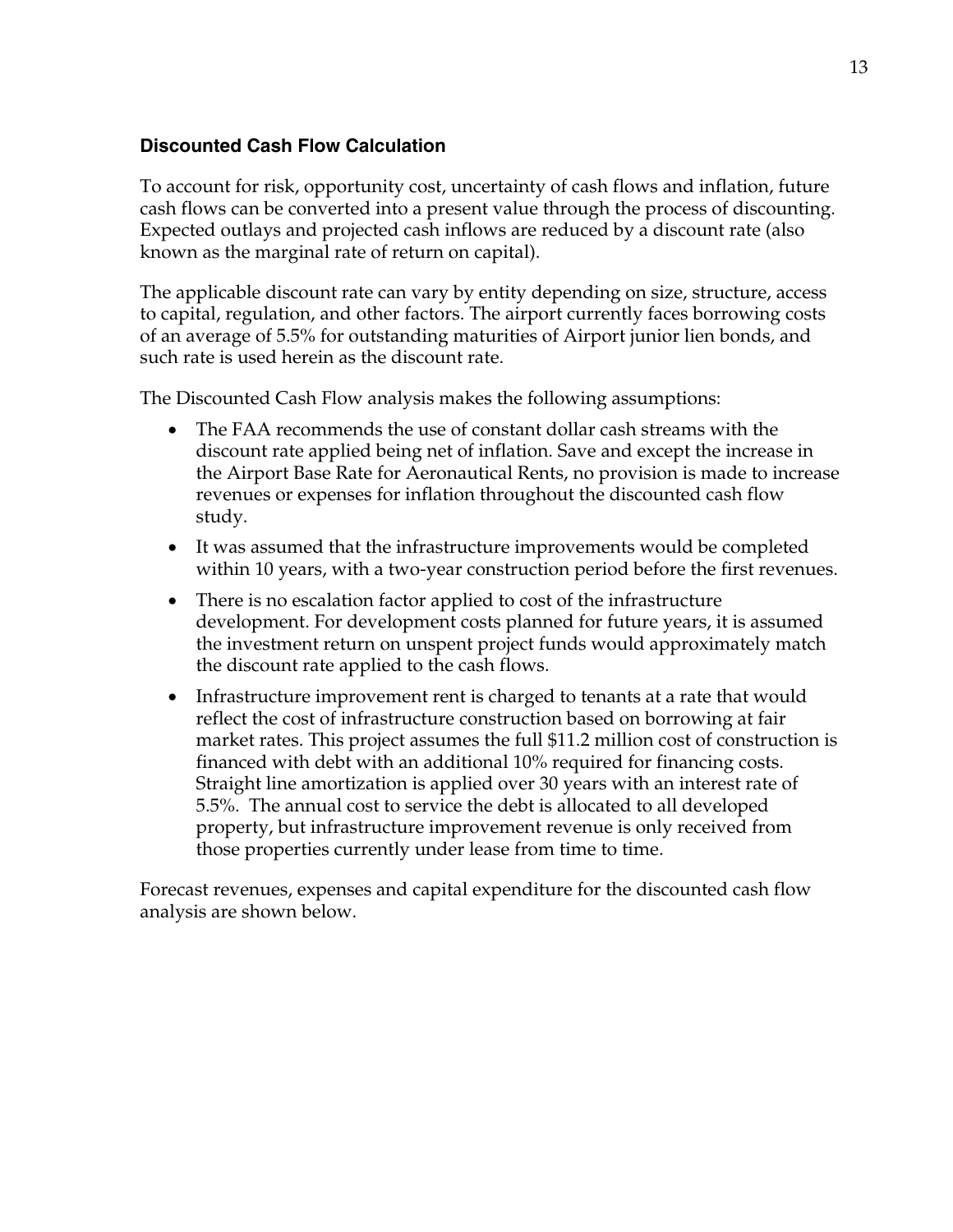# Table CBA 7 **DISCOUNTED CASH FLOW ANALYSIS**

Oklahoma City Airport Trust

| <b>Estimated Revenue</b>       | Phase 1<br>(2010 to 2019) | Phase 2<br>(2020 to 2029) | Phase 3<br>(2030 to 2039) | Phase 4<br>(2040 to 2049) | Total          |
|--------------------------------|---------------------------|---------------------------|---------------------------|---------------------------|----------------|
| Commercial                     |                           |                           |                           |                           |                |
| Office                         | 240,816                   | 510,320                   | 427,839                   | 293,594                   | 1,472,568      |
| Retail                         |                           | 1,373,521                 | 2,203,347                 | 2,028,118                 | 5,604,986      |
| Industrial Flex-space          | 86,940                    | 151,769                   | 125,987                   | 92,755                    | 457,451        |
| <b>Industrial Warehouse</b>    | 190,895                   | 328,900                   | 269,630                   | 197,118                   | 986,544        |
| Subtotal                       | 518,651                   | 2,364,510                 | 3,026,803                 | 2,611,585                 | 8,521,549      |
| <b>Direct Aviation</b>         |                           |                           |                           |                           |                |
| Air Cargo                      | 214,916                   | 480,729                   | 471,599                   | 372,673                   | 1,539,916      |
| Aeronautical                   | 722,350                   | 2,158,785                 | 2,117,785                 | 1,673,546                 | 6,672,466      |
| Subtotal                       | 937,266                   | 2,639,514                 | 2,589,384                 | 2,046,219                 | 8,212,382      |
| <b>Indirect Aviation</b>       |                           |                           |                           |                           |                |
| Office                         | 112,240                   | 270,412                   | 270,522                   | 215,184                   | 868,358        |
| Retail                         |                           | 712,256                   | 1,116,154                 | 1,009,454                 | 2,837,864      |
| Industrial-flex space          | 134,579                   | 301,030                   | 295,313                   | 233,366                   | 964,288        |
| Industrial-warehouse           | 88,973                    | 199,016                   | 195,236                   | 154,282                   | 637,506        |
| Subtotal                       | 335,792                   | 1,482,713                 | 1,877,225                 | 1,612,286                 | 5,308,016      |
| <b>Other Revenue</b>           |                           |                           |                           |                           |                |
| <b>Infrastructure Recovery</b> | 643,241                   | 1,475,403                 | 1,469,736                 | 1,057,668                 | 4,646,047      |
| <b>Total Revenue</b>           | 2,434,949                 | 7,962,140                 | 8,963,148                 | 7,327,758                 | 26,687,994     |
|                                |                           |                           |                           |                           |                |
| <b>Development Cost</b>        | (11, 228, 571)            |                           |                           |                           | (11, 228, 571) |
| Net Present Value by Phase     | (8,793,622)               | 7,962,140                 | 8,963,148                 | 7,327,758                 | 15,459,423     |
| <b>Net Present Value</b>       | (8,793,622)               | (831, 482)                | 8,131,666                 | 15,459,423                |                |
| Source: Jacobs Consultancy.    |                           |                           |                           |                           |                |

The discounted cash flow analysis for the Development Area shows a net present value of \$15.4 million. Of this total, the infrastructure improvement rent is estimated to be \$0.51 per square foot per year and has a discounted cash flow value of \$4.6 million.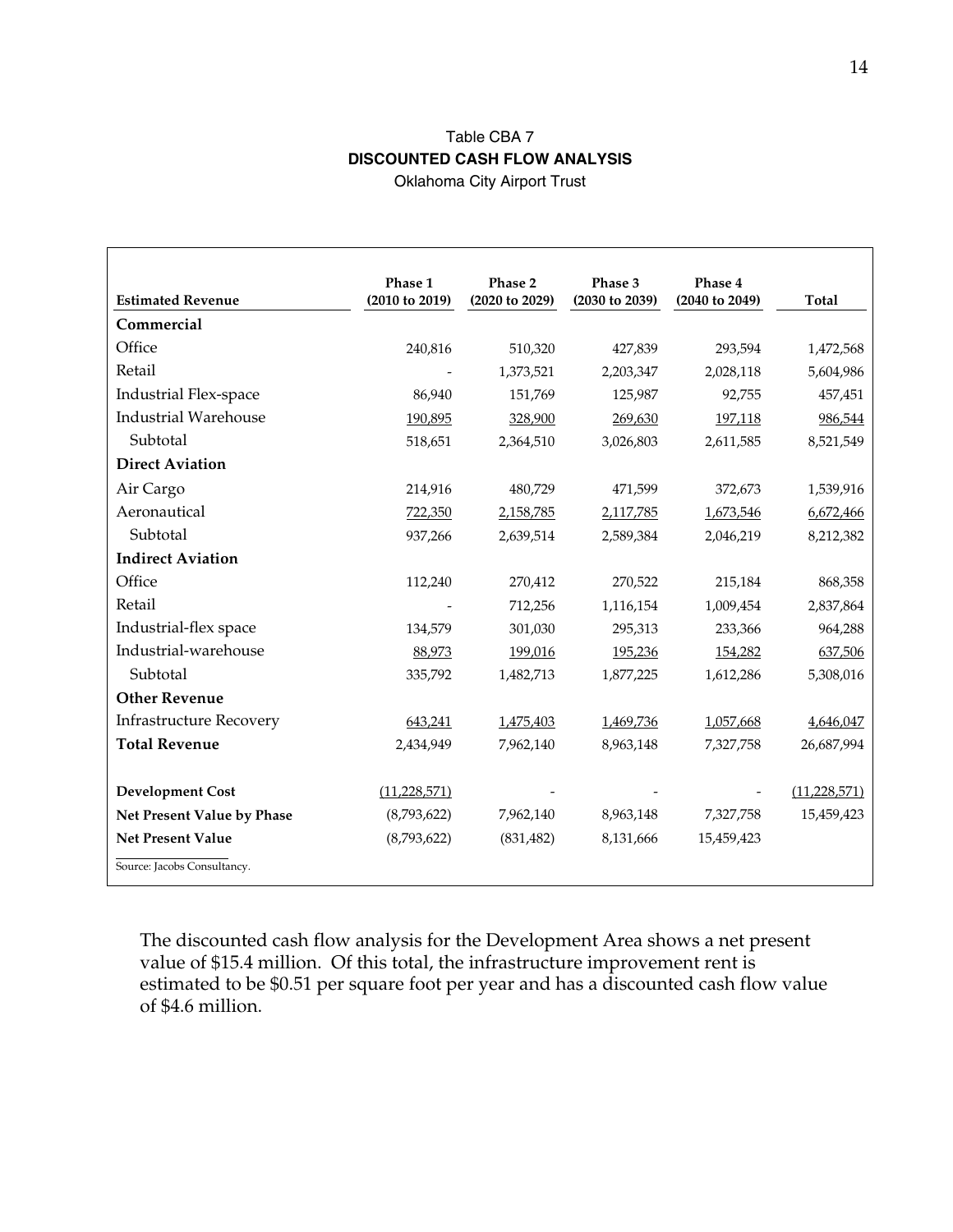The following table shows how the Infrastructure Improvement Rent is calculated for both the payback period and net present value scenarios.

# Table CBA 8 **INFRASTRUCTURE IMPROVEMENT RENT**

Oklahoma City Airport Trust

The following table shows how the Infrastructure Improvement Rent is calculated for both the payback period and net present value scenarios.

|                                           | Payback Period |            | <b>Net Present Value</b> |            |
|-------------------------------------------|----------------|------------|--------------------------|------------|
| Development Costs                         | \$             | 11,228,571 | \$                       | 11,228,571 |
| <b>Financing Costs</b>                    |                |            |                          | 10.00%     |
| <b>Interest Rate</b>                      |                | 3.25%      |                          | 5.50%      |
| Term (years)                              |                | 30         |                          | 30         |
| Construction Period (years)               |                | 2          |                          | 2          |
| <b>Annual Amortization Payment</b>        | \$             | 658,580    | \$                       | 1,003,321  |
|                                           |                |            |                          |            |
| Acres Expected to be Leased               |                | 455        |                          | 455        |
| Annual Charge per Leased Acre             | \$             | 1,448      | \$                       | 2,205      |
|                                           |                |            |                          |            |
| Assumed Lease Rate as a % of Market Value |                | 10%        |                          | 10%        |
|                                           | \$             | 14,479     | \$                       | 22,051     |
| Divide By: Sq Feet per Acre               |                | 43,560     |                          | 43,560     |
|                                           |                |            |                          |            |
| Charge as a Portion of Market Rate        | \$             | 0.33       | \$                       | 0.51       |
|                                           |                |            |                          |            |
| Source: Jacobs Consultancy.               |                |            |                          |            |

### **Conclusion**

As described in above, the Development Area acreage is approximately 1,000 acres, of which the estimated developable acreage is about 778 acres. The leasable land area for the 40-year study period is approximately 113 acres for commercial property, 346 acres for direct aviation development with airfield access and 174 acres for indirect aviation development without airfield access. Total leasable land area is approximately 632 acres with a further 146 acres classified as a strategic reserve or for future airfield expansion.

The projected leased acreage for commercial property at the end of the 40 year lease period is 7.4 acres of office, 37.5 acres of retail, 8.8 acres of flex-space industrial, and 37.5 acres for industrial-warehouse purposes. For direct aviation related